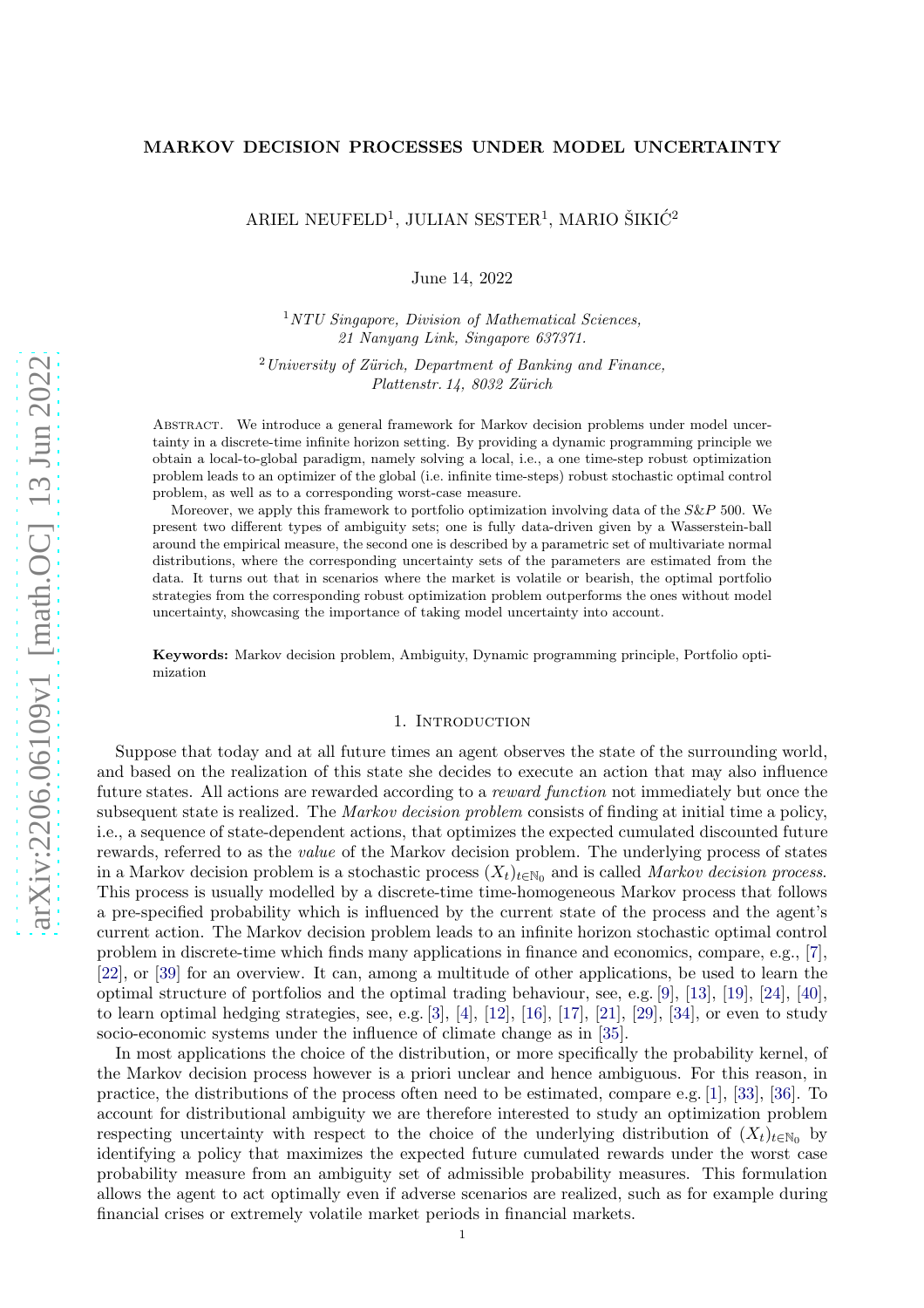The recent works [\[5\]](#page-26-3), [\[14\]](#page-27-17), [\[37\]](#page-27-18), and [\[41\]](#page-27-19) also consider infinite horizon robust stochastic optimal control problems and follow a similar paradigm but use different underlying frameworks. More precisely, [\[14\]](#page-27-17) and [\[41\]](#page-27-19) assume a finite action and state space. The approach from [\[37\]](#page-27-18) assumes an atomless probability space and is restricted to so called conditional risk mappings, whereas [\[5\]](#page-26-3) assumes the ambiguity set of probability measures to be dominated. To the best of our knowledge, the generality of the approach presented in this paper has not been established so far in the literature.

Our general formulation enables to specify a wide range of different ambiguity sets of probability measures and associated transition kernels, given some mild technical assumptions are fulfilled. More specifically, we require the correspondence that maps a state-action pair to the set of transition probabilities to be non-empty, continuous, compact-valued, and to fulfil a linear growth condition; see Assumption [2.2.](#page-2-0) As we will show, these requirements are naturally satisfied. This is for example the case if the ambiguity set is modelled by a Wasserstein-ball around a transition kernel or if parameter uncertainty with respect to multivariate normal distributions is considered.

To solve the robust optimization problem we establish a dynamic programming principle that involves only a one time-step optimization problem. Via Berge's maximum theorem (see [\[8\]](#page-27-20)) we obtain the existence of both an optimal action and a worst case transition kernel of this local one time-step problem. It turns out that the optimal action that solves this one time-step optimization problem determines also the global optimal policy of the infinite time horizon robust stochastic optimal control problem by repeatedly executing this local solution. Similarly, the global worst case measure can be determined as a product measure given by the infinite product of the worst case transition kernel of the local one time-step optimization problem. We refer to Theorem [2.7](#page-4-0) for our main result. This local-to-global principle is in line with similar results for non-robust Markov decision problems, compare e.g. [\[7,](#page-27-0) Theorem 7.1.7], where the optimal global policy can also be determined locally. Note that the local-to-global paradigm obtained in Theorem [2.7](#page-4-0) is noteworthy, since  $(X_t)_{t\in\mathbb{N}_0}$  does not need to be a time-homogeneous Markov process under each measure from the ambiguity set, as the corresponding transition kernel might vary with time. However, due to the particular setting that the set of transition probabilities is constant in time and only depends on the current state and action, and not on the whole past trajectory, we are able to derive the analogue local-to-global paradigm for Markov decision processes under model uncertainty as for the ones without model uncertainty.

Eventually we show how the discussed robust stochastic optimal control framework can be applied to portfolio optimization with real data, which was already studied extensively in the non-robust case, for example in [\[6\]](#page-26-4), [\[31\]](#page-27-21), [\[42\]](#page-27-22), and [\[44\]](#page-28-0). To that end, we show how, based on a time series of realized returns of multiple assets of the  $S\&P$  500, a data-driven ambiguity set of probability measures can be derived in two cases. The first case is an entirely data-driven approach where ambiguity is described by a Wasserstein-ball around the empirical measure. In the second case a multivariate normal distribution of the considered returns is assumed while the set of parameters for the multivariate normal distribution is estimated from observed data. Hence, this approach can be considered as semi data-driven approach. We then train neural networks to solve the (semi) datadriven robust optimization problem based on the local-to-global paradigm obtained in Theorem [2.7](#page-4-0) and compare the trading performance of the two approaches with non-robust approaches. It turns out that under adverse market scenarios both robust approaches outperform comparable non-robust approaches. These results emphasize the importance of taking into account model uncertainty when making decisions that rely on financial assets.

The remainder of the paper is as follows. In Section [2](#page-2-1) we present the setting and formulate the underlying distributionally robust stochastic optimal control problem. We also present our main results that include a dynamic programming principle. In Section [3](#page-5-0) we discuss different possibilities to define ambiguity sets of probability measures and we show that these specifications meet the requirements of our setting. In Section [4](#page-6-0) we apply the robust optimization approach to portfolio optimization using real financial data and compare the different ambiguity sets introduced in Section [3](#page-5-0) also with non-robust approaches. The proof of the main results is reported in Section [5,](#page-12-0) while the proofs of the results from Section [3](#page-5-0) and [4](#page-6-0) can be found in Section [6](#page-17-0) and [7,](#page-20-0) respectively. Finally, the appendix contains a description of a numerical routine that can be applied to solve the optimization problem using neural networks as well as several useful auxiliary known mathematical results.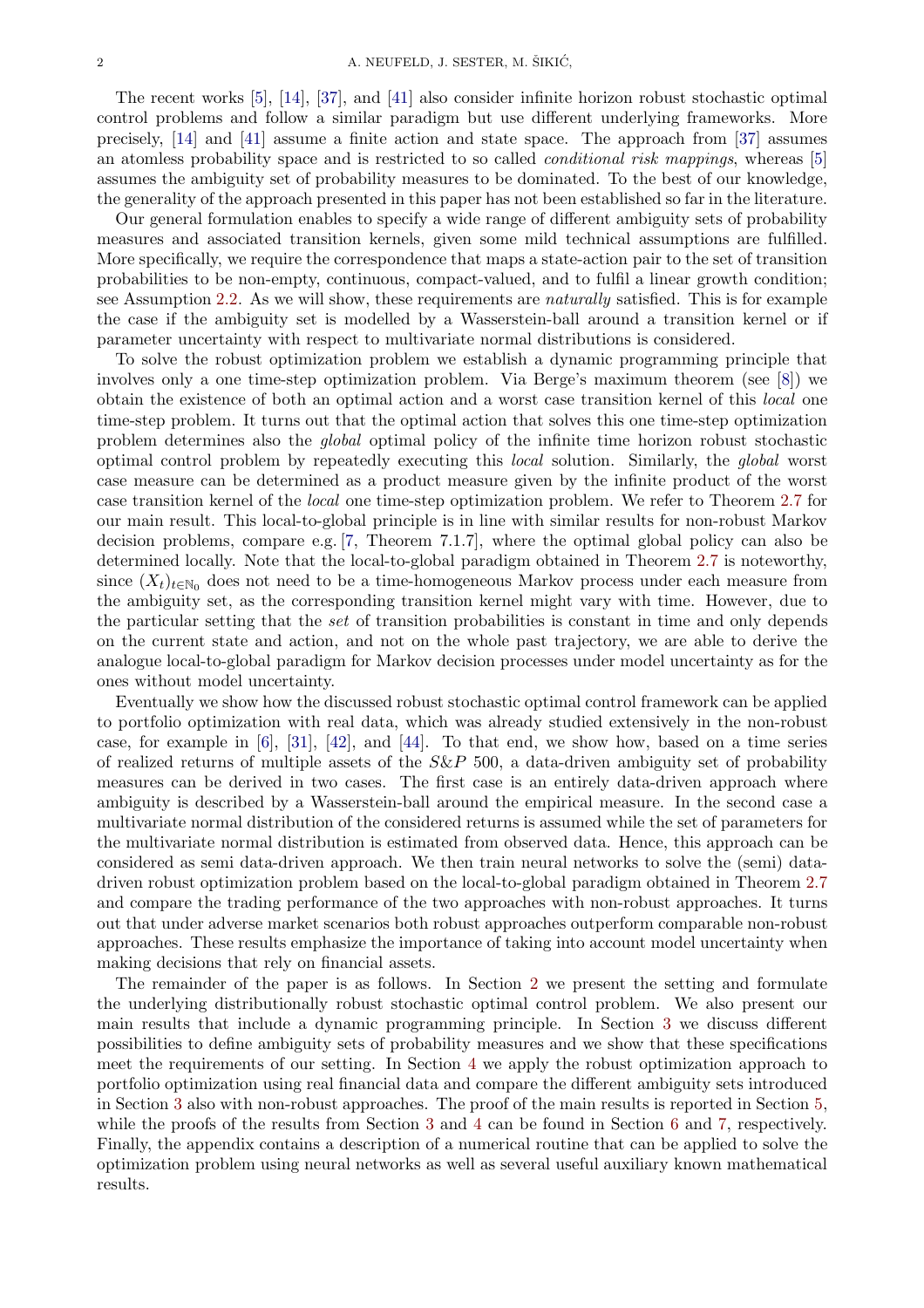### 2. Setting, Problem Formulation, and Main Result

<span id="page-2-1"></span>We first present the underlying setting for the considered stochastic process and then formulate an associated distributionally robust optimization problem.

2.1. Setting. We consider a closed subset  $\Omega_{\text{loc}} \subseteq \mathbb{R}^d$ , equipped with its Borel  $\sigma$ -field  $\mathcal{F}_{\text{loc}}$ , which we use to define the infinite Cartesian product

$$
\Omega := \Omega_{\text{loc}}{}^{\mathbb{N}} = \Omega_{\text{loc}} \times \Omega_{\text{loc}} \times \cdots
$$

and the  $\sigma$ -field  $\mathcal{F} := \mathcal{F}_{loc} \otimes \mathcal{F}_{loc} \otimes \cdots$ . We denote by  $\mathcal{M}_1(\Omega)$  the set of probability measures on  $(\Omega, \mathcal{F})$ , by  $d \in \mathbb{N}$  the dimension of the state space, and by  $m \in \mathbb{N}$  the dimension of the control space.

On this space, we consider an infinite horizon time-discrete stochastic process. To this end, we define on  $\Omega$  the stochastic process  $(X_t)_{t \in \mathbb{N}_0}$  by the canonical process  $X_t((\omega_0, \omega_1, \ldots, \omega_t, \ldots)) := \omega_t$ for  $(\omega_0, \omega_1, \ldots, \omega_t, \ldots) \in \Omega$ ,  $t \in \mathbb{N}_0$ . We fix a compact set  $A \subseteq \mathbb{R}^m$  and define the set of controls (also called actions) through

$$
\mathcal{A} := \{ \mathbf{a} = (a_t)_{t \in \mathbb{N}_0} \mid (a_t)_{t \in \mathbb{N}_0} : \Omega \to A; \ a_t \text{ is } \sigma(X_t) \text{-measurable for all } t \in \mathbb{N}_0 \}
$$
  
=  $\{ (a_t(X_t))_{t \in \mathbb{N}_0} \mid a_t : \Omega_{\text{loc}} \to A \text{ Borel measurable for all } t \in \mathbb{N}_0 \}.$ 

For every  $k \in \mathbb{N}, X \subseteq \mathbb{R}^k$ , and  $p \in \mathbb{N}_0$ , we define the set of continuous functions  $g: X \to \mathbb{R}$  with polynomial growth at most of degree p via

$$
C_p(X, \mathbb{R}) := \left\{ g \in C(X, \mathbb{R}) \mid \sup_{x \in X} \frac{|g(x)|}{1 + \|x\|^p} < \infty \right\},\
$$

where  $C(X,\mathbb{R})$  denotes the set of continuous functions mapping from X to R and  $\|\cdot\|$  denotes the Euclidean norm on  $\mathbb{R}^k$ . We define on  $C_p(\Omega_{\text{loc}}, \mathbb{R})$  the norm

$$
||g||_{C_p} := \sup_{x \in \Omega_{\text{loc}}} \frac{|g(x)|}{1 + ||x||^p}
$$

Moreover, recall the Wasserstein p - topology  $\tau_p$  on  $\mathcal{M}_1(\Omega_{\text{loc}})$  induced by the convergence

(2.1) 
$$
\mu_n \xrightarrow{\tau_p} \mu \text{ for } n \to \infty \Leftrightarrow \lim_{n \to \infty} \int g d\mu_n = \int g d\mu \text{ for all } g \in C_p(\Omega_{\text{loc}}, \mathbb{R}).
$$

Note that for  $p = 0$ , the topology  $\tau_0$  coincides with the topology of weak convergence. To be able to formulate a robust optimization problem, we make use of the theory of set-valued maps, also called correspondences, see also [\[2,](#page-26-5) Chapter 17] for an extensive introduction to the topic. In the following we clarify how continuity is defined for correspondences, compare also Lemma [B.3](#page-26-6) and Lemma [B.4,](#page-26-7) where characterizations of upper hemicontinuity and lower hemicontinuity are provided.

**Definition 2.1.** Let  $\varphi: X \to Y$  be a correspondence between two topological spaces.

- (i)  $\varphi$  is called upper hemicontinuous, if  $\{x \in X \mid \varphi(x) \subseteq A\}$  is open for all open sets  $A \subseteq Y$ .
- (ii)  $\varphi$  is called lower hemicontinuous, if  $\{x \in X \mid \varphi(x) \cap A \neq \emptyset\}$  is open for all open sets  $A \subseteq Y$ .
- (iii) We say  $\varphi$  is continuous, if  $\varphi$  is upper and lower hemicontinuous.

Moreover, for a correspondence  $\varphi: X \to Y$  its graph is defined as

$$
\mathrm{Gr}\,\varphi:=\{(x,y)\in X\times Y\mid y\in\varphi(x)\}\,.
$$

We impose the following standing assumptions on the process  $(X_t)_{t \in \mathbb{N}_0}$  and on the set of admissible measures, which are from now on assumed to be valid for the rest of the paper.

<span id="page-2-0"></span>**Standing Assumption 2.2** (Assumptions on the set of measures). Fix  $p \in \{0, 1\}$ .

(i) The set-valued map

<span id="page-2-2"></span>
$$
\Omega_{\text{loc}} \times A \to (\mathcal{M}_1(\Omega_{\text{loc}}), \tau_p)
$$
  

$$
(x, a) \to \mathcal{P}(x, a)
$$

is assumed to be nonempty, compact-valued, and continuous.

(ii) There exists  $C_P \geq 1$  such that for all  $(x, a) \in \Omega_{\text{loc}} \times A$  and  $\mathbb{P} \in \mathcal{P}(x, a)$  it holds

(2.2) 
$$
\int_{\Omega_{\text{loc}}} (1 + ||y||^p) \, \mathbb{P}(\text{d}y) \le C_P (1 + ||x||^p).
$$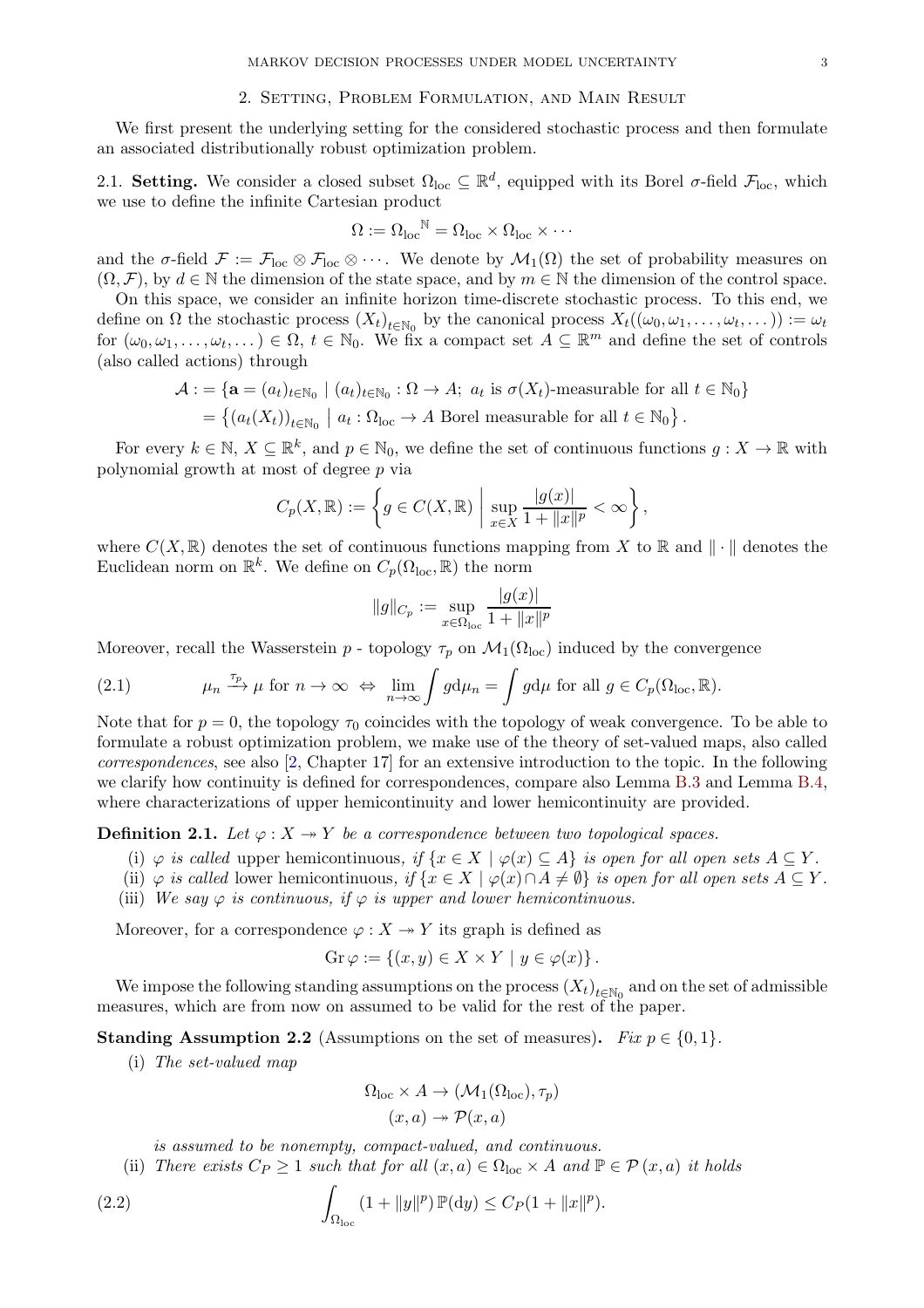Under these assumptions we define for every  $x \in \Omega_{loc}$ ,  $\mathbf{a} \in \mathcal{A}$  the set of admissible measures

$$
\mathfrak{P}_{x,\mathbf{a}} := \left\{ \delta_x \otimes \mathbb{P}_0 \otimes \mathbb{P}_1 \otimes \cdots \middle| \text{ for all } t \in \mathbb{N}_0 : \mathbb{P}_t : \Omega_{\text{loc}} \to \mathcal{M}_1(\Omega_{\text{loc}}) \text{ Borel-measurable,} \right\}
$$
  
and  $\mathbb{P}_t(\omega_t) \in \mathcal{P}(\omega_t, a_t(\omega_t))$  for all  $\omega_t \in \Omega_{\text{loc}} \right\}$ ,

where the notation  $\mathbb{P} = \delta_x \otimes \mathbb{P}_0 \otimes \mathbb{P}_1 \otimes \cdots \in \mathfrak{P}_{x,\mathbf{a}}$  abbreviates

$$
\mathbb{P}(B) := \int_{\Omega_{\text{loc}}} \cdots \int_{\Omega_{\text{loc}}} \cdots 1_B \left( (\omega_t)_{t \in \mathbb{N}_0} \right) \cdots \mathbb{P}_{t-1} (\omega_{t-1}; \mathrm{d}\omega_t) \cdots \mathbb{P}_0(\omega_0; \mathrm{d}\omega_1) \delta_x(\mathrm{d}\omega_0), \qquad B \in \mathcal{F}.
$$

**Remark 2.3.** To ensure that the set  $\mathfrak{P}_{x,\mathbf{a}}$  is nonempty, one needs to show that P admits a mea-surable selector. By Assumption [2.2](#page-2-0) the correspondence  $\Omega_{\text{loc}} \times A \ni (x, a) \rightarrow \mathcal{P}(x, a)$  is closed-valued and measurable. Hence, by Kuratovski's Theorem (compare, e.g., [\[2,](#page-26-5) Theorem 18.13]), there exists a measurable selector  $\Omega_{\text{loc}} \times A \ni (x, a) \mapsto \mathbb{P}(x, a) \in \mathcal{M}_1(\Omega_{\text{loc}})$  such that  $\mathbb{P}(x, a) \in \mathcal{P}(x, a)$  for all  $(x, a) \in \Omega_{\text{loc}} \times A$ . Since actions are by definition measurable, we also obtain that for all  $(a_t)_{t \in \mathbb{N}_0} \in A$ and for all  $t \in \mathbb{N}_0$  the map  $\Omega_{\text{loc}} \ni \omega_t \mapsto \mathbb{P}(\omega_t, a_t(\omega_t)) =: \mathbb{P}_t(\omega_t; d\omega_{t+1})$  is measurable, as required. Then, the non-emptiness of  $\mathfrak{P}_{x,\mathbf{a}}$  follows by the Ionescu–Tulcea theorem.

2.2. Problem Formulation. Let  $r : \Omega_{loc} \times A \times \Omega_{loc} \to \mathbb{R}$  be some *reward function*. We assume from now on that it fulfils the following assumptions.

<span id="page-3-1"></span>Standing Assumption 2.4 (Assumptions on the reward function and the discount factor). Let  $p \in \{0,1\}$  be the number fixed in Assumption [2.2.](#page-2-0)

(i) The map

$$
\Omega_{\text{loc}} \times A \times \Omega_{\text{loc}} \ni (x_0, a, x_1) \mapsto r(x_0, a, x_1)
$$

<span id="page-3-0"></span>is continuous

(ii) There exists some 
$$
L > 0
$$
 such that for all  $x_0, x'_0, x_1 \in \Omega_{loc}$  and  $a, a' \in A$  we have

(2.3) 
$$
\left|r(x_0, a, x_1) - r(x'_0, a', x_1)\right| \leq L \cdot \max\left\{1, \|x_1\|^p\right\} \left(\|x_0 - x'_0\| + \|a - a'\|\right).
$$

(iii) There exists some  $C_r \geq 1$  such that for all  $x_0, x_1 \in \Omega_{loc}$  we have

(2.4) 
$$
|r(x_0, a, x_1)| \leq C_r (1 + ||x_0||^p + ||x_1||^p) \text{ for all } a \in A.
$$

(iv) We fix an associated discount factor  $\alpha < 1$  which satisfies

$$
0 < \alpha < \frac{1}{C_r(C_P + 1)C_P}.
$$

**Remark 2.5.** Note that if r is Lipschitz-continuous, i.e., if there exists some  $L > 0$  such that for all  $x_0, x'_0, x_1, x'_1 \in \Omega_{\text{loc}}$  and  $a, a' \in A$  we have

<span id="page-3-2"></span>
$$
\left|r(x_0,a,x_1)-r(x_0',a',x_1')\right|\leq L\left(\|x_0-x_0'\|+\|a-a'\|+\|x_1-x_1'\|\right),
$$

then  $(2.3)$  follows directly. Therefore the requirement of Assumption [2.4](#page-3-1) (i) and (ii) is weaker than assuming Lipschitz continuity of the reward function. In particular, if  $m = d$  holds for the dimensions, then the function of the form

(2.5) 
$$
\Omega_{\text{loc}} \times A \times \Omega_{\text{loc}} \ni (x_0, a, x_1) \mapsto r(x_0, a, x_1) := a \cdot x_1
$$

fulfils the requirement imposed in  $(2.3)$  but are not Lipschitz continuous, unless  $\Omega_{\text{loc}}$  is bounded. Compare also Section [4,](#page-6-0) where we apply portfolio optimization while taking into account a reward function of the form  $(2.5)$ .

Our main problem consists, for every initial value  $x \in \Omega_{loc}$ , in maximizing the expected value of  $\sum_{t=0}^{\infty} \alpha^t r(X_t, a_t, X_{t+1})$  under the worst case measure from  $\mathfrak{P}_{x, \mathbf{a}}$  over all possible actions  $\mathbf{a} \in \mathcal{A}$ . More precisely, we introduce the value function

<span id="page-3-3"></span>(2.6) 
$$
\Omega_{\text{loc}} \ni x \mapsto V(x) := \sup_{\mathbf{a} \in \mathcal{A}} \inf_{\mathbb{P} \in \mathfrak{P}_{x,\mathbf{a}}} \left( \mathbb{E}_{\mathbb{P}} \bigg[ \sum_{t=0}^{\infty} \alpha^t r(X_t, a_t, X_{t+1}) \bigg] \right).
$$

**Definition 2.6.** We call  $(X_t)_{t\in\mathbb{N}_0}$  a Markov decision process under model uncertainty on state space  $\Omega_{\text{loc}} \subseteq \mathbb{R}^d$  with corresponding set of transition probabilities  $P$ , and we call the problem defined in  $(2.6)$  a Markov decision problem under model uncertainty.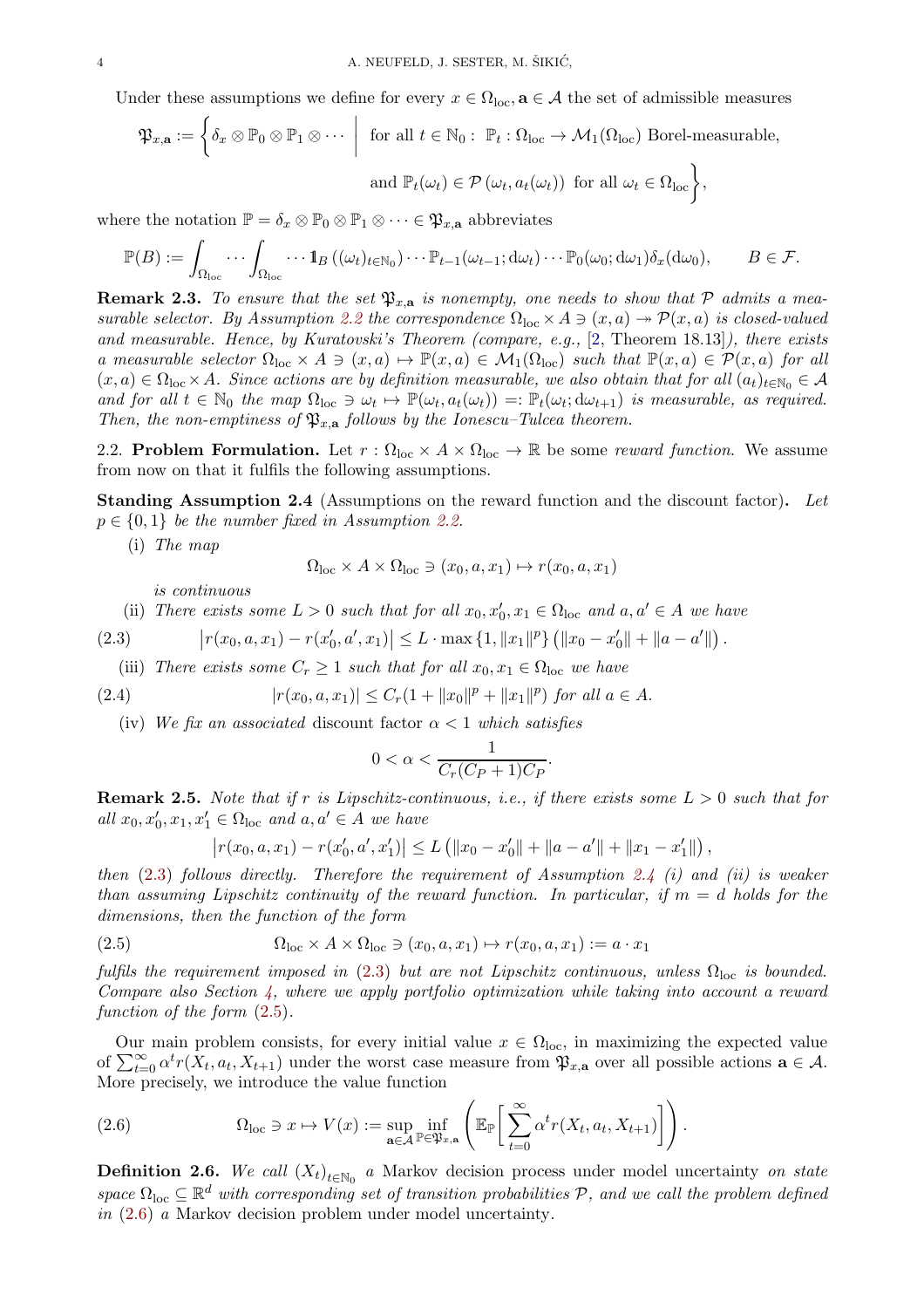2.3. Main Result: The Dynamic Programming Principle. In this section we provide the main results of the paper which comprise a dynamic programming principle which in particular allows to solve the optimization problem [\(2.6\)](#page-3-3) by solving a related one-step fix point equation.

To this end, we define the space of one-step actions

$$
A_{\rm loc} := \{a_{\rm loc} : \Omega_{\rm loc} \to A \text{ measurable}\},\,
$$

and, we define for every  $a_{\text{loc}} \in \mathcal{A}_{\text{loc}}$  the set of kernels

$$
\mathbf{P}_{a_{\text{loc}}} := \{ \mathbb{P}_0 : \Omega_{\text{loc}} \to \mathcal{M}_1(\Omega_{\text{loc}}) \text{ measurable } \mid \mathbb{P}_0(x) \in \mathcal{P} (x, a_{\text{loc}}(x)) \text{ for all } x \in \Omega_{\text{loc}} \}.
$$

Moreover, we define on  $C_p(\Omega_{\text{loc}}, \mathbb{R})$  the operator  $\mathcal T$  which for every  $v \in C_p(\Omega_{\text{loc}}, \mathbb{R})$  is defined by

$$
\Omega_{\text{loc}} \ni x \mapsto \mathcal{T}v(x) : = \sup_{a \in A} \inf_{\mathbb{P} \in \mathcal{P}(x,a)} \mathbb{E}_{\mathbb{P}} \left[ r(x,a,X_1) + \alpha v(X_1) \right].
$$

Our main findings are collected in the subsequent theorem.

<span id="page-4-0"></span>Theorem 2.7. Assume that Assumption [2.2](#page-2-0) and Assumption [2.4](#page-3-1) hold true. Then the following holds.

(i) For every  $v \in C_p(\Omega_{loc}, \mathbb{R})$  there exists  $\mathbb{P}_0^* : \Omega_{loc} \times A \to \mathcal{M}_1(\Omega_{loc})$  such that for all  $(x, a) \in$  $\Omega_{\text{loc}} \times A$  we have  $\mathbb{P}_0^*(x, a) \in \mathcal{P}(x, a)$  and

(2.7) 
$$
\mathbb{E}_{\mathbb{P}_0^*(x,a)}[r(x,a,X_1) + \alpha v(X_1)] := \int_{\Omega_{\text{loc}}} r(x,a,\omega_1) + \alpha v(\omega_1) \mathbb{P}_0^*(x,a;d\omega_1) \n= \inf_{\mathbb{P}_0 \in \mathcal{P}(x,a)} \mathbb{E}_{\mathbb{P}_0}[r(x,a,X_1) + \alpha v(X_1)].
$$

<span id="page-4-1"></span>Moreover, there exists  $a_{\text{loc}}^* \in A_{\text{loc}}$  such that for every  $x \in \Omega_{\text{loc}}$  we have

(2.8) 
$$
\inf_{\mathbb{P}_0 \in \mathcal{P}(x, a_{\text{loc}}^*(x))} \mathbb{E}_{\mathbb{P}_0}[r(x, a_{\text{loc}}^*(x), X_1) + \alpha v(X_1)]
$$

$$
= \sup_{a_{\text{loc}} \in \mathcal{A}_{\text{loc}}} \inf_{\mathbb{P}_0 \in \mathcal{P}(x, a_{\text{loc}}(x))} \mathbb{E}_{\mathbb{P}_0}[r(x, a_{\text{loc}}(x), X_1) + \alpha v(X_1)].
$$

Furthermore, let  $\mathbb{P}_{\text{loc}}^* : \Omega_{\text{loc}} \to \mathcal{M}_1(\Omega_{\text{loc}})$  be defined by

<span id="page-4-2"></span>
$$
\mathbb{P}_{\text{loc}}^*(x) := \mathbb{P}_0^*(x, a_{\text{loc}}^*(x)), \qquad x \in \Omega_{\text{loc}}.
$$

<span id="page-4-3"></span>Then  $\mathbb{P}_{\text{loc}}^* \in \mathbf{P}_{a_{\text{loc}}^*}$  and for every  $x \in \Omega_{\text{loc}}$  it holds that

(2.9) 
$$
\mathcal{T}v(x) = \sup_{a_{\text{loc}} \in \mathcal{A}_{\text{loc}}} \inf_{\mathbb{P}_0 \in \mathbf{P}_{a_{\text{loc}}}} \mathbb{E}_{\mathbb{P}_0(x)} [r(x, a_{\text{loc}}(x), X_1) + \alpha v(X_1)]
$$

$$
= \inf_{\mathbb{P}_0 \in \mathbf{P}_{a_{\text{loc}}}} \mathbb{E}_{\mathbb{P}_0(x)} [r(x, a_{\text{loc}}^*(x), X_1) + \alpha v(X_1)]
$$

$$
= \mathbb{E}_{\mathbb{P}_{\text{loc}}^*(x)} [r(x, a_{\text{loc}}^*(x), X_1) + \alpha v(X_1)].
$$

(ii) We have that  $\tau$  $\sqrt{2}$  $C_p(\Omega_{\mathrm{loc}},\mathbb{R})$  $\setminus$  $\subseteq C_p(\Omega_{\text{loc}}, \mathbb{R}), \ i.e., \ \mathcal{T}v \in C_p(\Omega_{\text{loc}}, \mathbb{R}) \ \text{for all} \ v \in C_p(\Omega_{\text{loc}}, \mathbb{R})$ and for all  $v, w \in C_p(\Omega_{\text{loc}}, \mathbb{R})$  the following inequality holds true

(2.10) 
$$
\|\mathcal{T}v - \mathcal{T}w\|_{C_p} \leq \alpha C_P \|v - w\|_{C_p}.
$$

<span id="page-4-4"></span>In particular, there exists a unique  $v \in C_p(\Omega_{\text{loc}}, \mathbb{R})$  such that  $\mathcal{T} v = v$ . Moreover, for every  $v_0 \in C_p(\Omega_{\text{loc}}, \mathbb{R})$  we have  $v = \lim_{n \to \infty} \mathcal{T}^n v_0$ .

(iii) Let  $v \in C_p(\Omega_{\text{loc}}, \mathbb{R})$  satisfy  $\mathcal{T}v = v$  and let  $a_{\text{loc}}^* \in \mathcal{A}_{\text{loc}}$ ,  $\mathbb{P}_{\text{loc}}^* \in \mathbf{P}_{a_{\text{loc}}^*}$  be defined as in (i).  $Define \mathbf{a}^* := (a_{\text{loc}}^*(X_0), a_{\text{loc}}^*(X_1), \dots) \in \mathcal{A} \text{ and for all } x \in \Omega_{\text{loc}}, \mathbb{P}_x^* := \delta_x \otimes \mathbb{P}_{\text{loc}}^* \otimes \mathbb{P}_{\text{loc}}^* \otimes \cdots \in \mathcal{A}$  $\mathfrak{P}_{x,\mathbf{a}^*}$ . Then, for all  $x \in \Omega_{\text{loc}}$  we have that

<span id="page-4-5"></span>(2.11) 
$$
\mathbb{E}_{\mathbb{P}_{x}^{*}} \bigg[ \sum_{t=0}^{\infty} \alpha^{t} r(X_{t}, a_{\text{loc}}^{*}(X_{t}), X_{t+1}) \bigg] = \inf_{\mathbb{P} \in \mathfrak{P}_{x, \mathbf{a}^{*}}} \mathbb{E}_{\mathbb{P}} \bigg[ \sum_{t=0}^{\infty} \alpha^{t} r(X_{t}, a_{\text{loc}}^{*}(X_{t}), X_{t+1}) \bigg] = V(x) = v(x).
$$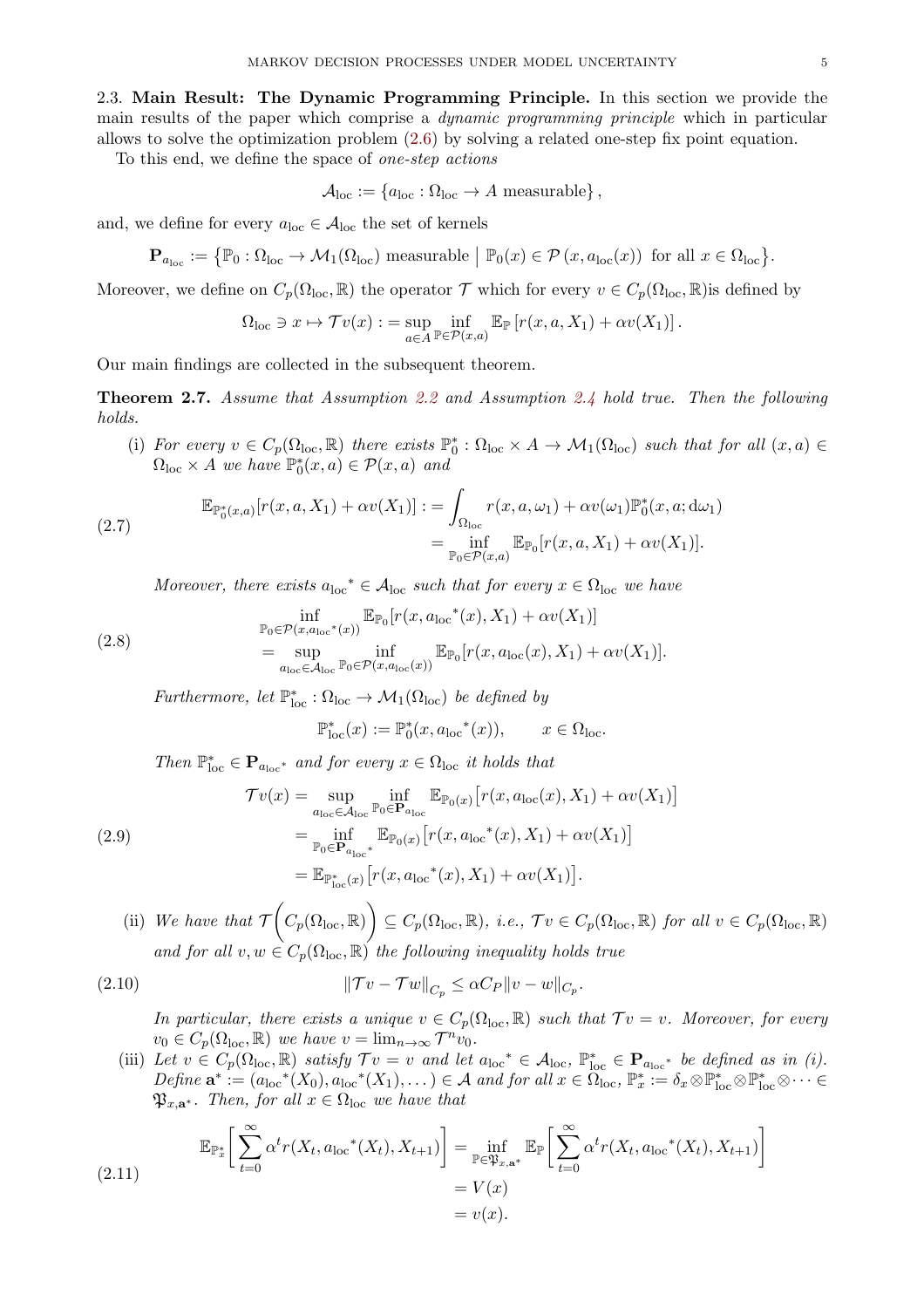Remark 2.8. Note that the local-to-global paradigm obtained in Theorem [2.7](#page-4-0) is noteworthy, since  $(X_t)_{t\in\mathbb{N}_0}$  does not need to be a (time homogeneous) Markov process under each  $\mathbb{P}\in\mathfrak{P}_{x,\mathbf{a}^*}$ , as the corresponding transition kernel might vary with time. However, due to the particular setting that the set of transition probabilities  $(x, a) \mapsto \mathcal{P}(x, a)$  is constant in time and only depends on the current state and action, and not on the whole past trajectory, we are able to derive the analogue localto-global paradigm for Markov decision processes under model uncertainty as for the ones without model uncertainty. Moreover, if  $(x, a) \mapsto \mathcal{P}(x, a)$  is single-valued, then  $(X_t)_{t \in \mathbb{N}_0}$  is a Markov decision process in the classical sense, compare, e.g., [\[7\]](#page-27-0). This justifies to call  $(X_t)_{t\in\mathbb{N}_0}$  a Markov decision process under model uncertainty on state space  $\Omega_{\text{loc}} \subseteq \mathbb{R}^d$  with respect to P. Moreover, note that a posteriori, we see that  $(X_t)_{t\in\mathbb{N}_0}$  is a time-homogeneous Markov process under the worst-case measure, and the optimal strategy only depends on the current state of the process, and not on time, as observed for classical Markov decision problems.

### 3. Capturing distributional uncertainty

<span id="page-5-0"></span>In this section we present different approaches that enable to capture uncertainty with respect to the choice of the underlying probability measure. We show that all of the presented approaches fulfil the requirements of the setting presented in Section [2.](#page-2-1)

<span id="page-5-5"></span>3.1. Uncertainty expressed through the Wasserstein distance. The first example involves the case when distributional uncertainty is captured through the q-Wasserstein-distance  $W_q(\cdot, \cdot)$  for some  $q \in \mathbb{N}$ . For any  $\mathbb{P}_1, \mathbb{P}_2 \in \mathcal{M}_1(\Omega_{loc})$  let  $W_q(\mathbb{P}_1, \mathbb{P}_2)$  be defined as

$$
W_q(\mathbb{P}_1, \mathbb{P}_2) := \left( \inf_{\pi \in \Pi(\mathbb{P}_1, \mathbb{P}_2)} \int_{\Omega_{\text{loc}} \times \Omega_{\text{loc}}} ||x - y||^q \text{d} \pi(x, y) \right)^{1/q},
$$

where  $\|\cdot\|$  denotes the Euclidean norm on  $\mathbb{R}^d$ , and where  $\Pi(\mathbb{P}_1, \mathbb{P}_2)$  denotes the set of joint distributions of  $\mathbb{P}_1$  and  $\mathbb{P}_2$ , compare also for example [\[38,](#page-27-23) Definition 6.1.].

We fix some  $q \in \mathbb{N}$  and specify  $p := 0$  in Assumption [2.2](#page-2-0) and [2.4.](#page-3-1) Further, we assume that there exists a continuous map

(3.1) 
$$
\Omega_{\text{loc}} \times A \to (\mathcal{M}_1(\Omega_{\text{loc}}), \tau_q) (x, a) \mapsto \widehat{\mathbb{P}}(x, a)
$$

such that  $\hat{\mathbb{P}}(x, a)$  has finite q-th moments for all  $(x, a) \in \Omega_{\text{loc}} \times A$ . Then, we define for any  $\varepsilon > 0$ the set-valued map

<span id="page-5-1"></span>
$$
(3.2) \qquad \Omega_{\text{loc}} \times A \ni (x, a) \twoheadrightarrow \mathcal{P}(x, a) := \mathcal{B}_{\varepsilon}^{(q)} \left( \widehat{\mathbb{P}}(x, a) \right) := \left\{ \mathbb{P} \in \mathcal{M}_1(\Omega_{\text{loc}}) \middle| W_q(\mathbb{P}, \widehat{\mathbb{P}}(x, a)) \le \varepsilon \right\},
$$

where  $\mathcal{B}_{\varepsilon}^{(q)}(\hat{\mathbb{P}}(x,a))$  denotes the q-Wasserstein-ball (or Wasserstein-ball of order q) with  $\varepsilon$ -radius and center  $\widehat{P}(x, a)$ .

<span id="page-5-6"></span>**Proposition 3.1.** Let  $\Omega_{\text{loc}} \times A \ni (x, a) \mapsto \hat{\mathbb{P}}(x, a) \in (\mathcal{M}_1(\Omega_{\text{loc}}), \tau_q)$  be continuous with finite q-th moments. Then, the set-valued map  $\Omega_{\text{loc}} \times A \ni (x, a) \rightarrow \mathcal{P}(x, a)$  defined as in [\(3.2\)](#page-5-1) fulfils the requirements of Assumption [2.2](#page-2-0) with  $p = 0$ .

<span id="page-5-7"></span>3.2. Knightian uncertainty in parametric models. Next, we consider a parametric approach, taking into account the so called Knightian uncertainty (see [\[27\]](#page-27-24)). To this end, we consider a set-valued map of the form

<span id="page-5-2"></span>(3.3) 
$$
\Omega_{\text{loc}} \times A \ni (x, a) \twoheadrightarrow \Theta(x, a) \subseteq \mathbb{R}^{\mathfrak{D}}, \quad \text{for some } \mathfrak{D} \in \mathbb{N}.
$$

The set  $\Theta(x, a)$  refers to the set of parameters that are admissible in dependence of  $(x, a) \in \Omega_{\text{loc}} \times A$ . The underlying parametric probability distribution is described by

<span id="page-5-3"></span>(3.4) 
$$
\{(x, a, \theta) \mid (x, a) \in \Omega_{\text{loc}} \times A, \ \theta \in \Theta(x, a)\} \to (\mathcal{M}_1(\Omega_{\text{loc}}), \tau_p) (x, a, \theta) \mapsto \widehat{\mathbb{P}}(x, a, \theta),
$$

which enables us to define the ambiguity set of probability measures by

<span id="page-5-4"></span>(3.5) 
$$
\Omega_{\text{loc}} \times A \ni (x, a) \twoheadrightarrow \mathcal{P}(x, a) := \left\{ \widehat{\mathbb{P}}(x, a, \theta) \middle| \theta \in \Theta(x, a) \right\} \subseteq (\mathcal{M}_1(\Omega_{\text{loc}}), \tau_p).
$$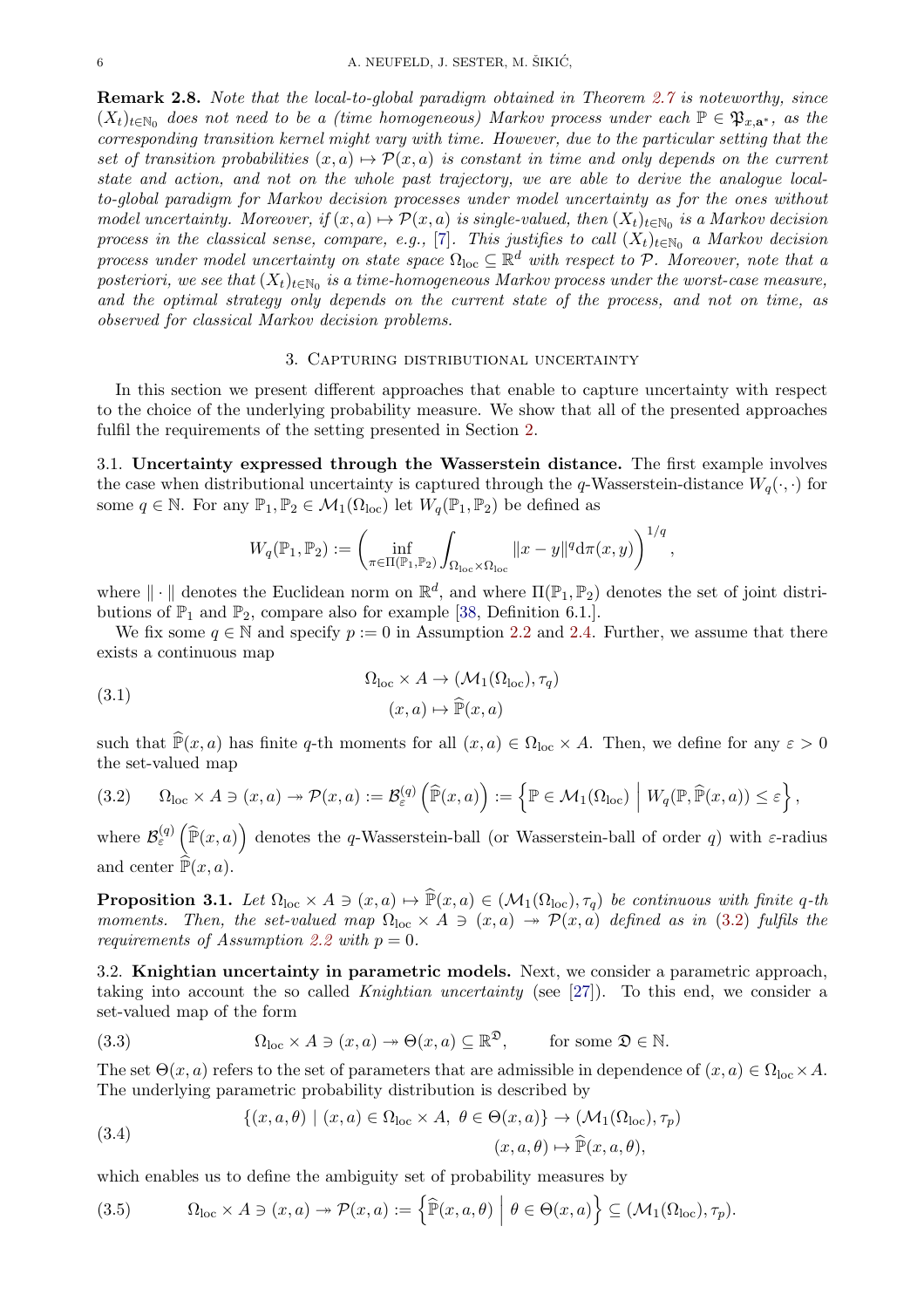<span id="page-6-6"></span>**Proposition 3.2.** Let  $(x, a) \rightarrow \Theta(x, a)$ , as defined in [\(3.3\)](#page-5-2), be nonempty, compact-valued, and continuous, let  $(x, a, \theta) \mapsto \hat{\mathbb{P}}(x, a, \theta)$ , as defined in [\(3.4\)](#page-5-3), be continuous. Then  $(x, a) \rightarrow \mathcal{P}(x, a)$ , as defined in  $(3.5)$ , is nonempty, compact-valued, and continuous.

<span id="page-6-5"></span>3.3. Uncertainty in autocorrelated time series. Next, we consider the case where the state process  $(X_t)_{t\in\mathbb{N}_0}$  is given by an autocorrelated time series. More precisely, we assume that at time  $t \in \mathbb{N}_0$  the past  $m \in \mathbb{N}$  observations  $(Y_{t-m+1}, \ldots, Y_t)$  of a time series  $(Y_t)_{t \in \{-m, \cdots, -1, 0, 1, \ldots\}}$  may have an influence on the next value of the state process. In this case we have for all  $t \in \mathbb{N}$  a representation of the form

<span id="page-6-1"></span>
$$
X_t := (Y_{t-m+1}, \ldots, Y_t) \in \Omega_{loc} := T^m \subseteq \mathbb{R}^{D \cdot m}
$$
, with  $T \subseteq \mathbb{R}^D$  closed, for some  $D \in \mathbb{N}$ .

To define the ambiguity set of measures, we first consider a set-valued map of the form

(3.6) 
$$
\Omega_{\text{loc}} \times A \ni (x, a) \twoheadrightarrow \widetilde{\mathcal{P}}(x, a) \subseteq (\mathcal{M}_1(T), \tau_p).
$$

We consider the projection  $\Omega_{\text{loc}} \ni (x_1, \ldots, x_m) \mapsto \pi((x_1, \ldots, x_m)) := (x_2, \ldots, x_m) \in T^{m-1}$  that projects onto the last  $m-1$  components, and define a set-valued map  $\mathcal{P}$ , in dependence of  $\tilde{\mathcal{P}}$ , by

<span id="page-6-2"></span>(3.7) 
$$
\Omega_{\text{loc}} \times A \ni (x, a) \to \mathcal{P}(x, a) := \left\{ \delta_{\pi(x)} \otimes \mathbb{P} \middle| \mathbb{P} \in \widetilde{\mathcal{P}}(x, a) \right\} \subset (\mathcal{M}_1(\Omega_{\text{loc}}), \tau_p).
$$

This means, by considering  $P$ , we take into account uncertainty with respect to the evolution of the next value of the time series. However, we do not want to consider uncertainty with respect to the  $m-1$  preceding values of the time series, as they constitute of the already observed realizations.

<span id="page-6-7"></span><span id="page-6-0"></span>**Proposition 3.3.** Let  $(x, a) \rightarrow \tilde{\mathcal{P}}(x, a)$ , as defined in [\(3.6\)](#page-6-1), be nonempty, compact-valued, and continuous. Then  $(x, a) \rightarrow \mathcal{P}(x, a)$ , as defined in [\(3.7\)](#page-6-2) is nonempty, compact-valued, and continuous.

## 4. Application to Portfolio Optimization

In this section we discuss a finance-related application of the presented robust stochastic optimal control problem of Section [2.](#page-2-1) In particular, we compare different specifications to measure uncertainty with respect to the choice of the underlying probability measure.

<span id="page-6-4"></span>Setting. We present a setting that can be applied to the robust optimization of financial portfolios. Compare among many others also [\[11\]](#page-27-25), [\[16,](#page-27-9) Chapter 10], and [\[18\]](#page-27-26), where alternative approaches to portfolio optimization relying on the optimal control of Markov decision processes are discussed.

Let  $D \in \mathbb{N}$  denote the number of assets that are taken into account for portfolio optimization. Then, the underlying asset returns in the time period between  $t - 1$  and t are given by

$$
\mathcal{R}_t := (\mathcal{R}_t^i)_{i=1,\dots,D} := \left( \frac{S_t^i - S_{t-1}^i}{S_{t-1}^i} \right)_{i=1,\dots,D} \in T \subseteq \mathbb{R}^D, \qquad t \in \{-m+1,\dots,0,1,\dots,\},
$$

where  $S_t^i \in (0, \infty)$  denotes the time t-value of asset  $i \in \{1, ..., D\}$ ,  $m \in \mathbb{N}$ , and  $T \subseteq \mathbb{R}^D$  closed.

To take into account the autocorrelation of the time series, we want to base our portfolio allocation decisions not only on the current portfolio allocation and the present state of the financial market, but also on the past  $m \in \mathbb{N}$  observed returns. Thus, we consider at every time  $t \in \mathbb{N}_0$  realized returns  $(\mathcal{R}_{t-m+1},\cdots,\mathcal{R}_t)\in\mathbb{R}^{D\cdot m}$ . Then, the underlying stochastic process  $(X_t)_{t\in\mathbb{N}_0}$  is modelled as

(4.1) 
$$
X_t := (\mathcal{R}_{t-m+1}, \cdots, \mathcal{R}_t) \in \Omega_{loc}, \qquad t \in \mathbb{N}_0,
$$

with

$$
\Omega_{\rm loc} := T^m \subseteq \mathbb{R}^{D \cdot m}.
$$

Next, we introduce the compact set

$$
A := \left\{ a = (a^i)_{i=1,\dots,D} \in [-C, C]^D \right\},\
$$

for the possible values of the controls, which corresponds to the monetary investment in the D stocks, where  $C > 0$  relates to a budget constraint when investing. Then, we define the reward function by

<span id="page-6-3"></span>(4.2) 
$$
\Omega_{\text{loc}} \times A \times \Omega_{\text{loc}} \ni (X_t, a_t, X_{t+1}) \mapsto r(X_t, a_t, X_{t+1}) := \sum_{i=1}^D a_t^i \cdot \mathcal{R}_{t+1}^i.
$$

The reward function in  $(4.2)$  expresses the cumulated gain from trading in the period between t and  $t + 1$ .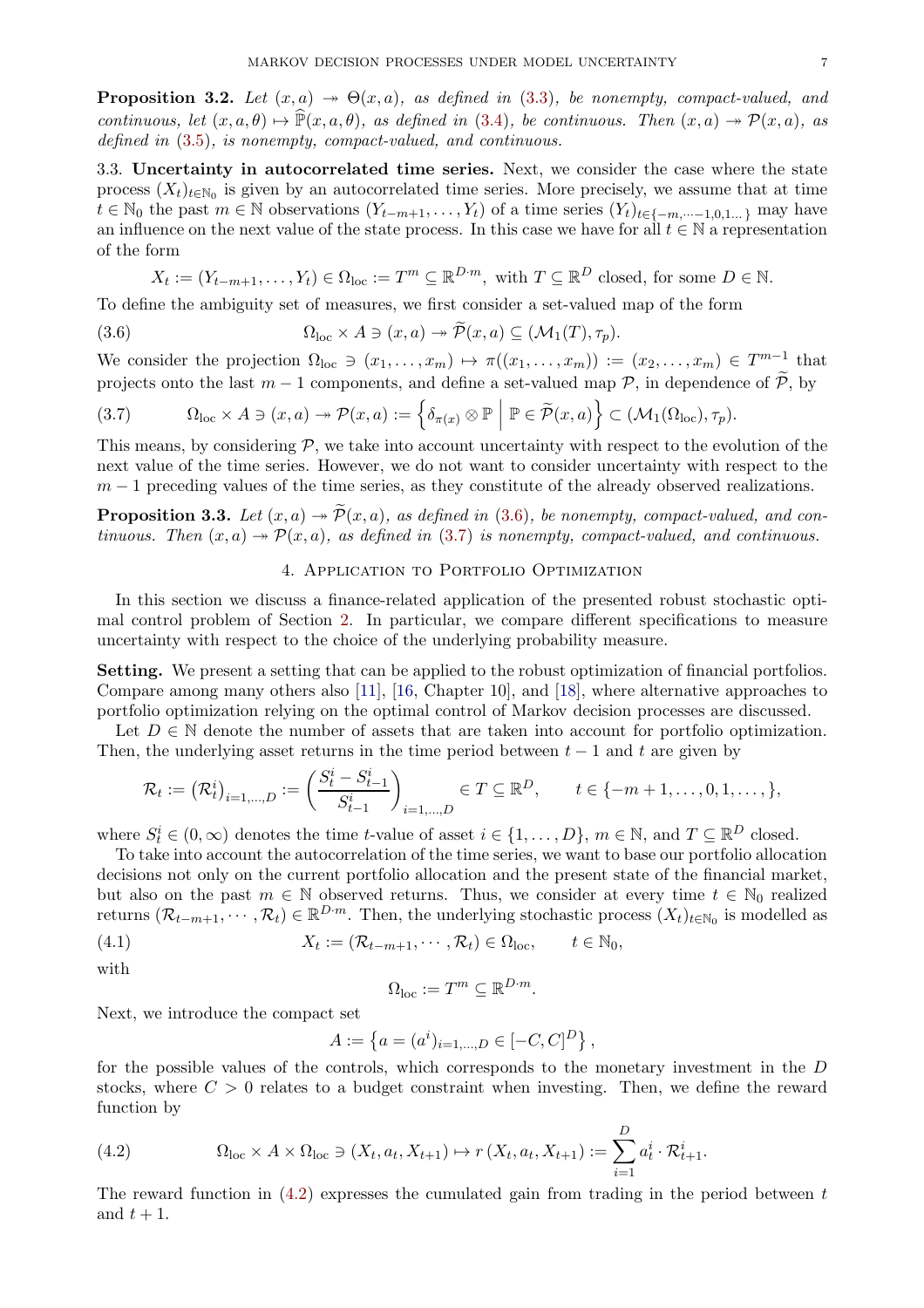<span id="page-7-6"></span>4.1. Data-driven ambiguity set and Wasserstein-uncertainty. We rely on the setting elaborated above.

As exposed in Section [3.1,](#page-5-5) we may capture distributional uncertainty by considering a Wassersteinball around some kernel

<span id="page-7-1"></span>
$$
\Omega_{\text{loc}} \times A \ni (x, a) \mapsto \widehat{\mathbb{P}}(x, a) \in \mathcal{M}_1(T),
$$

for  $T \subseteq \mathbb{R}^D$  closed. We consider a time series of past realized returns

(4.3) 
$$
(\mathcal{R}_1, ..., \mathcal{R}_N) \in T^N
$$
, for some  $N \in \mathbb{N}$ .

Compare also Figure [1,](#page-7-0) where we illustrate the relation between this time series and the time series of future returns.

Fast realized return

\n

| m returns before $t = 0$ | Future returns |                 |          |                      |          |                 |                 |                 |          |
|--------------------------|----------------|-----------------|----------|----------------------|----------|-----------------|-----------------|-----------------|----------|
| $\mathcal{R}_1$          | $\ldots$       | $\mathcal{R}_N$ | $\ldots$ | $\mathcal{R}_{-m+1}$ | $\ldots$ | $\mathcal{R}_0$ | $\mathcal{R}_1$ | $\mathcal{R}_2$ | $\ldots$ |
| $t = 0$                  |                |                 |          |                      |          |                 |                 |                 |          |

<span id="page-7-0"></span>FIGURE 1. Illustration of the observed and already realized return  $(\mathscr{R}_t)_{t=1,\ldots,N}$  and the future random returns  $(\mathcal{R}_t)_{t=-m+1,\cdots,0,1,\cdots}$ 

Relying on the time series from  $(4.3)$ , we aim at constructing an ambiguity set  $P$ . To this end, we define  $\hat{P}$  through a sum of Dirac-measures given by<sup>[1](#page-7-2)</sup>

(4.4) 
$$
\Omega_{\text{loc}} \ni X_t = (\mathcal{R}_{t-m+1}, \cdots, \mathcal{R}_t) \mapsto \widehat{\mathbb{P}}(X_t) \,(\mathrm{d}x) := \sum_{s=m}^{N-1} \pi_s(X_t) \cdot \delta_{\mathscr{R}_{s+1}}(\mathrm{d}x) \in \mathcal{M}_1(T),
$$

where  $\pi_s(X_t) \in [0,1], s = m, \dots, N-1$  with  $\sum_{s=m}^{N-1} \pi_s(X_t) = 1$ . We want to weight the distance between the past m returns before  $\mathcal{R}_{t+1}$  and the m returns before  $\mathscr{R}_{s+1}$ , while assigning higher probabilities to more similar sequences of m returns. This means, the measure  $\hat{P}$  relies its prediction for the next return on the best fitting sequence of m consecutive returns that precede the prediction. To this end, we set for some (small) constant  $\tilde{\varepsilon} > 0^2$  $\tilde{\varepsilon} > 0^2$ 

$$
\Omega_{\text{loc}} \ni X_t = (\mathcal{R}_{t-m+1}, \cdots, \mathcal{R}_t) \mapsto \pi_s(X_t) := \left(\frac{(\text{dist}_s(X_t) + \tilde{\varepsilon})^{-1}}{\sum_{\ell=m}^{N-1} (\text{dist}_\ell(X_t) + \tilde{\varepsilon})^{-1}}\right),
$$

with

<span id="page-7-5"></span>
$$
dist_s(X_t) := \left\| \left( \mathcal{R}_{s-m+1}, \cdots, \mathcal{R}_s \right) - X_t \right\| = \left\| \left( \mathcal{R}_{s-m+1}, \cdots, \mathcal{R}_s \right) - \left( \mathcal{R}_{t-m+1}, \cdots, \mathcal{R}_t \right) \right\|,
$$

for all  $s = m, \dots, N - 1$ . Then, we define for any fixed  $\varepsilon > 0$  and  $q \in \mathbb{N}$  the ambiguity set of probability measures on  $\mathcal{M}_1(\Omega_{\text{loc}})$  via the set-valued map<sup>[3](#page-7-4)</sup>

(4.5) 
$$
\Omega_{\text{loc}} \ni x \to \mathcal{P}(x) := \left\{ \delta_{\pi(x)} \otimes \mathbb{P} \middle| \mathbb{P} \in \mathcal{B}_{\varepsilon}^{(q)} \left( \widehat{\mathbb{P}}(x) \right) \right\} \subseteq (\mathcal{M}_1(\Omega_{\text{loc}}), \tau_p)
$$

that takes into account a q-Wasserstein-ball around  $\hat{P}$  for the next future return.

<span id="page-7-7"></span>**Proposition 4.1.** Let  $T \subseteq \mathbb{R}^D$  be compact, and let  $p = 0$ . Then, the set-valued map  $\mathcal{P}$ , defined in  $(4.5)$ , satisfies Assumption [2.2.](#page-2-0) Moreover, the reward function r, defined in  $(4.2)$ , satisfies Assumption [2.4.](#page-3-1)

<span id="page-7-2"></span><sup>&</sup>lt;sup>1</sup>Note that  $x \mapsto \widehat{\mathbb{P}}(x)$  does not depend on  $a \in A$ .

<span id="page-7-3"></span><sup>&</sup>lt;sup>2</sup>The constant  $\tilde{\varepsilon} > 0$  is merely a technical requirement which is considered to avoid division by zero in the case  $dist_s(X_t) = 0$  for some indices  $s \in \{1, \ldots, N\}, t \in \mathbb{N}_0$ , i.e., in the case that a sequence of m random returns equals a sequence of past realized returns. Hence, in practice,  $\tilde{\varepsilon}$  can be set to be a negligible small positive real number.

<span id="page-7-4"></span><sup>3</sup>Note that P does not depend on  $a \in A$ , and recall that  $\Omega_{\text{loc}} \ni (x_1, \ldots, x_m) \mapsto \pi((x_1, \ldots, x_m)) := (x_2, \ldots, x_m) \in$  $T^{m-1}$  denotes the projection onto the last  $m-1$  components.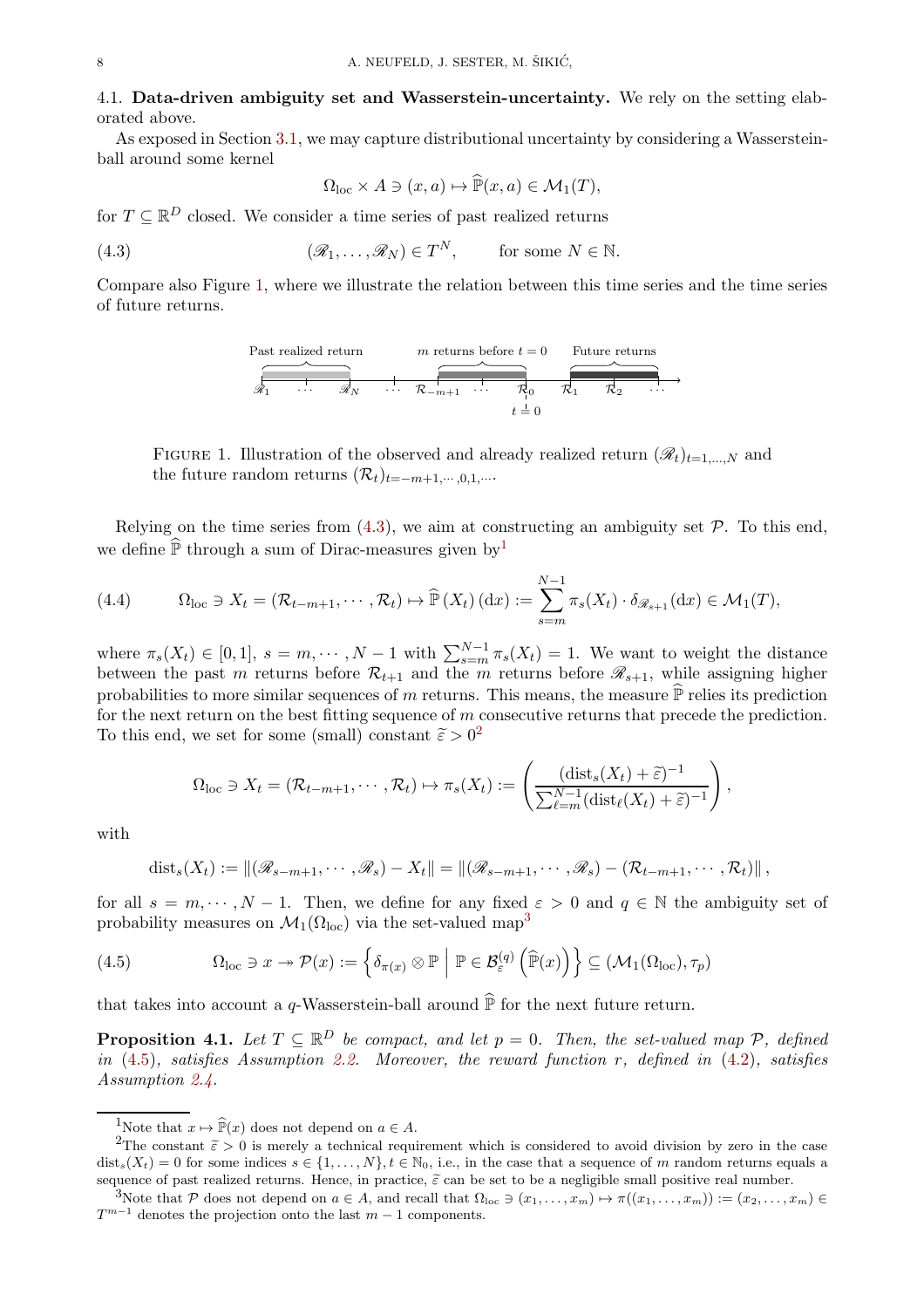<span id="page-8-3"></span>4.2. Parametric Uncertainty. Next, we introduce a parametric approach in which we assume that the asset returns follow a multivariate normal distribution with unknown parameters.[4](#page-8-0)

To this end, we build on the setting exposed in Section [4,](#page-6-4) where  $m > 1$ , and where we choose  $T = \mathbb{R}^D$ , and  $p = 1$ . Moreover, we consider the following unbiased estimators of mean and covariance

(4.6) 
$$
\mathfrak{m}: (\mathbb{R}^D)^m \to \mathbb{R}^D
$$

$$
x = (x_1, \dots, x_m) \mapsto \frac{1}{m} \sum_{i=1}^m x_i,
$$

and

$$
\mathfrak{c}: (\mathbb{R}^D)^m \to \mathbb{R}^{D \times D}
$$

(4.7) 
$$
x = (x_1, ..., x_m) \mapsto \frac{1}{m-1} \sum_{i=1}^m (x_i - \mathfrak{m}(x)) \cdot (x_i - \mathfrak{m}(x))^T.
$$

Let  $\varepsilon > 0$ . To define the set of admissible parameters we consider the following set-valued maps

$$
\Omega_{\text{loc}} \ni x \to \widehat{\mu}(x) := \left\{ \mu \in \mathbb{R}^D \mid \|\mu - \mathfrak{m}(x)\| \le \varepsilon \right\},
$$
  
\n
$$
\Omega_{\text{loc}} \ni x \to \widehat{\Sigma}(x) := \left\{ \Sigma \in \mathbb{R}^{D \times D} \mid \Sigma = \mathfrak{c}(y) \text{ for some } y \in \Omega_{\text{loc}} \text{ with } \|y - x\| \le \varepsilon \right\},
$$
  
\n
$$
\Omega_{\text{loc}} \ni x \to \Theta(x) := \left\{ (\mu, \Sigma) \in \mathbb{R}^D \times \mathbb{R}^{D \times D} \mid \mu \in \widehat{\mu}(x), \Sigma \in \widehat{\Sigma}(x) \right\}.
$$

We define an ambiguity set related to D-dimensional multivariate normal distributions by

$$
\Omega_{\text{loc}} \ni x \to \widetilde{\mathcal{P}}(x) := \{ \mathcal{N}_D(\mu, \Sigma) \mid (\mu, \Sigma) \in \Theta(x) \} \subseteq \left( \mathcal{M}_1(\mathbb{R}^D), \tau_1 \right).
$$

As in Section [3.3](#page-6-5) we denote by  $\Omega_{\text{loc}} \ni (x_1, \ldots, x_m) \mapsto \pi((x_1, \ldots, x_m)) := (x_2, \ldots, x_m) \in \mathbb{R}^{D \cdot (m-1)}$ the projection onto the last  $m-1$  components. These definitions allow us to define the ambiguity set on  $\mathcal{M}_1(\Omega_{\text{loc}})$  by<sup>[5](#page-8-1)</sup>

<span id="page-8-2"></span>(4.8) 
$$
\Omega_{\text{loc}} \times A \ni (x, a) \to \mathcal{P}(x, a) := \left\{ \delta_{\pi(x)} \otimes \mathbb{P} \middle| \mathbb{P} \in \widetilde{\mathcal{P}}(x) \right\} \subseteq (\mathcal{M}_1(\Omega_{\text{loc}}), \tau_1).
$$

This means, we consider as an ambiguity set for the next return a set of multivariate normal distributions with unknown mean and covariance, where the set of admissible means and covariances is specified by the estimators  $\mathfrak m$  and  $\mathfrak c$  as well as by the degree of ambiguity specified through  $\varepsilon$ .

<span id="page-8-4"></span>**Proposition 4.2.** Let  $T = \mathbb{R}^D$  and  $p = 1$ . Then, the ambiguity set  $P$ , as defined in [\(4.8\)](#page-8-2), fulfils the requirements from Assumption [2.2.](#page-2-0) Moreover, the reward function r, defined in  $(4.2)$ , satisfies Assumption [2.4.](#page-3-1)

4.3. Numerical Experiments. In the sequel we solve the portfolio optimization problem that was discussed in Section [4](#page-6-4) by applying the numerical method based on Theorem [2.7](#page-4-0) that is elaborated in Appendix [A](#page-24-0) to real financial data. In particular, we compare the different approaches to capture distributional uncertainty outlined in Section [4.1](#page-7-6) and [4.2,](#page-8-3) respectively, and evaluate how these approaches perform under different market scenarios.

4.3.1. Implementation. To apply the numerical method from Appendix [A,](#page-24-0) we use the following hyperparameters: Number of measures  $N_p = 10$ ; Batch size  $B = 2^8$ ; Monte-Carlo sample size  $N_{\text{MC}} = 2^3$ ; Discount factor  $\alpha = 0.45$ ; Number of epochs  $E = 50$ ; number of iterations for a: Iter<sub>a</sub> = 10; number of iterations for v: Iter<sub>v</sub> = 10. The neural networks that approximate a and v constitute of 2 layers with 128 neurons each possessing  $ReLu$  activation functions in each layer, except for the output layer of a which possesses a tanh activation function in order to constraint the output. The learning rate used to optimize the networks  $a$  and  $v$  when applying the Adam optimizer ([\[26\]](#page-27-27)) is 0.001. Further details of the implementation can be found under [https://github.com/juliansester/Robust-Portfolio-Optimization.](https://github.com/juliansester/Robust-Portfolio-Optimization)

<span id="page-8-0"></span><sup>&</sup>lt;sup>4</sup>We say that  $X \in \mathbb{R}^D$  has a D-dimensional multivariate normal distribution with mean  $\mu \in \mathbb{R}^D$  and covariance matrix  $\Sigma \in \mathbb{R}^{D \times D}$  which is symmetric and positive semidefinite if the characteristic function of X is of the form  $\mathbb{R}^D \ni u \mapsto \varphi_X(u) := \exp\left(iu^T\mu - \frac{1}{2}u^T\Sigma u\right),$  compare e.g. [\[20,](#page-27-28) p. 124]. We write  $X \sim \mathcal{N}_D(\mu, \Sigma)$ .

<span id="page-8-1"></span><sup>5</sup>Note that P does not depend on  $a \in A$ , and recall that  $\Omega_{\text{loc}} \ni (x_1, \ldots, x_m) \mapsto \pi((x_1, \ldots, x_m)) := (x_2, \ldots, x_m) \in$  $R^{D(m-1)}$  denotes the projection onto the last  $m-1$  components.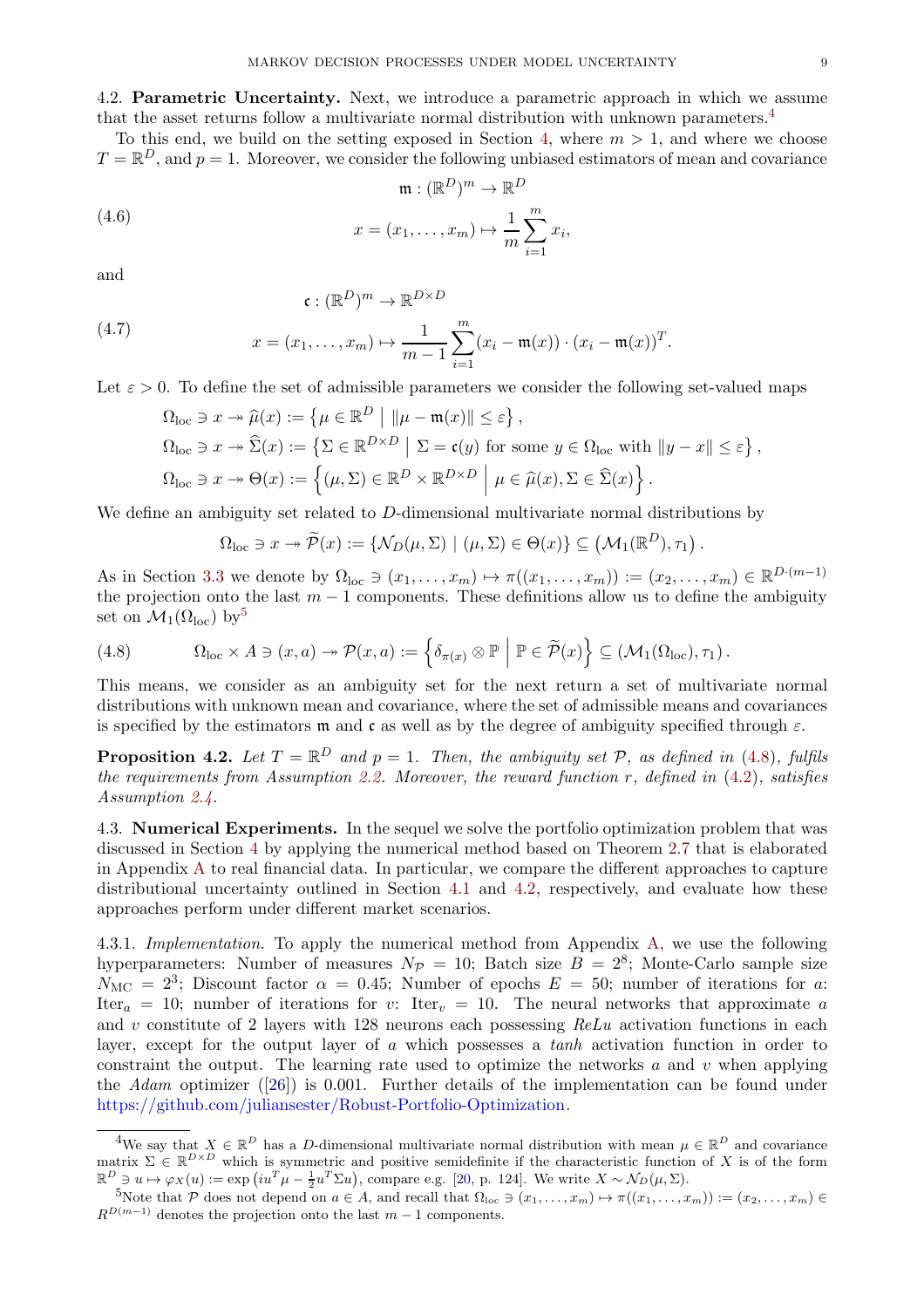4.3.2. Data. To train and test the performance of the portfolio optimization approach, we consider the price evolution of  $d=5$  constituents<sup>[6](#page-9-0)</sup> of the  $S\&P$  500 between 2010 and 2021. We consider a lookback period of  $m = 10$  days, i.e., the prediction of the optimal trading execution relies on the previously realized  $m = 10$  returns. We split the data into a training period ranging from January 2010 until September 2018, and three different testing periods thereafter. The normalized evolution of the asset values is depicted in Figure [2.](#page-9-1)



<span id="page-9-1"></span>Figure 2. The left panel of the figure shows the normalized evolution (with initial value = 1) of the stocks of  $d = 5$  constituents of the S&P 500. Further, we divide the data into a training phase (blue) and three testing periods thereafter that are highlighted with different colors.

The right panel of the figure shows the normalized evolution (with initial value  $= 1$ ) for each of the assets) of the considered stocks in the three testing periods.

The testing periods are illustrated in detail in the right panel of Figure [2,](#page-9-1) and they comprise three different market scenarios. While the first testing period covers an overall declining market phase, the second testing period is a volatile period without a clear trend. Eventually, the third period is a bullish market with a strong upward trend.

4.3.3. Results. In Table [1,](#page-10-0) [2,](#page-10-1) and [3,](#page-11-0) respectively, we depict the results of the numerical method from [A](#page-24-0)ppendix A applied to the presented data in the three testing periods with different radii  $\varepsilon$  for both of the considered approaches to define ambiguity sets, see Section [4.1](#page-7-6) and [4.2.](#page-8-3) Note also that we consider different ranges of values for  $\epsilon$  for the two considered approaches. In Figure [3,](#page-9-2) [4,](#page-10-2) and [5,](#page-11-1) we depict the cumulated trading profits of the trained strategies in the respective testing periods.



Testing Period 1



 $-0.6$ 

 $\cdots$ 

 $-0.4$ 

 $\varepsilon = 0.0$  $\varepsilon = 0.005$  $\varepsilon = 0.025$  $\varepsilon = 0.05$  $\varepsilon = 0.15$ 

0 10 20 30 40 50 60 7

0

 $\frac{1}{70}$ 

<span id="page-9-2"></span>0 10 20 30 40 50 60 7

 $-1.$ 25  $-1.00$  $-0.75$  $-0.50$  $-0.25$  $0.00$ 0.25

ε  $\varepsilon = 0.01$  $\varepsilon = 0.05$  $\varepsilon = 0.1$  $\varepsilon = 0.3$ 

<span id="page-9-0"></span><sup>6</sup>The constituents are Apple, Microsoft, Google, Ebay, and Amazon.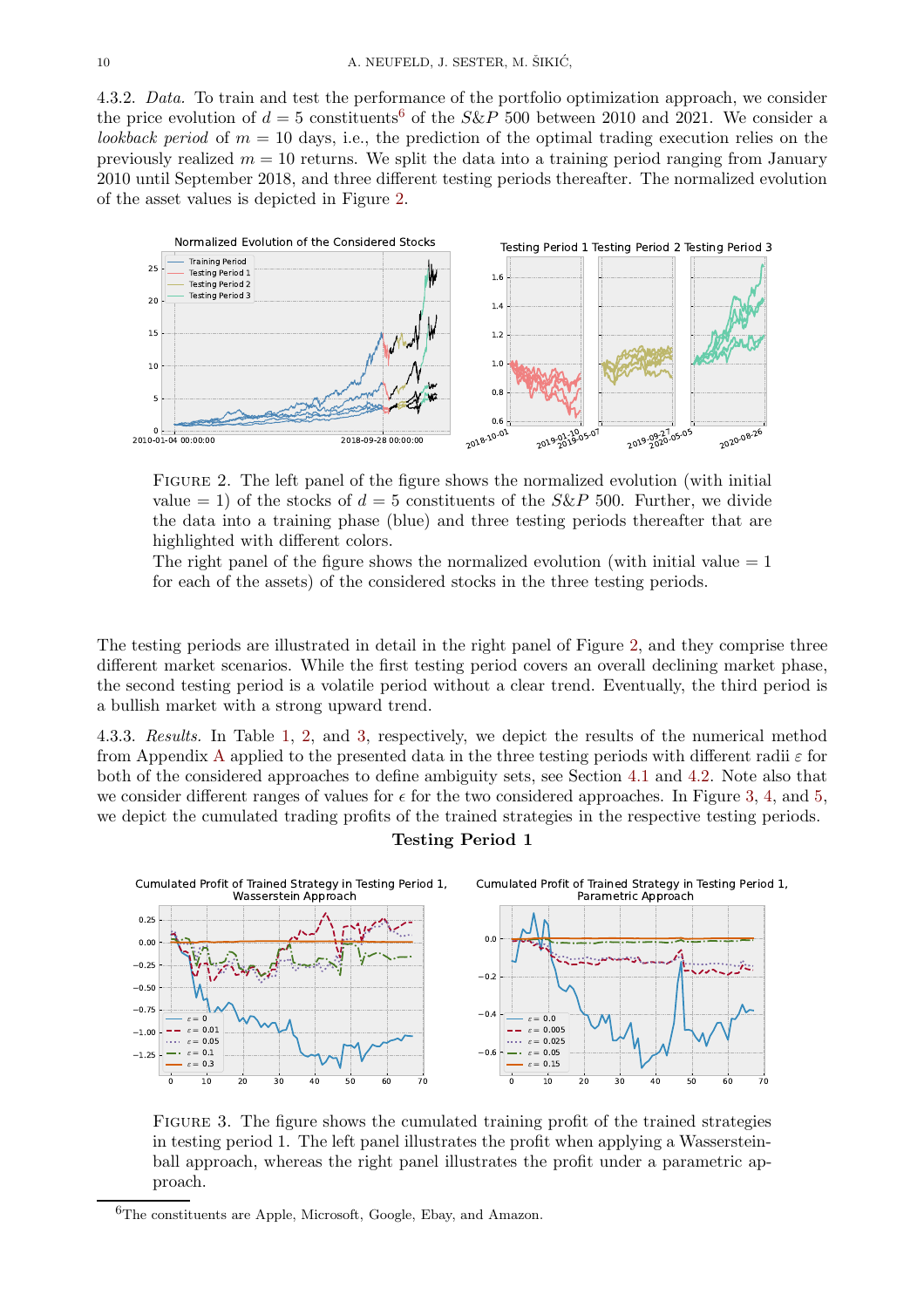|                       | Overall Profit |             | Average Profit % of profitable trades Sharpe Ratio Sortino Ratio |             |             |
|-----------------------|----------------|-------------|------------------------------------------------------------------|-------------|-------------|
| Wasserstein Approach  |                |             |                                                                  |             |             |
| $\varepsilon = 0$     | $-1.035019$    | $-0.015221$ | 47.06                                                            | $-0.172211$ | $-0.207249$ |
| $\varepsilon = 0.01$  | 0.221663       | 0.003260    | 58.82                                                            | 0.035932    | 0.052785    |
| $\varepsilon = 0.05$  | 0.080857       | 0.001189    | 55.88                                                            | 0.015079    | 0.022100    |
| $\varepsilon = 0.1$   | $-0.154961$    | $-0.002279$ | 44.12                                                            | $-0.028555$ | $-0.041425$ |
| $\varepsilon = 0.3$   | 0.005442       | 0.000080    | 48.53                                                            | 0.035702    | 0.055826    |
| Parametric Approach   |                |             |                                                                  |             |             |
| $\varepsilon = 0$     | $-0.378669$    | $-0.005569$ | 50.00                                                            | $-0.067022$ | $-0.083380$ |
| $\varepsilon = 0.005$ | $-0.165537$    | $-0.002434$ | 42.65                                                            | $-0.127499$ | $-0.146742$ |
| $\varepsilon = 0.025$ | $-0.143357$    | $-0.002108$ | 38.24                                                            | $-0.198093$ | $-0.225493$ |
| $\varepsilon = 0.05$  | $-0.006977$    | $-0.000103$ | 50.00                                                            | $-0.035993$ | $-0.043762$ |
| $\varepsilon = 0.15$  | 0.003136       | 0.000046    | 58.82                                                            | 0.053274    | 0.066614    |

<span id="page-10-0"></span>Table 1. The table shows the results of the Wasserstein-ball approach (Section [4.1\)](#page-7-6) and the parametric approach (Section [4.2\)](#page-8-3) in the first testing period.

# Testing Period 2



<span id="page-10-2"></span>Figure 4. The figure shows the cumulated training profit of the trained strategies in testing period 2. The left panel illustrates the profit when applying a Wassersteinball approach, whereas the right panel illustrates the profit under a parametric approach.

|                       | Overall Profit |             | Average Profit $\%$ of profitable trades | Sharpe Ratio | Sortino Ratio |
|-----------------------|----------------|-------------|------------------------------------------|--------------|---------------|
| Wasserstein Approach  |                |             |                                          |              |               |
| $\varepsilon = 0$     | $-0.319652$    | $-0.003229$ | 51.52                                    | $-0.068955$  | $-0.091312$   |
| $\varepsilon = 0.01$  | $-0.086229$    | $-0.000871$ | 56.57                                    | $-0.018503$  | $-0.025662$   |
| $\varepsilon = 0.05$  | $-0.128121$    | $-0.001294$ | 52.53                                    | $-0.031648$  | $-0.044057$   |
| $\varepsilon = 0.1$   | $-0.108500$    | $-0.001096$ | 50.51                                    | $-0.054067$  | $-0.074651$   |
| $\varepsilon = 0.3$   | 0.001415       | 0.000014    | 52.53                                    | 0.027997     | 0.040511      |
| Parametric Approach   |                |             |                                          |              |               |
| $\varepsilon = 0$     | $-0.065187$    | $-0.000658$ | 48.48                                    | $-0.014956$  | $-0.020914$   |
| $\varepsilon = 0.005$ | $-0.094396$    | $-0.000953$ | 50.51                                    | $-0.063190$  | $-0.079788$   |
| $\varepsilon = 0.025$ | 0.027990       | 0.000283    | 55.56                                    | 0.030187     | 0.053250      |
| $\varepsilon = 0.05$  | 0.022454       | 0.000227    | 49.49                                    | 0.079555     | 0.277870      |
| $\varepsilon = 0.15$  | $-0.001429$    | $-0.000014$ | 49.49                                    | $-0.048469$  | $-0.061703$   |

<span id="page-10-1"></span>TABLE 2. The table shows the results of the Wasserstein-ball approach (Section [4.1\)](#page-7-6) and the parametric approach (Section [4.2\)](#page-8-3) in the second testing period.

 $\frac{1}{0}$  00

 $\varepsilon = 0.0$  $\varepsilon = 0.005$  $\varepsilon = 0.025$  $\varepsilon = 0.05$  $\varepsilon = 0.15$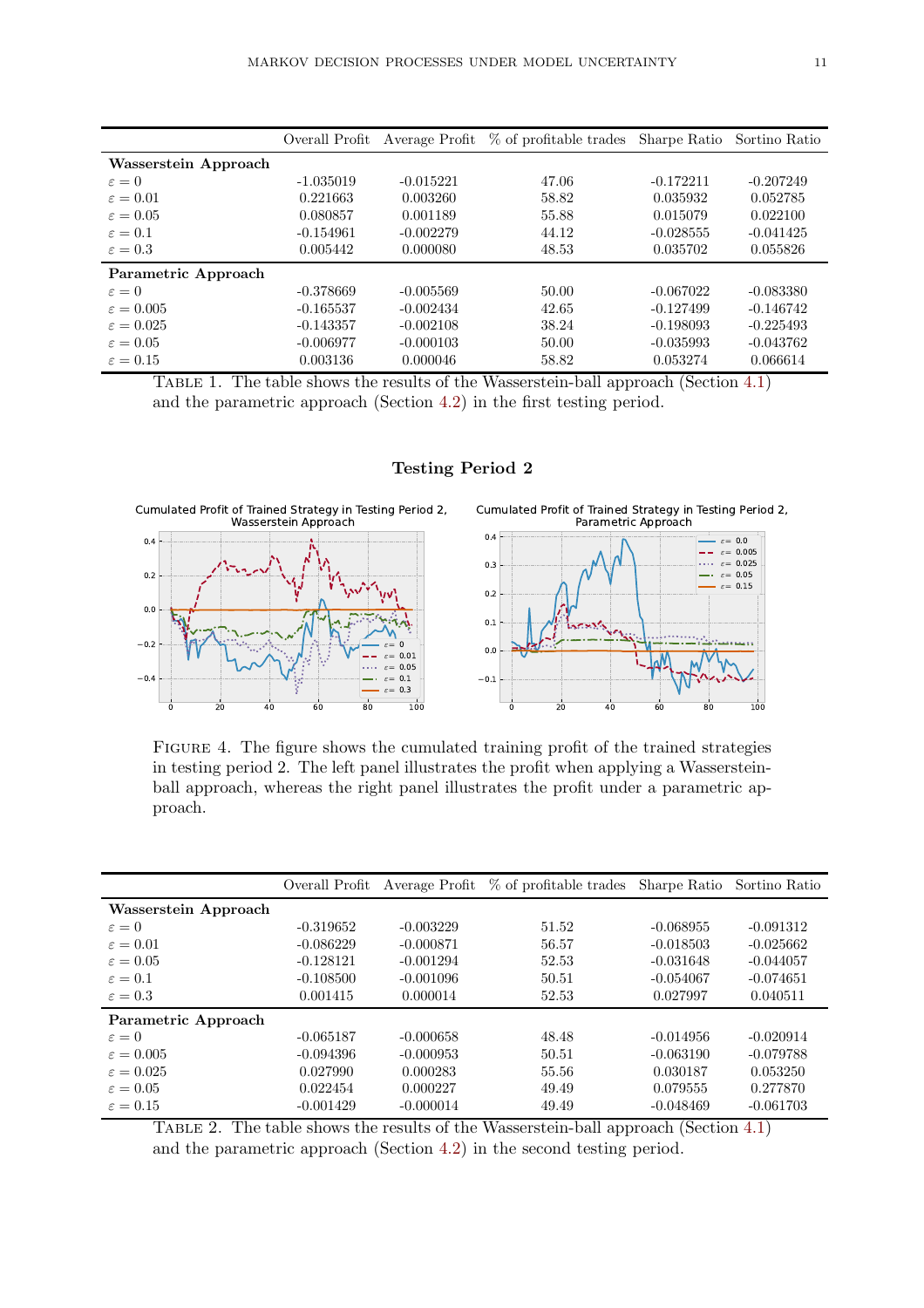## Testing Period 3



<span id="page-11-1"></span>Figure 5. The figure shows the cumulated training profit of the trained strategies in testing period 3. The left panel illustrates the profit when applying a Wassersteinball approach, whereas the right panel illustrates the profit under a parametric approach.

|                       | Overall Profit |             | Average Profit % of profitable trades Sharpe Ratio |             | Sortino Ratio |
|-----------------------|----------------|-------------|----------------------------------------------------|-------------|---------------|
| Wasserstein Approach  |                |             |                                                    |             |               |
| $\varepsilon = 0$     | 0.845952       | 0.010846    | 52.56                                              | 0.166630    | 0.335301      |
| $\varepsilon = 0.01$  | $-0.160733$    | $-0.002061$ | 48.72                                              | $-0.031032$ | $-0.040478$   |
| $\varepsilon = 0.05$  | 0.358808       | 0.004600    | 52.56                                              | 0.096431    | 0.154537      |
| $\varepsilon = 0.1$   | 0.087670       | 0.001124    | 52.56                                              | 0.037463    | 0.053469      |
| $\varepsilon = 0.3$   | $-0.017214$    | $-0.000221$ | 43.59                                              | $-0.199209$ | $-0.231336$   |
| Parametric Approach   |                |             |                                                    |             |               |
| $\varepsilon = 0$     | 0.682794       | 0.008754    | 64.10                                              | 0.124028    | 0.170558      |
| $\varepsilon = 0.005$ | 0.176339       | 0.002261    | 61.54                                              | 0.054989    | 0.069144      |
| $\varepsilon = 0.025$ | 0.043324       | 0.000555    | 64.10                                              | 0.014557    | 0.017213      |
| $\varepsilon = 0.05$  | $-0.047627$    | $-0.000611$ | 52.56                                              | $-0.064649$ | $-0.075748$   |
| $\varepsilon = 0.15$  | $-0.001740$    | $-0.000022$ | 51.28                                              | $-0.039336$ | $-0.049270$   |

<span id="page-11-0"></span>TABLE 3. The table shows the results of the Wasserstein-ball approach (Section [4.1\)](#page-7-6) and the parametric approach (Section [4.2\)](#page-8-3) in the third testing period.

4.3.4. Discussion of the Results. Note that in contrast to the third bullish testing period, the first and second testing periods comprise scenarios that did not occur in similar form during the training period. Hence, it cannot be guaranteed that a non-robust trading strategy that was trained in periods where such scenarios never occurred can trade profitably during testing period 1 and testing period 2. Indeed, as the numerical results reveal, applying a trained non-robust trading strategy not respecting any distributional ambiguity (i.e.  $\varepsilon = 0$ ) leads to significant losses in the adverse scenarios considered in testing period 1 and 2, while robust trading strategies, which did encounter also adverse scenarios during training, clearly outperform the non-robust strategy for both considered approaches, namely the Wasserstein-ball approach and the parametric approach.

As the third testing period comprises a bullish market period, occurring in similar form in the training data, the non-robust approach turns out to be the most profitable approach in this period, since it is the approach that is best adjusted to this scenario. However, when choosing the right level of  $\varepsilon$ , the robust approach still can trade profitably in this period.

In general, it turns out to be important to correctly identify the appropriate size of the ambiguity set (here encoded by the radius  $\varepsilon$ ). Due to the formulation of the robust optimization problem as a worst-case approach, respecting for more distributional ambiguity means to consider more bad scenarios, and therefore may eventually result in a more careful, less volatile trading behavior with smaller returns, as it clearly can be seen in the case  $\varepsilon = 0.3$  for the Wasserstein-ball approach and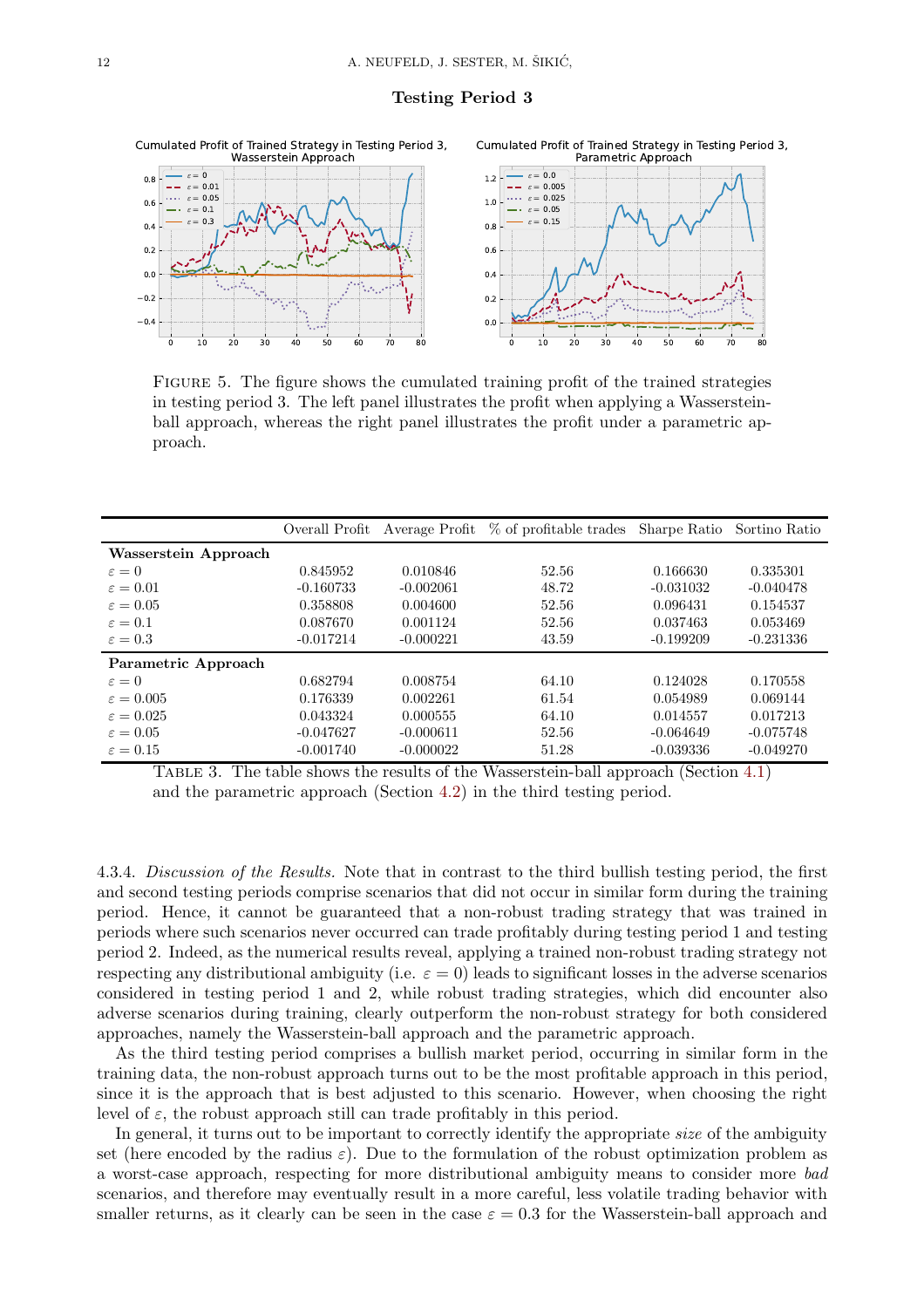in the case  $\varepsilon = 0.15$  for the parametric approach, respectively. In contrast, insufficiently accounting for uncertainty comes at the cost of not being well equipped when adverse scenarios occur, an observation that was already made in similar empirical studies that use different approaches to solve robust optimization problems, compare, e.g., [\[30\]](#page-27-29) and [\[32\]](#page-27-30). Hence, choosing an intermediate level of ambiguity seems to be an appropriate choice. Supporting this rationale, our numerical results show that choosing a level of  $\varepsilon = 0.05$  in the Wasserstein-ball approach and of  $\varepsilon = 0.025$  in the parametric approach, respectively, lead to trading strategies that outperform in testing periods 1 and 2 the respective non-robust trading strategies and still lead to profits in testing period 3.

This provides evidence that taking into account distributional uncertainty may be of particular importance in volatile and crisis-like market scenarios which did not occur previously in a similar form.

### 5. Proof of Theorem [2.7](#page-4-0)

<span id="page-12-0"></span>*Proof of Theorem [2.7](#page-4-0) (i).* Let  $v \in C_p(\Omega_{\text{loc}}, \mathbb{R})$ . We define the map (5.1)  $F:$  Gr  $\mathcal{P} = \{(x, a_0, \mathbb{P}_0) \mid x \in \Omega_{\text{loc}}, a_0 \in A, \mathbb{P}_0 \in \mathcal{P}(x, a_0)\} \to \mathbb{R}$  $(x, a_0, \mathbb{P}_0) \mapsto$ Z  $\Omega_{\text{loc}}$  $r(x, a_0, \omega_1) + \alpha v(\omega_1) \mathbb{P}_0(\mathrm{d}\omega_1).$ 

We claim that the map F is continuous. Indeed, to see this, let  $(x^{(n)}, a_0^{(n)})$  $_{0}^{\left( n\right) },\mathbb{P}_{0}^{\left( n\right) }$  $\binom{n}{0} \subseteq$  Gr $P$  with  $(x^{(n)}, a_0^{(n)})$  $_{0}^{\left( n\right) },\mathbb{P}_{0}^{\left( n\right) }$  $\mathcal{O}(n^{\{n\}}) \to (x, a_0, \mathbb{P}_0) \in \Omega_{loc} \times A \times \mathcal{M}_1(\Omega_{loc})$  for  $n \to \infty$ . Since  $\Omega_{loc} \times A \ni (\tilde{x}, \tilde{a}) \mapsto \mathcal{P}(\tilde{x}, \tilde{a})$ is compact-valued and continuous (Assumption [2.2](#page-2-0) (i)), we have  $\mathbb{P}_0 \in \mathcal{P}(x, a)$ . Moreover,

$$
|F(x^{(n)}, a_0^{(n)}, \mathbb{P}_0^{(n)}) - F(x, a_0, \mathbb{P}_0)|
$$
  
(5.2) 
$$
\leq |F(x^{(n)}, a_0^{(n)}, \mathbb{P}_0^{(n)}) - F(x, a_0, \mathbb{P}_0^{(n)})| + |F(x, a_0, \mathbb{P}_0^{(n)}) - F(x, a_0, \mathbb{P}_0)|.
$$

The second summand  $|F(x, a_0, \mathbb{P}_0^{(n)})|$  $\mathcal{O}_0^{(n)}$  –  $F(x, a_0, \mathbb{P}_0)$  vanishes for  $n \to \infty$  since the integrand  $\omega_1 \mapsto$  $r(x, a_0, \omega_1) + \alpha v(\omega_1)$  is an element of  $C_p(\Omega_{\text{loc}}, \mathbb{R})$ . For the first summand we obtain, by using Assumption [2.4](#page-3-1) (ii), that

$$
\lim_{n \to \infty} \left| F(x^{(n)}, a_0^{(n)}, \mathbb{P}_0^{(n)}) - F(x, a_0, \mathbb{P}_0^{(n)}) \right|
$$
\n
$$
\leq \lim_{n \to \infty} \int_{\Omega_{\text{loc}}} \left| r(x^{(n)}, a_0^{(n)}, \omega_1) - r(x, a_0, \omega_1) \right| \mathbb{P}_0^{(n)}(\text{d}\omega_1)
$$
\n
$$
\leq \lim_{n \to \infty} \int_{\Omega_{\text{loc}}} L \cdot \max \{1, \|\omega_1\|^p\} \cdot \left( \left\| x^{(n)} - x \right\| + \left\| a_0^{(n)} - a_0 \right\| \right) \mathbb{P}_0^{(n)}(\text{d}\omega_1)
$$
\n
$$
= \lim_{n \to \infty} L \cdot \left( \left\| x^{(n)} - x \right\| + \left\| a_0^{(n)} - a_0 \right\| \right) \cdot \int_{\Omega_{\text{loc}}} \max \{1, \|\omega_1\|^p\} \mathbb{P}_0(\text{d}\omega_1) = 0,
$$

where we use in the last equality that due to the convergence  $\mathbb{P}_0^{(n)}$  $\mathbf{0}$  $\stackrel{\tau_p}{\longrightarrow}$   $\mathbb{P}_0$  also the *p*-th moments converge, see e.g. [\[38,](#page-27-23) Definition 6.8. (i), and Theorem 6.9]. Thus, F is continuous. Therefore, we may apply Berge's maximum theorem (Theorem [B.2\)](#page-26-8) and obtain that the map

<span id="page-12-1"></span>(5.3) 
$$
G: \Omega_{\text{loc}} \times A \to \mathbb{R}
$$

$$
(x, a_0) \mapsto \inf_{\mathbb{P}_0 \in \mathcal{P}(x, a_0)} \int_{\Omega_{\text{loc}}} r(x, a_0, \omega_1) + \alpha v(\omega_1) \mathbb{P}_0(\text{d}\omega_1)
$$

is continuous, and the set of minimizers is nonempty for each  $(x, a_0) \in \Omega_{\text{loc}} \times A$ . According to the measurable maximum theorem ([\[2,](#page-26-5) Theorem 18.19]) there exists a measurable selector  $\Omega_{\text{loc}} \times$  $A \ni (x, a_0) \mapsto \mathbb{P}_0^*(x, a_0) \in \mathcal{P}(x, a_0)$ , where  $\mathbb{P}_0^*(x, a_0)$  minimizes the integral in [\(5.3\)](#page-12-1) for each  $(x, a_0) \in \Omega_{\text{loc}} \times A$ . This shows the assertion in [\(2.7\)](#page-4-1). Next, we use that  $\Omega_{\text{loc}} \times A \ni (x, a_0) \mapsto$  $G(x, a_0)$  is continuous, and apply again Berge's maximum theorem to the constant compact-valued correspondence  $\Omega_{\text{loc}} \ni x \to A \subset \mathbb{R}^m$  and to G. This yields that the map

<span id="page-12-2"></span>(5.4) 
$$
H: \Omega_{\text{loc}} \to \mathbb{R}
$$

$$
x \mapsto \sup_{a_0 \in A} G(x, a_0).
$$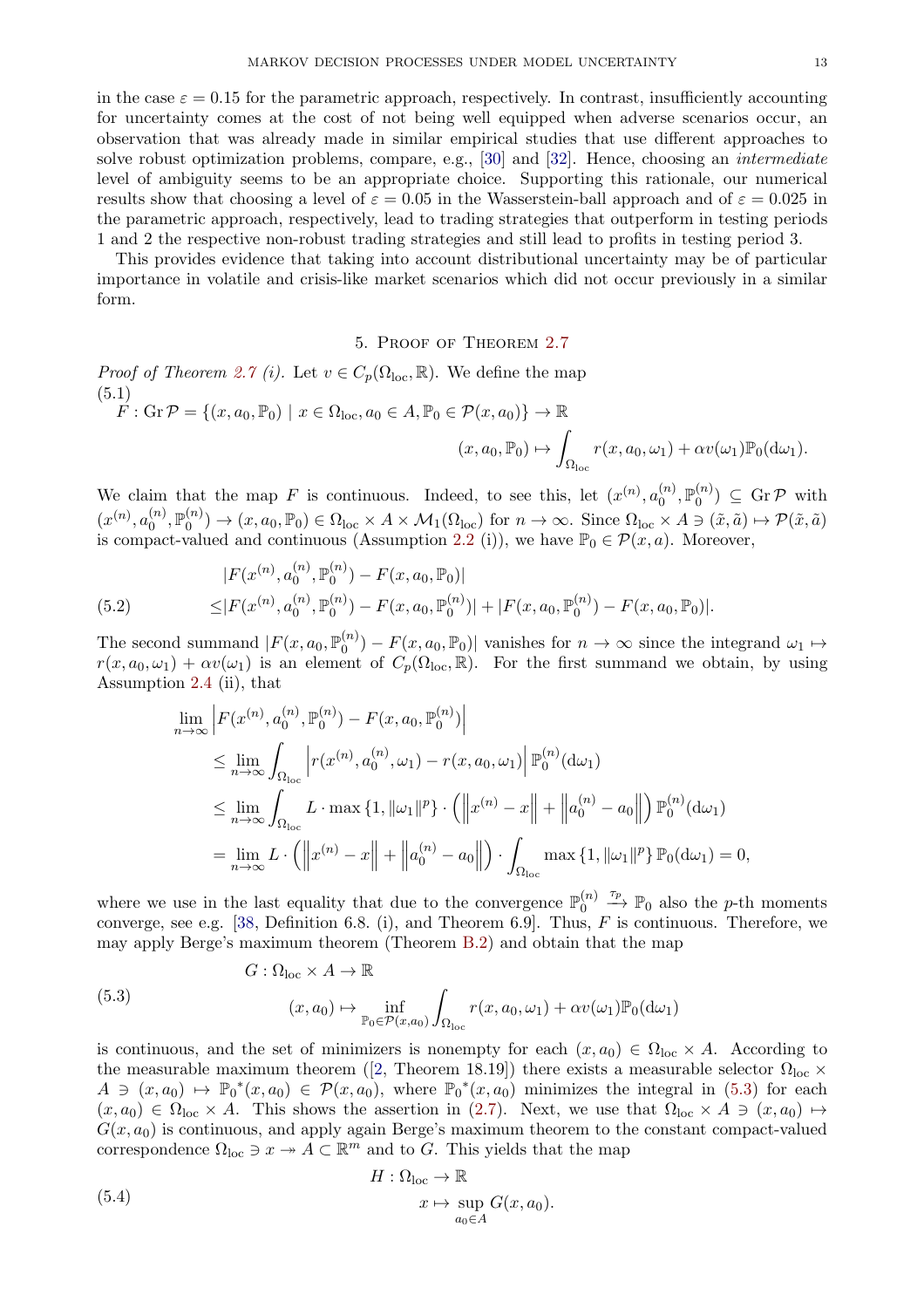is continuous and that the set of maximizers of  $G(x, \cdot)$  is nonempty for each  $x \in \Omega_{loc}$ . Moreover, by the measurable maximum theorem ([\[2,](#page-26-5) Theorem 18.19]) there exists a measurable selector  $\Omega_{\text{loc}} \ni$  $x \mapsto a_{\text{loc}}^*(x) \in A$ , where  $a_{\text{loc}}^*(x)$  maximizes  $G(x, \cdot)$  for each  $x \in \Omega_{\text{loc}}$ . This shows [\(2.8\)](#page-4-2). Next, we define the map  $\mathbb{P}_{\text{loc}}^* \in \mathbf{P}_{a_{\text{loc}}^*}$  by

$$
\mathbb{P}_{\text{loc}}^* : \Omega_{\text{loc}} \to \mathcal{M}_1(\Omega_{\text{loc}})
$$

$$
x \mapsto \mathbb{P}_0^*(x, a_{\text{loc}}^*(x))
$$

and obtain for each  $x \in \Omega_{loc}$  that

<span id="page-13-0"></span>
$$
Tv(x) = H(x) = \sup_{a_0 \in A} \inf_{\mathbb{P}_0 \in \mathcal{P}(x, a_0)} \int_{\Omega_{\text{loc}}} r(x, a_0, \omega_1) + \alpha v(\omega_1) \mathbb{P}_0(\text{d}\omega_1)
$$
  
\n
$$
= \inf_{\mathbb{P}_0 \in \mathcal{P}(x, a_0)} \int_{\Omega_{\text{loc}}} r(x, a_{\text{loc}}^*(x), \omega_1) + \alpha v(\omega_1) \mathbb{P}_0(\text{d}\omega_1)
$$
  
\n
$$
= \int_{\Omega_{\text{loc}}} r(x, a_{\text{loc}}^*(x), \omega_1) + \alpha v(\omega_1) \mathbb{P}_{\text{loc}}^*(x; \text{d}\omega_1)
$$
  
\n
$$
= \sup_{a_{\text{loc}} \in \mathcal{A}_{\text{loc}}} \inf_{\mathbb{P} \in \mathbf{P}_{a_{\text{loc}}}} \int_{\Omega_{\text{loc}}} r(x, a_{\text{loc}}(x), \omega_1) + \alpha v(\omega_1) \mathbb{P}(x; \text{d}\omega_1).
$$

This shows  $(2.9)$  and therefore completes the proof of (i).

*Proof of Theorem [2.7](#page-4-0) (ii).* The continuity of  $\Omega_{\text{loc}} \ni x \mapsto \mathcal{T}v(x)$  follows from the continuity of H defined in [\(5.4\)](#page-12-2) and [\(5.5\)](#page-13-0). By the growth conditions on r and  $X_1$  (Assumption [2.4](#page-3-1) (iii)), we obtain for all  $x \in \Omega_{\text{loc}}$  that

$$
\mathcal{T}v(x) \leq \sup_{a_{\text{loc}} \in \mathcal{A}_{\text{loc}}} \inf_{\mathbb{P}_0 \in \mathbf{P}_{a_{\text{loc}}}} \mathbb{E}_{\mathbb{P}_0} \left[ C_r (1 + \|x\|^p + \|X_1\|^p) + \alpha \|v\|_{C_p} (1 + \|X_1\|^p) \right]
$$
  
\n
$$
\leq C_r \left( \|x\|^p + C_P (1 + \|x\|^p) \right) + \alpha \|v\|_{C_p} C_P (1 + \|x\|^p)
$$
  
\n
$$
\leq \left( C_r + C_r C_P + \alpha \|v\|_{C_p} C_P \right) (1 + \|x\|^p).
$$

Hence,  $\mathcal{T} v \in C_p(\Omega_{\text{loc}}, \mathbb{R})$ . Note that for every nonempty set Q and for all  $G, H : \mathcal{Q} \to \mathbb{R}$  we have that

(5.6) 
$$
\inf_{\mathbb{Q}\in\mathcal{Q}} G(\mathbb{Q}) - \inf_{\mathbb{Q}\in\mathcal{Q}} H(\mathbb{Q}) \leq \sup_{\mathbb{Q}\in\mathcal{Q}} |G(\mathbb{Q}) - H(\mathbb{Q})|.
$$

Therefore, we obtain for every  $v, w \in C_p(\Omega_{\text{loc}}, \mathbb{R}), x \in \Omega_{\text{loc}}$ , by using  $(2.2)$ , that

$$
\mathcal{T}v(x) - \mathcal{T}w(x) \le \alpha \sup_{a \in A} \sup_{\mathbb{P}_0 \in \mathcal{P}(x,a)} \left| \mathbb{E}_{\mathbb{P}_0} \left[ v(X_1) - w(X_1) \right] \right|
$$
  
\n
$$
\le \alpha \sup_{a \in A} \sup_{\mathbb{P}_0 \in \mathcal{P}(x,a)} \mathbb{E}_{\mathbb{P}_0} \left[ |v(X_1) - w(X_1)| \right]
$$
  
\n
$$
\le \alpha \sup_{a \in A} \sup_{\mathbb{P}_0 \in \mathcal{P}(x,a)} \mathbb{E}_{\mathbb{P}_0} \left[ ||v - w||_{C_p} (1 + ||X_1||^p) \right]
$$
  
\n
$$
\le \alpha C_P ||v - w||_{C_p} \cdot (1 + ||x||^p).
$$

By interchanging the roles of v and w we obtain [\(2.10\)](#page-4-4). Now, let  $v_0 \in C_p(\Omega_{\text{loc}}, \mathbb{R})$ . Then, since by Assumption [2.4](#page-3-1) (iv) we have  $0 < \alpha C_P < 1$ , T is a contraction on  $C_p(\Omega_{\text{loc}}, \mathbb{R})$ . Hence Banach's fix point theorem (Theorem [B.1\)](#page-26-9) implies existence and uniqueness of a fix point  $v \in C_p(\Omega_{\text{loc}}, \mathbb{R})$  such that  $v = \mathcal{T}v = \lim_{n \to \infty} \mathcal{T}^n v_0$ . that  $v = \mathcal{T}v = \lim_{n \to \infty} \mathcal{T}^n$  $v_0$ .

*Proof of Theorem [2.7](#page-4-0) (iii).* We first show the inequality  $v(x) \leq V(x)$ .

Let  $v \in C_p(\Omega_{loc}, \mathbb{R})$  be the fix point of T whose existence and uniqueness were proved in part (ii), i.e., we have that  $v = Tv$ . Let  $a_{\text{loc}}^* \in A_{\text{loc}}$  be the minimizer from part (i) and write  $\mathbf{a}^* :=$  $(a_{\text{loc}}^{*}(X_0), a_{\text{loc}}^{*}(X_1), \dots) \in \mathcal{A}$ , and let  $x \in \Omega_{\text{loc}}$ . First, we claim it holds for all  $n \in \mathbb{N}$  with  $n \geq 2$ that

<span id="page-13-1"></span>(5.7) 
$$
\mathcal{T}^n v(x) \leq \inf_{\mathbb{P} \in \mathfrak{P}_{x,\mathbf{a}^*}} \mathbb{E}_{\mathbb{P}} \bigg[ \sum_{t=0}^{n-1} \alpha^t r(X_t, a_{\text{loc}}^*(X_t), X_{t+1}) + \alpha^n v(X_n^x) \bigg].
$$

1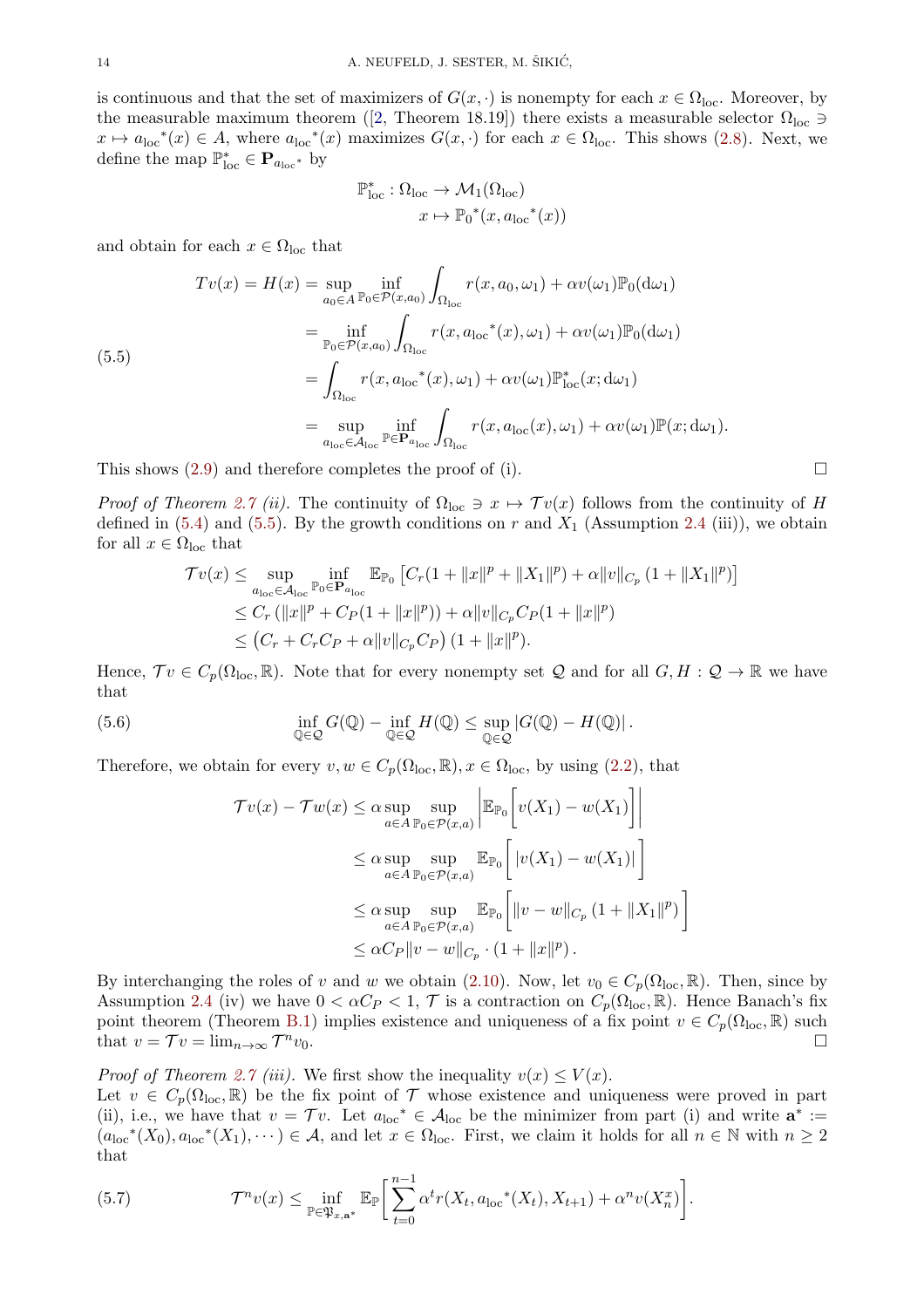We prove the claim [\(5.7\)](#page-13-1) inductively. To that end, note that by part (i) we can write

$$
\mathcal{T}v(x) = \inf_{\mathbb{P}_0 \in \mathbf{P}_{a_{\text{loc}}}^*} \mathbb{E}_{\mathbb{P}_0(x)} \bigg[ r(x, a_{\text{loc}}^*(x), X_1) + \alpha v(X_1) \bigg]
$$
  
= 
$$
\inf_{\mathbb{P}_0 \in \mathbf{P}_{a_{\text{loc}}}^*} \int_{\Omega_{\text{loc}}} r(x, a_{\text{loc}}^*(x), \omega_1) + \alpha v(\omega_1) \mathbb{P}_0(x; d\omega_1).
$$

This implies for all  $t\in\mathbb{N}_0$  and  $\omega=(\omega_t)_{t\in\mathbb{N}_0}\in\Omega$  that

<span id="page-14-0"></span>
$$
\mathcal{T}v(X_t(\omega)) = \inf_{\mathbb{P}_0 \in \mathbf{P}_{a_{\text{loc}}}^*} \int_{\Omega_{\text{loc}}} r(X_t(\omega), a_{\text{loc}}^*(X_t(\omega)), \omega_1) + \alpha v(\omega_1) \mathbb{P}_0(X_t(\omega); d\omega_1)
$$
  

$$
= \inf_{\mathbb{P}_t \in \mathbf{P}_{a_{\text{loc}}}^*} \int_{\Omega_{\text{loc}}} r(\omega_t, a_{\text{loc}}^*(\omega_t), \omega_{t+1}) + \alpha v(\omega_{t+1}) \mathbb{P}_t(\omega_t; d\omega_{t+1}),
$$

where we just used the definition of the canonical process and relabelled the variables  $\mathbb{P}_0$  and  $\omega_1$ . For  $n = 2$ , as  $Tv = v$ , we thus have (5.9)

<span id="page-14-1"></span>
$$
\mathcal{T}(\mathcal{T}v)(x) = \mathcal{T}v(x) = \inf_{\mathbb{P}_0 \in \mathbf{P}_{a_{\text{loc}}^*}} \int_{\Omega_{\text{loc}}} r(x, a_{\text{loc}}^*(x), \omega_1) + \alpha v(x) \mathbb{P}_0(x; d\omega_1)
$$
\n
$$
= \inf_{\mathbb{P}_0 \in \mathbf{P}_{a_{\text{loc}}^*}} \int_{\Omega_{\text{loc}}} r(x, a_{\text{loc}}^*(x), \omega_1) + \alpha \mathcal{T}v(x) \mathbb{P}_0(x; d\omega_1)
$$
\n
$$
= \inf_{\mathbb{P}_0 \in \mathbf{P}_{a_{\text{loc}}^*}} \int_{\Omega_{\text{loc}}} \left[ r(x, a_{\text{loc}}^*(x), \omega_1) + \alpha \mathcal{T}^*(x) \mathbb{P}_0(x; d\omega_1) + \alpha \sup_{a_{\text{loc}} \in \mathcal{A}_{\text{loc}}} \int_{\Omega_{\text{loc}}} \left\{ r(\omega_1, a_{\text{loc}}(\omega_1), \omega_2) + \alpha v(\omega_2) \right\} \mathbb{P}_1(\omega_1; d\omega_2) \right] \mathbb{P}_0(x; d\omega_1).
$$

This and part (i) ensures that

$$
\mathcal{T}(\mathcal{T}v)(x) = \inf_{\mathbb{P}_0 \in \mathbf{P}_{a_{\text{loc}}^*}} \int_{\Omega_{\text{loc}}} \left[ r(x, a_{\text{loc}}^*(x), \omega_1) \right.
$$
  
\n
$$
+ \alpha \inf_{\mathbb{P}_1 \in \mathbf{P}_{a_{\text{loc}}^*}} \int_{\Omega_{\text{loc}}} \left\{ r(\omega_1, a_{\text{loc}}^*(\omega_1), \omega_2) + \alpha v(\omega_2) \right\} \mathbb{P}_1(\omega_1; d\omega_2) \right] \mathbb{P}_0(x; d\omega_1)
$$
  
\n
$$
\leq \inf_{\mathbb{P}_t \in \mathbf{P}_{a_{\text{loc}}^*}} \int_{\Omega_{\text{loc}}} \int_{\Omega_{\text{loc}}} \sum_{t=0}^1 \alpha^t r(\omega_t, a_{\text{loc}}^*(\omega_t), \omega_{t+1}) + \alpha^2 v(\omega_2) \mathbb{P}_1(\omega_1; d\omega_2) \mathbb{P}_0(x; d\omega_1)
$$
  
\n
$$
= \inf_{\mathbb{P} \in \mathfrak{P}_{x, \mathbf{a}^*}} \mathbb{E}_{\mathbb{P}} \left[ \sum_{t=0}^1 \alpha^t r(X_t, a_{\text{loc}}^*(X_t), X_{t+1}) + \alpha^2 v(X_2) \right],
$$

where we use [\(5.8\)](#page-14-0) and the structure of the measures  $\mathfrak{P}_{x,\mathbf{a}^*}$ . The general case for arbitrary n follows with analogue arguments. Indeed, let the claim in  $(5.7)$  be true for  $n-1$ , then it follows by the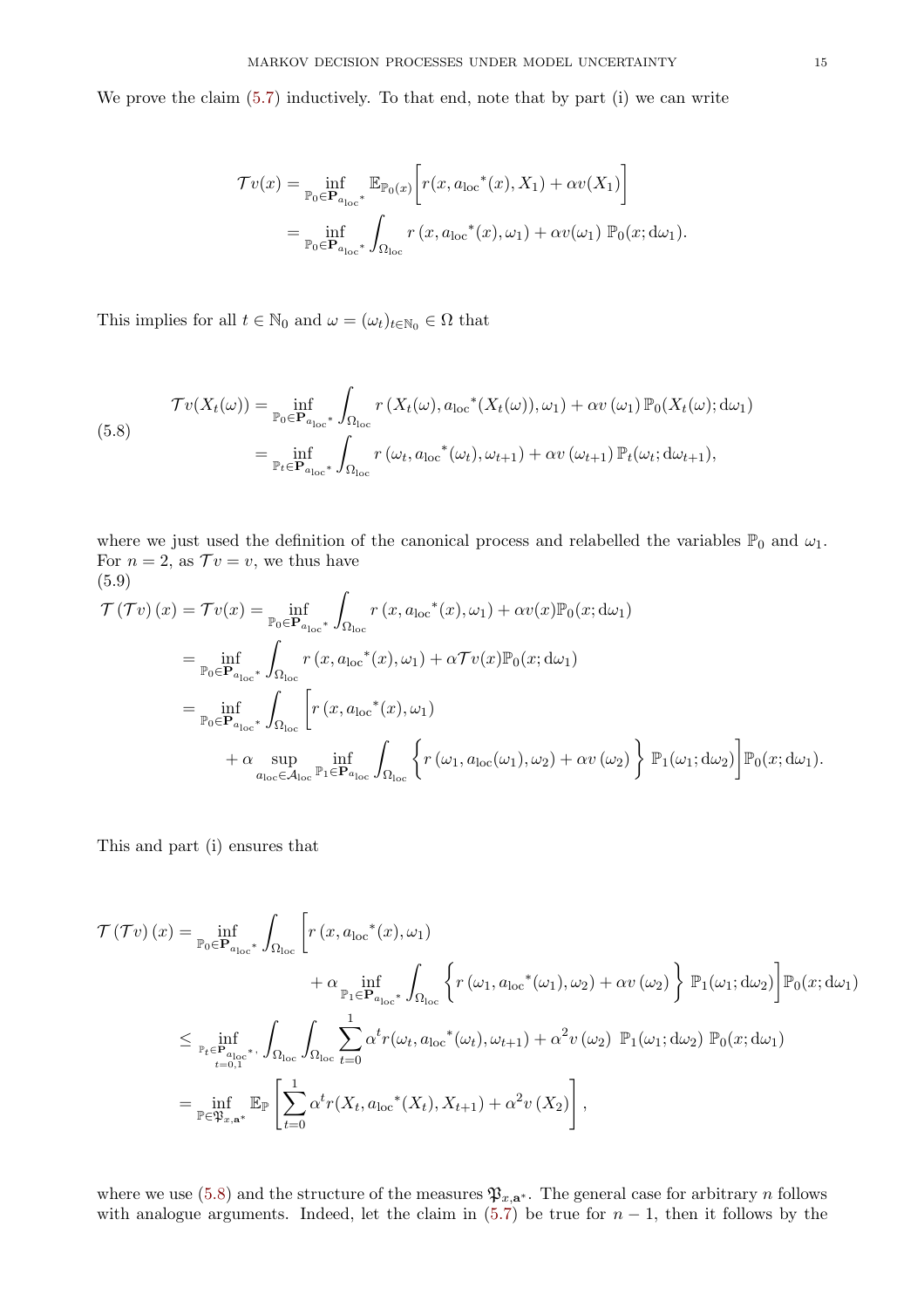same argument as in [\(5.9\)](#page-14-1) and by the structure of every  $\mathbb{P} \in \mathfrak{P}_{\omega_1, \mathbf{a}^*}$  that

$$
\begin{split}\n\mathcal{T}^{n}v(x) &= \mathcal{T}\left(\mathcal{T}^{n-1}v\right)(x) \\
&\leq \inf_{\mathbb{P}_{0}\in\mathbf{P}_{a_{\text{loc}}^{*}}}\int_{\Omega_{\text{loc}}}\left[r\left(x,a_{\text{loc}}^{*}(x),\omega_{1}\right)\right. \\
&\quad \left. + \alpha\inf_{\mathbb{P}\in\mathbb{P}_{\omega_{1},\mathbf{a}^{*}}}\int_{\Omega}\left\{\sum_{t=1}^{n-1}\alpha^{t-1}r(\omega_{t},a_{\text{loc}}^{*}(\omega_{t}),\omega_{t+1}) + \alpha^{n-1}v\left(\omega_{n}\right)\right\}\mathbb{P}(\text{d}\omega)\right]\mathbb{P}_{0}(x;\text{d}\omega_{1}) \\
&= \inf_{\mathbb{P}_{0}\in\mathbf{P}_{a_{\text{loc}}^{*}}}\int_{\Omega_{\text{loc}}}\left[r\left(x,a_{\text{loc}}^{*}(x),\omega_{1}\right)\right. \\
&\quad \left. + \alpha\inf_{\mathbb{P}_{t}\in\mathbf{P}_{a_{\text{loc}}^{*}}} \int_{\Omega_{\text{loc}}}\cdots\int_{\Omega_{\text{loc}}}\left\{\sum_{t=1}^{n-1}\alpha^{t-1}r(\omega_{t},a_{\text{loc}}^{*}(\omega_{t}),\omega_{t+1})\right. \\
&\quad \left. + \alpha^{n-1}v\left(\omega_{n}\right)\right\}\mathbb{P}_{n-1}(\omega_{n-1};\text{d}\omega_{n})\cdots\mathbb{P}_{1}(\omega_{1};\text{d}\omega_{2})\right]\mathbb{P}_{0}(x;\text{d}\omega_{1}) \\
&\leq \inf_{\mathbb{P}_{t}\in\mathbf{P}_{a_{\text{loc}}^{*}}}\int_{\Omega_{\text{loc}}}\int_{\Omega_{\text{loc}}}\cdots\int_{\Omega_{\text{loc}}}\left\{\sum_{t=0}^{n-1}\alpha^{t}r(\omega_{t},a_{\text{loc}}^{*}(\omega_{t}),\omega_{t+1})\right. \\
&\quad \left. + \alpha^{n}v\left(\omega_{n}\right)\right\}\mathbb{P}_{n-1}(\omega_{n-1};\text{d}\omega_{n})\cdots\mathbb{P}_{1}(\omega_{1};\text{d}\omega_{2})\mathbb{P}_{0}(x;\text{d}\omega_{1}) \\
&=
$$

According to [\(5.7\)](#page-13-1) we have for all  $n \in \mathbb{N}$  that

 $_{t=0}$ 

 $\mathbb{P}\in\mathfrak{P}_{x,\mathbf{a}^*}$ 

(5.10) 
$$
v(x) = \mathcal{T}v(x) = \mathcal{T}^n v(x) \le \inf_{\mathbb{P} \in \mathfrak{P}_{x,\mathbf{a}^*}} \mathbb{E}_{\mathbb{P}} \bigg[ \sum_{t=0}^{n-1} \alpha^t r(X_t, a_{\text{loc}}^*(X_t), X_{t+1}) + \alpha^n v(X_n) \bigg].
$$

Further, we obtain for all  $\mathbb{P} \in \mathfrak{P}_{x,\mathbf{a}^*}$  and  $n \in \mathbb{N}$  by a repeated application of  $(2.2)$  that

$$
\mathbb{E}_{\mathbb{P}}\bigg[|v(X_n)|\bigg] \leq ||v||_{C_p} C_P^n(1+||x||^p).
$$

Note that Assumption [2.4](#page-3-1) implies  $0 < C_P \cdot \alpha < \frac{1}{C_r(C_P+1)} < 1$ . When letting  $n \to \infty$ , we thus have for all  $\mathbb{P} \in \mathfrak{P}_{x,\mathbf{a}}$  that

<span id="page-15-1"></span>(5.11) 
$$
0 \leq \limsup_{n \to \infty} \mathbb{E}_{\mathbb{P}}\bigg[\alpha^n \, |v(X_n)|\bigg] \leq ||v||_{C_p}(1 + ||x||^p) \cdot \limsup_{n \to \infty} (C_P \cdot \alpha)^n = 0.
$$

Moreover, note that by the growth condition on r in Assumption [2.4](#page-3-1) (iii) we have for each  $n \in \mathbb{N}$ that

<span id="page-15-0"></span>(5.12) 
$$
\sum_{t=0}^{n-1} \alpha^t r(X_t, a_{\text{loc}}^*(X_t), X_{t+1}) \leq \sum_{t=0}^{\infty} \alpha^t C_r (1 + \|X_t\|^p + \|X_{t+1}\|^p).
$$

Let  $\delta := \frac{1}{\alpha C_r (C_P + 1)} - C_P$  which satisfies  $\delta > 0$  by Assumption [2.4](#page-3-1) (iv). Then for all  $\mathbb{P} \in \mathfrak{P}_{x, \mathbf{a}^*}$ , by using Assumption [2.4](#page-3-1) (iv), [\(2.2\)](#page-2-2), and Beppo Levi's theorem, we have that

$$
\mathbb{E}_{\mathbb{P}}\bigg[\sum_{t=0}^{\infty} \alpha^{t} C_{r} (1 + \|X_{t}\|^{p} + \|X_{t+1}\|^{p})\bigg] \leq \mathbb{E}_{\mathbb{P}}\bigg[\sum_{t=0}^{\infty} \alpha^{t} \left(C_{r} (1 + C_{P})\right) (1 + \|X_{t}\|^{p})\bigg]
$$
\n
$$
\leq \sum_{t=0}^{\infty} \alpha^{t} \left(C_{r} (1 + C_{P})\right)^{t+1} (1 + \|x\|^{p})
$$
\n
$$
= C_{r} (1 + C_{P})\bigg[\sum_{t=0}^{\infty} \left(\frac{1}{C_{P} + \delta}\right)^{t}\bigg] \cdot (1 + \|x\|^{p})
$$
\n
$$
= C_{r} (1 + C_{P})\frac{(C_{P} + \delta)(1 + \|x\|^{p})}{C_{P} + \delta - 1} < \infty.
$$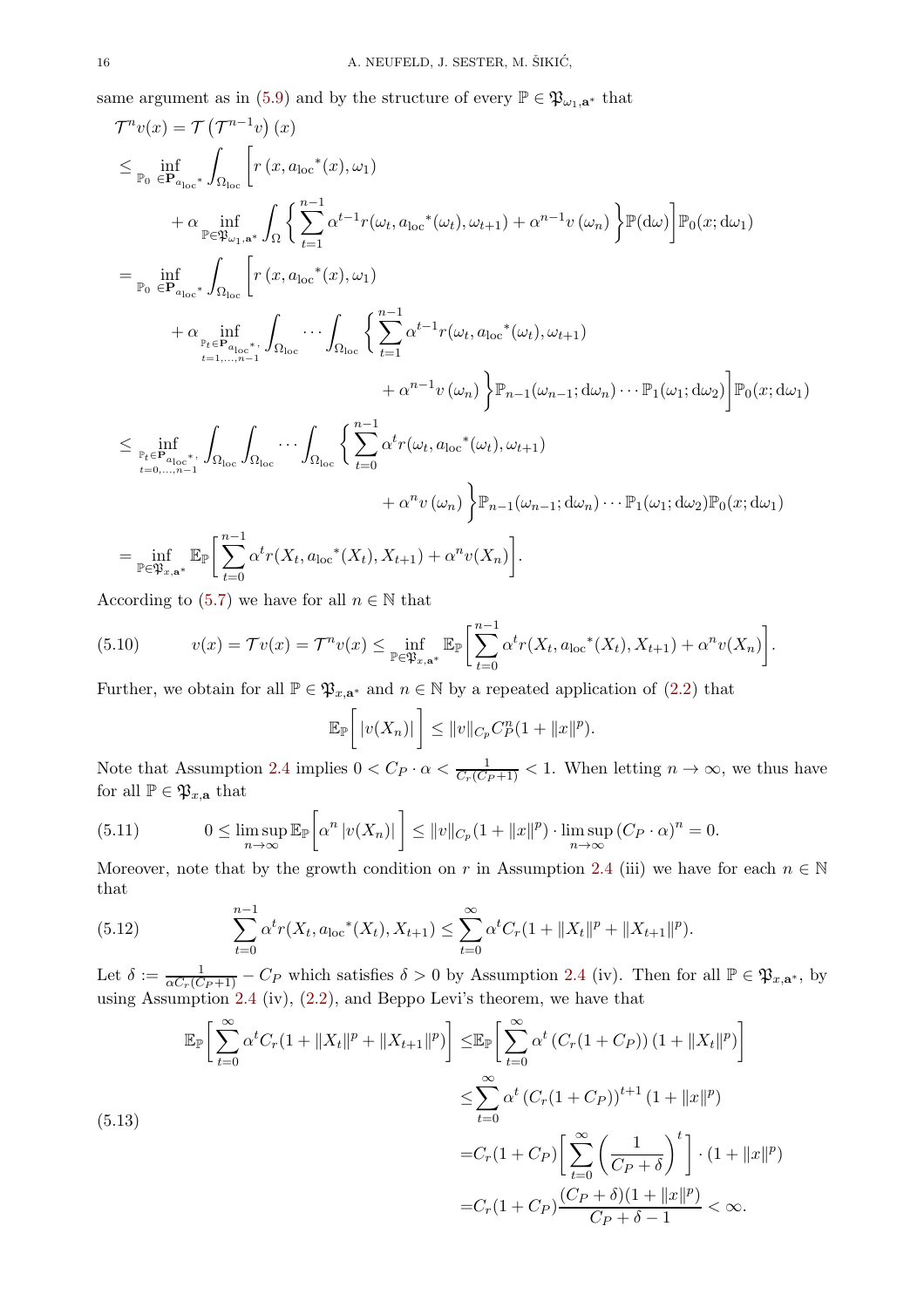Hence the dominating function in [\(5.12\)](#page-15-0) is integrable and we obtain, by using the dominated convergence theorem and [\(5.11\)](#page-15-1), that

<span id="page-16-2"></span>
$$
v(x) \leq \limsup_{n \to \infty} \inf_{\mathbb{P} \in \mathfrak{P}_{x,\mathbf{a}^*}} \mathbb{E}_{\mathbb{P}} \bigg[ \sum_{t=0}^{n-1} \alpha^t r(X_t, a_{\text{loc}}^*(X_t), X_{t+1}) + \alpha^n v(X_n) \bigg]
$$
  
\n
$$
\leq \inf_{\mathbb{P} \in \mathfrak{P}_{x,\mathbf{a}^*}} \limsup_{n \to \infty} \mathbb{E}_{\mathbb{P}} \bigg[ \sum_{t=0}^{n-1} \alpha^t r(X_t, a_{\text{loc}}^*(X_t), X_{t+1}) \bigg] + \limsup_{n \to \infty} \mathbb{E}_{\mathbb{P}} \bigg[ \alpha^n |v(X_n)| \bigg]
$$
  
\n
$$
= \inf_{\mathbb{P} \in \mathfrak{P}_{x,\mathbf{a}^*}} \mathbb{E}_{\mathbb{P}} \bigg[ \sum_{t=0}^{\infty} \alpha^t r(X_t, a_{\text{loc}}^*(X_t), X_{t+1}) \bigg] \leq V(x).
$$

Next, we show the inequality  $v(x) \ge V(x)$ . To this end, let  $\mathbb{P}_0^* : \Omega_{\text{loc}} \times A \to \mathcal{M}_1(\Omega_{\text{loc}})$  be defined as in part (i) with respect to the unique fix point  $v \in C_p(\Omega_{\text{loc}}, \mathbb{R})$  of  $\mathcal{T}$ . Moreover, for every  $\mathbf{a} = (a_t)_{t \in \mathbb{N}_0} \in \mathcal{A} \text{ let } \mathbb{P}^*_{x,\mathbf{a}} := \delta_x \otimes \mathbb{P}^*_{a_0} \otimes \mathbb{P}^*_{a_1} \otimes \cdots$ , where for  $t \in \mathbb{N}$  we define  $\mathbb{P}^*_{a_t} : \Omega_{\text{loc}} \ni \omega_t \mapsto$  $\mathbb{P}_0^*(\omega_t, a_t(\omega_t)) \in \mathcal{P}(\omega_t, a_t(\omega_t))$ . Thus, we have, by using the dominated convergence theorem with the same dominating function as in [\(5.12\)](#page-15-0), that (5.15)

<span id="page-16-0"></span>
$$
V(x) = \sup_{\mathbf{a}\in\mathcal{A}} \inf_{\mathbb{P}\in\mathfrak{P}_{x,\mathbf{a}}} \mathbb{E}_{\mathbb{P}} \bigg[ \sum_{t=0}^{\infty} \alpha^{t} r(X_{t}, a_{t}(X_{t}), X_{t+1}) \bigg]
$$
  
\n
$$
\leq \sup_{\mathbf{a}\in\mathcal{A}} \mathbb{E}_{\mathbb{P}_{x,\mathbf{a}}^{*}} \bigg[ \sum_{t=0}^{\infty} \alpha^{t} r(X_{t}, a_{t}(X_{t}), X_{t+1}) \bigg]
$$
  
\n
$$
= \sup_{\mathbf{a}\in\mathcal{A}} \sum_{t=0}^{\infty} \mathbb{E}_{\mathbb{P}_{x,\mathbf{a}}^{*}} \bigg[ \alpha^{t} r(X_{t}, a_{t}(X_{t}), X_{t+1}) \bigg]
$$
  
\n
$$
= \sup_{\mathbf{a}\in\mathcal{A}} \sum_{t=0}^{\infty} \bigg( \alpha^{t} \mathbb{E}_{\mathbb{P}_{x,\mathbf{a}}^{*}} \bigg[ r(X_{t}, a_{t}(X_{t}), X_{t+1}) + \alpha v(X_{t+1}) \bigg] - \mathbb{E}_{\mathbb{P}_{x,\mathbf{a}}^{*}} \bigg[ \alpha^{t+1} v(X_{t+1}) \bigg] \bigg)
$$
  
\n
$$
= \sup_{\mathbf{a}\in\mathcal{A}} \sum_{t=0}^{\infty} \bigg( \alpha^{t} \int_{\Omega_{\text{loc}}} \cdots \int_{\Omega_{\text{loc}}} r(\omega_{t}, a_{t}(\omega_{t}), \omega_{t+1}) + \alpha v(\omega_{t+1}) \mathbb{P}_{0}^{*}(\omega_{t}, a_{t}(\omega_{t}); d\omega_{t+1}) \cdots \mathbb{P}_{0}^{*}(x, a_{0}(x); d\omega_{1})
$$
  
\n
$$
- \mathbb{E}_{\mathbb{P}_{x,\mathbf{a}}^{*}} \bigg[ \alpha^{t+1} v(X_{t+1}) \bigg] \bigg).
$$

Moreover, by using the results from part (i) we have for all  $\omega_t \in \Omega_{\text{loc}}$ 

$$
\int_{\Omega_{\text{loc}}} r(\omega_t, a_t(\omega_t), \omega_{t+1}) + \alpha v(\omega_{t+1}) \mathbb{P}_0^*(\omega_t, a_t(\omega_t); d\omega_{t+1})
$$
\n
$$
= \inf_{\mathbb{P}_0 \in \mathcal{P}(\omega_t, a_t(\omega_t))} \int_{\Omega_{\text{loc}}} r(\omega_t, a_t(\omega_t), \omega_{t+1}) + \alpha v(\omega_{t+1}) \mathbb{P}_0(\omega_t, a_t(\omega_t); d\omega_{t+1})
$$
\n
$$
\leq \sup_{a_{\text{loc}} \in \mathcal{A}_{\text{loc}}} \inf_{\mathbb{P}_0 \in \mathcal{P}(\omega_t, a_{\text{loc}}(\omega_t))} \int_{\Omega_{\text{loc}}} r(\omega_t, a_{\text{loc}}(\omega_t), \omega_{t+1}) + \alpha v(\omega_{t+1}) \mathbb{P}_0(\omega_t, a_{\text{loc}}(\omega_t); d\omega_{t+1})
$$
\n(5.16)\n
$$
= \int_{\Omega_{\text{loc}}} r(\omega_t, a_{\text{loc}}^*(\omega_t), \omega_{t+1}) + \alpha v(\omega_{t+1}) \mathbb{P}_0^*(\omega_t, a_{\text{loc}}^*(\omega_t); d\omega_{t+1}) = \mathcal{T}v(\omega_t) = v(\omega_t).
$$

<span id="page-16-1"></span>Hence, we obtain with [\(5.15\)](#page-16-0) and [\(5.16\)](#page-16-1) that

$$
V(x) \le \sup_{\mathbf{a}\in\mathcal{A}} \sum_{t=0}^{\infty} \left( \alpha^{t} \int_{\Omega_{\text{loc}}} \cdots \int_{\Omega_{\text{loc}}} v(\omega_{t}) \mathbb{P}_{0}^{*}(\omega_{t-1}, a_{t-1}(\omega_{t-1}); d\omega_{t}) \cdots \mathbb{P}_{0}^{*}(x, a_{0}(x); d\omega_{1}) - \mathbb{E}_{\mathbb{P}_{x,\mathbf{a}}^{*}} \left[ \alpha^{t+1} v(X_{t+1}) \right] \right) - \mathbb{E}_{\mathbb{P}_{x,\mathbf{a}}^{*}} \left[ \alpha^{t+1} v(X_{t+1}) \right] \right)
$$
  
= 
$$
\sup_{\mathbf{a}\in\mathcal{A}} \sum_{t=0}^{\infty} \left( \alpha^{t} \mathbb{E}_{\mathbb{P}_{x,\mathbf{a}}^{*}} \left[ v(X_{t}) \right] - \alpha^{t+1} \mathbb{E}_{\mathbb{P}_{x,\mathbf{a}}^{*}} \left[ v(X_{t+1}) \right] \right)
$$
  
= 
$$
\sup_{\mathbf{a}\in\mathcal{A}} v(x) = v(x).
$$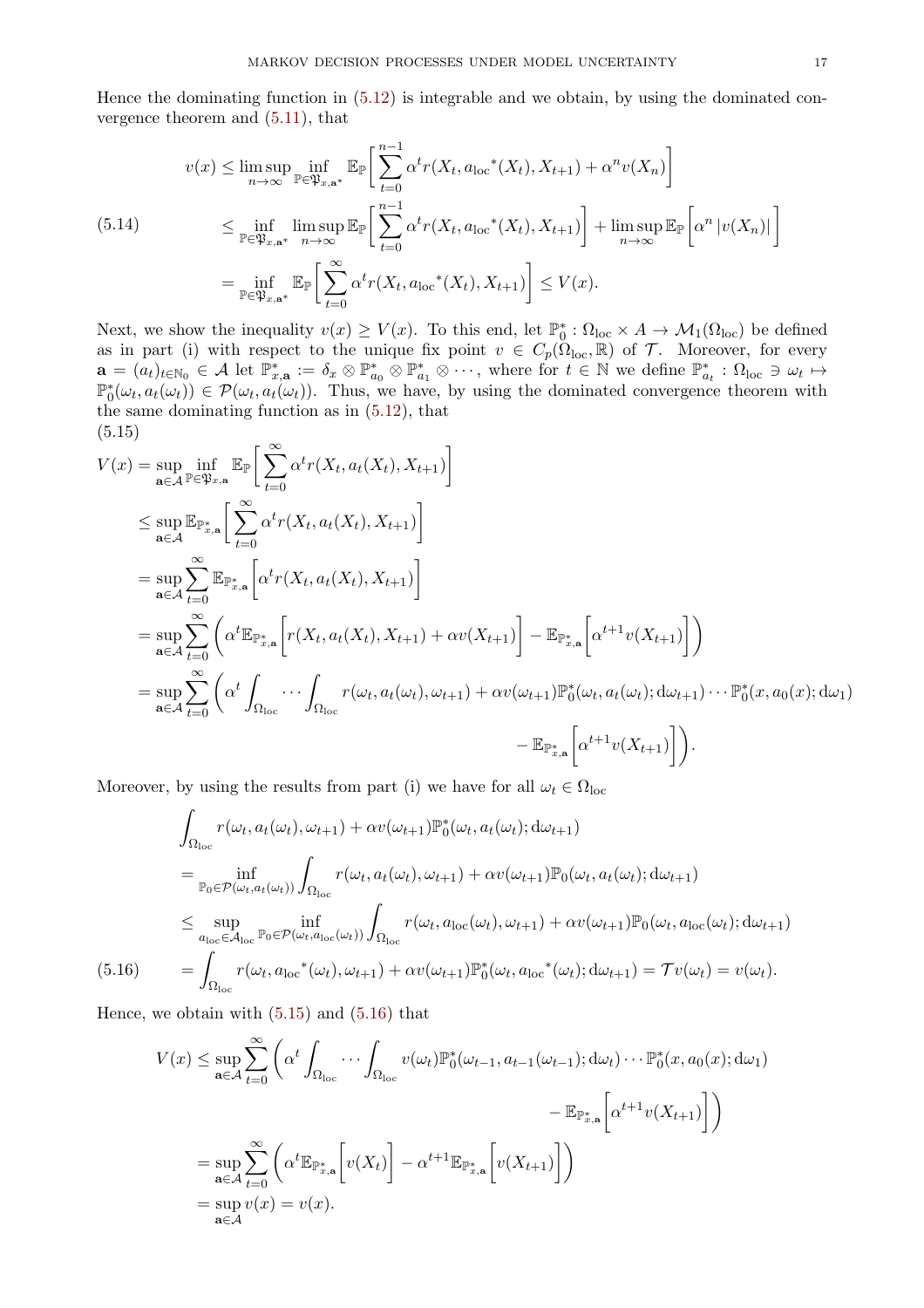This shows  $V(x) = v(x)$ . Eventually, to see that the first line of [\(2.11\)](#page-4-5) holds, we compute by using [\(5.16\)](#page-16-1), the definition  $\mathbb{P}_x^* := \delta_x \otimes \mathbb{P}_{\text{loc}}^* \otimes \cdots$  as well as the dominated convergence theorem that

$$
v(x) = \sum_{t=0}^{\infty} \left( \alpha^{t} \mathbb{E}_{\mathbb{P}_{x}^{*}} \left[ v(X_{t}) \right] - \alpha^{t+1} \mathbb{E}_{\mathbb{P}_{x}^{*}} \left[ v(X_{t+1}) \right] \right)
$$
  
= 
$$
\sum_{t=0}^{\infty} \left( \alpha^{t} \mathbb{E}_{\mathbb{P}_{x}^{*}} \left[ r(X_{t}, a_{\text{loc}}^{*}(X_{t}), X_{t+1}) + \alpha v(X_{t+1}) \right] - \alpha^{t+1} \mathbb{E}_{\mathbb{P}_{x}^{*}} \left[ v(X_{t+1}) \right] \right)
$$
  
= 
$$
\sum_{t=0}^{\infty} \mathbb{E}_{\mathbb{P}_{x}^{*}} \left[ \alpha^{t} r(X_{t}, a_{\text{loc}}^{*}(X_{t}), X_{t+1}) \right] = \mathbb{E}_{\mathbb{P}_{x}^{*}} \left[ \sum_{t=0}^{\infty} \alpha^{t} r(X_{t}, a_{\text{loc}}^{*}(X_{t}), X_{t+1}) \right].
$$

Moreover, by  $(5.14)$ , as we have shown that  $V = v$ , we obtain that

(5.17) 
$$
V(x) = \inf_{\mathbb{P} \in \mathfrak{P}_{x, \mathbf{a}^*}} \mathbb{E}_{\mathbb{P}} \bigg[ \sum_{t=0}^{\infty} \alpha^t r(X_t, a_{\text{loc}}^*(X_t), X_{t+1}) \bigg].
$$

## 6. Proof of Results in Section [3](#page-5-0)

# <span id="page-17-0"></span>6.1. Proof of Results in Section [3.1.](#page-5-5)

*Proof of Proposition [3.1.](#page-5-6)* Let  $x \in \Omega_{loc}$ ,  $a \in A$ . We see that  $\mathcal{P}(x, a)$  is nonempty since the measure  $\hat{\mathbb{P}}(x, a)$  is contained in  $\mathcal{P}(x, a)$  by definition of the q-Wasserstein-ball.

The compactness of  $\mathcal{B}_{\varepsilon}^{(q)}(\hat{\mathbb{P}}(x,a))$  with respect to  $\tau_0$ , which is the topology induced by the weak convergence of measures, follows from, e.g., [\[43,](#page-27-31) Theorem 1], where we use the assumption that  $\mathbb{P}(x, a)$  has finite q-th moments.

To show the upper hemicontinuity of P, we apply Lemma [B.3.](#page-26-6) Let  $(x^{(n)}, a^{(n)})_{n \in \mathbb{N}} \subseteq \Omega_{\text{loc}} \times A$ such that  $(x^{(n)}, a^{(n)}) \to (x, a) \in \Omega_{\text{loc}} \times A$  for  $n \to \infty$ . Further, consider a sequence  $(\mathbb{P}^{(n)})_{n \in \mathbb{N}}$  such that  $\mathbb{P}^{(n)} \in \mathcal{B}_{\varepsilon}^{(q)}\left(\widehat{\mathbb{P}}(x^{(n)}, a^{(n)})\right)$  for all  $n \in \mathbb{N}$ , i.e., we have  $((x^{(n)}, a^{(n)})$ ,  $\mathbb{P}^{(n)})$  $_{n\in\mathbb{N}}\subseteq\operatorname*{Gr}\mathcal{P}.$ 

Let  $(\delta_n)_{n\in\mathbb{N}}\subseteq (0,1)$  with  $\lim_{m\to\infty}\delta_n=0$ . Note that, since  $\Omega_{\text{loc}}\times A\ni (x, a)\mapsto \hat{\mathbb{P}}(x, a)$  is, by assumption, continuous in  $\tau_q$  we have  $\lim_{n\to\infty} W_q\left(\widehat{\mathbb{P}}(x,a),\widehat{\mathbb{P}}(x^{(n)},a^{(n)})\right)=0$ . Hence, there exists a subsequence  $(\widehat{P}(x^{n_k)}, a^{(n_k)})_{k \in \mathbb{N}}$  such that

<span id="page-17-1"></span>(6.1) 
$$
W_q\left(\widehat{\mathbb{P}}(x,a),\widehat{\mathbb{P}}(x^{(n_k)},a^{(n_k)})\right)<\delta_k\cdot\epsilon\text{ for all }k\in\mathbb{N}.
$$

This implies for each  $\mathbb{P}^{(n_k)}$ ,  $k \in \mathbb{N}$ , that

$$
W_q\left(\widehat{\mathbb{P}}(x,a),\mathbb{P}^{(n_k)}\right) \leq W_q\left(\widehat{\mathbb{P}}(x,a),\widehat{\mathbb{P}}(x^{(n_k)},a^{(n_k)})\right) + W_q\left(\widehat{\mathbb{P}}(x^{(n_k)},a^{(n_k)}),\mathbb{P}^{(n_k)}\right) \leq \delta_k \cdot \varepsilon + \varepsilon \leq 2\varepsilon.
$$

Hence,  $\mathbb{P}^{(n_k)} \in \mathcal{B}^{(q)}_{2\varepsilon}(\widehat{\mathbb{P}}(x,a))$  for all  $k \in \mathbb{N}$ . By the compactness of  $\mathcal{B}^{(q)}_{2\varepsilon}$  $\mathcal{Q}^{(q)}_{\varepsilon}(\mathbb{P}(x,a))$  in  $\tau_0$ , there exists a subsequence  $(\mathbb{P}^{(n_{k_\ell})})_{\ell \in \mathbb{N}}$  such that  $\mathbb{P}^{(n_{k_\ell})} \stackrel{\tau_0}{\longrightarrow} \mathbb{P}$  as  $\ell \to \infty$  for some  $\mathbb{P} \in \mathcal{B}_{2\varepsilon}^{(q)}(\widehat{\mathbb{P}}(x,a))$ . In particular, since by assumption  $\widehat{\mathbb{P}}(x, a)$  possesses finite q-th moments, P has also finite q-th moments, see [\[43,](#page-27-31) Lemma 1]. It remains to prove that  $\mathbb{P} \in \mathcal{B}_{\varepsilon}^{(q)}(\hat{\mathbb{P}}(x, a))$ . To that end, define for each  $k \in \mathbb{N}$ 

<span id="page-17-3"></span>(6.2) 
$$
\widetilde{\mathbb{P}}^{(n_k)} := (1 - \delta_k) \cdot \mathbb{P}^{(n_k)} + \delta_k \cdot \widehat{\mathbb{P}}(x^{(n_k)}, a^{(n_k)}).
$$

Then, for each  $k \in \mathbb{N}$  we have

<span id="page-17-2"></span>
$$
W_q\left(\widehat{\mathbb{P}}(x^{(n_k)}, a^{(n_k)}), \widetilde{\mathbb{P}}^{(n_k)}\right)
$$
  
(6.3) 
$$
= W_q\left((1 - \delta_k) \cdot \widehat{\mathbb{P}}(x^{(n_k)}, a^{(n_k)}) + \delta_k \cdot \widehat{\mathbb{P}}(x^{(n_k)}, a^{(n_k)}), (1 - \delta_k) \cdot \mathbb{P}^{(n_k)} + \delta_k \cdot \widehat{\mathbb{P}}(x^{(n_k)}, a^{(n_k)})\right)
$$

$$
= (1 - \delta_k) \cdot W_q\left(\widehat{\mathbb{P}}(x^{(n_k)}, a^{(n_k)}), \mathbb{P}^{(n_k)}\right) \le (1 - \delta_k) \cdot \varepsilon.
$$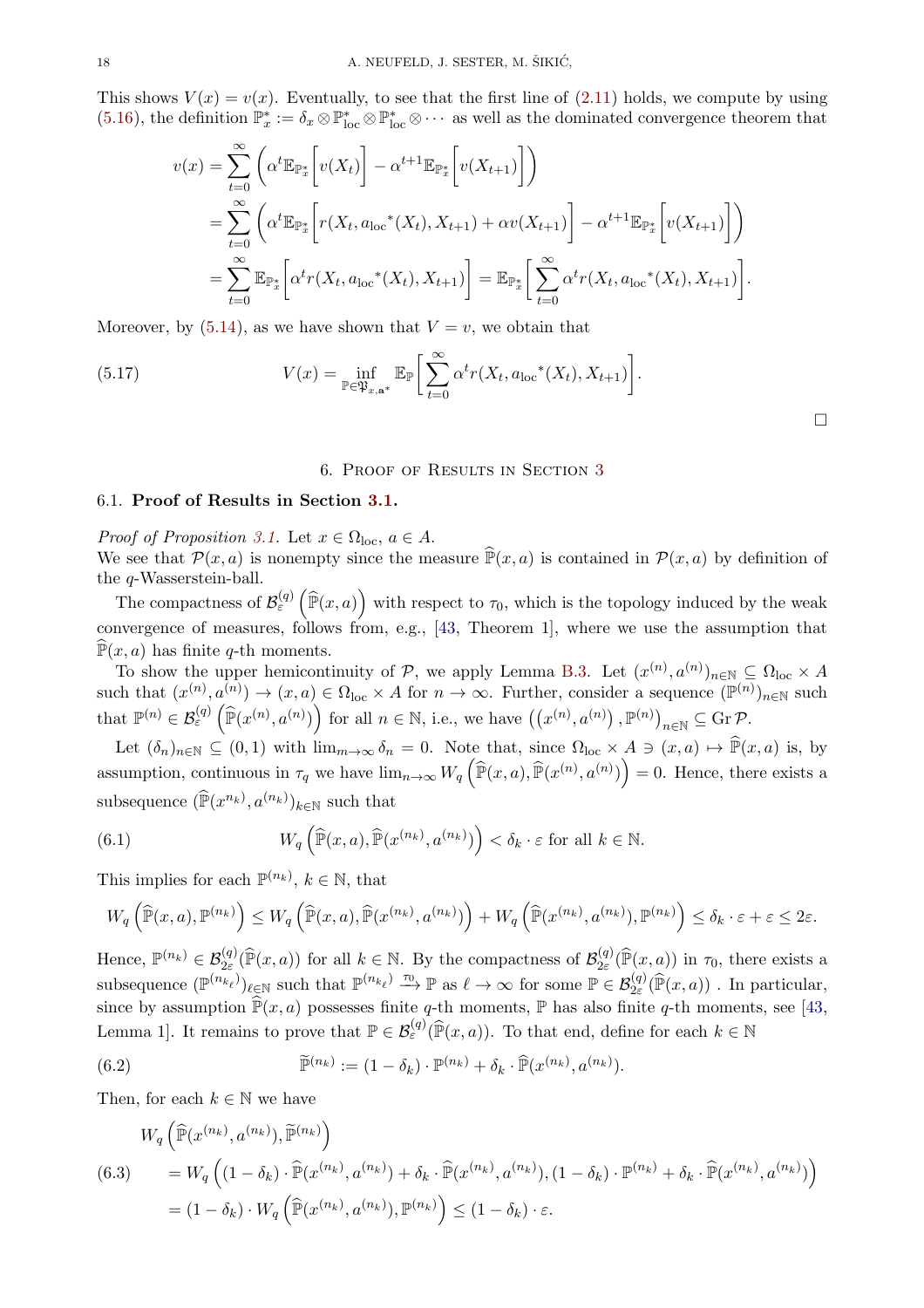Therefore, by [\(6.1\)](#page-17-1) and [\(6.3\)](#page-17-2) we have for each  $\ell \in \mathbb{N}$  that

<span id="page-18-0"></span>(6.4) 
$$
W_q\left(\widehat{\mathbb{P}}(x,a),\widetilde{\mathbb{P}}^{(n_{k_\ell})}\right) \leq W_q\left(\widehat{\mathbb{P}}(x,a),\widehat{\mathbb{P}}(x^{(n_{k_\ell})},a^{(n_{k_\ell})})\right) + W_q\left(\widehat{\mathbb{P}}(x^{(n_{k_\ell})},a^{(n_{k_\ell})}),\widetilde{\mathbb{P}}^{(n_{k_\ell})}\right) \leq \delta_{k_\ell} \cdot \varepsilon + (1-\delta_{k_\ell}) \cdot \varepsilon = \varepsilon.
$$

Furthermore, we have by [\(6.2\)](#page-17-3) that

 $(6.5)$ 

$$
\lim_{\ell \to \infty} \widetilde{\mathbb{P}}^{(n_{k\ell})} = \lim_{\ell \to \infty} \mathbb{P}^{(n_{k\ell})} = \mathbb{P} \text{ in } \tau_0.
$$

Since  $\mu \mapsto W_q(\hat{\mathbb{P}}(x, a), \mu)$  is lower semicontinuous in  $\tau_0$ , see [\[15,](#page-27-32) Corollary 5.3], we obtain from [\(6.4\)](#page-18-0) and [\(6.5\)](#page-18-1) that

<span id="page-18-1"></span>
$$
W_q\left(\widehat{\mathbb{P}}(x,a), \mathbb{P}\right) \le \liminf_{\ell \to \infty} W_q\left(\widehat{\mathbb{P}}(x,a), \widetilde{\mathbb{P}}^{(n_{k_\ell})}\right) \le \varepsilon,
$$

and hence  $\mathbb{P} \in \mathcal{B}_{\varepsilon}^{(q)}(\hat{\mathbb{P}}(x,a))$ . The assertion that  $\mathcal P$  is upper hemicontinuous follows now with the characterization of upper hemicontinuity provided in Lemma [B.3.](#page-26-6)

To show the lower hemicontinuity of  $P$  we first define the set-valued map

$$
\overset{\circ}{\mathcal{P}}: \Omega_{\text{loc}} \times A \ni (x, a) \to \overset{\circ}{\mathcal{B}}^{(q)}_{\varepsilon}(\widehat{\mathbb{P}}(x, a)) := \left\{ \mathbb{P} \in \mathcal{M}_1(\Omega_{\text{loc}}) \middle| W_q(\mathbb{P}, \widehat{\mathbb{P}}(x, a)) < \varepsilon \right\}
$$

and conclude the lower hemicontinuity of  $\overset{\circ}{\mathcal{P}}$  with Lemma [B.4.](#page-26-7) To this end, we consider a sequence  $(x^{(n)}, a^{(n)})_{n \in \mathbb{N}} \subset \Omega_{\text{loc}} \times A$  such that  $(x^{(n)}, a^{(n)}) \to (x, a) \in \Omega_{\text{loc}} \times A$  for  $n \to \infty$ , and we consider some  $\mathbb{P} \in \mathcal{\hat{P}}((x,a)) = \mathcal{\hat{B}}$  $\mathring{\mathcal{B}}_{\varepsilon}^{(q)}(\widehat{\mathbb{P}}(x,a))$ . Note that since  $\mathring{\mathcal{B}}$  $\mathring{\mathcal{B}}_{\varepsilon}^{(q)}(\widehat{\mathbb{P}}_{\varepsilon}^{(x)},a))$  is defined as an open ball with respect to  $\tau_q$ , there exists some  $0 < \delta < \varepsilon$  such that  $\mathbb{P} \in \mathring{\mathcal{B}}$  $\mathcal{\breve{B}}_{\varepsilon -}^{(q)}$  $(\mathcal{L}_{\varepsilon-\delta}(\mathbb{P}(x,a))$ . We define for  $n \in \mathbb{N}$  the measure

$$
\mathbb{P}^{(n)} := \begin{cases} \widehat{\mathbb{P}}(x^{(n)}, a^{(n)}), & \text{if } W_q\left(\widehat{\mathbb{P}}(x^{(n)}, a^{(n)}), \widehat{\mathbb{P}}(x, a)\right) \ge \delta \\ \mathbb{P}, & \text{else.} \end{cases}
$$

Then, we claim that  $\mathbb{P}^{(n)} \in \mathcal{\hat{P}}$  $\overset{\circ}{\mathcal{P}}((x^{(n)}, a^{(n)}))$  for all  $n \in \mathbb{N}$ . Indeed, if  $W_q\left(\widehat{\mathbb{P}}(x^{(n)}, a^{(n)}), \widehat{\mathbb{P}}(x, a)\right) \ge \delta$ this follows by definition of  $\mathbb{P}^{(n)}$ , whereas if  $W_q\left(\widehat{\mathbb{P}}(x^{(n)}, a^{(n)}), \widehat{\mathbb{P}}(x, a)\right) < \delta$ , then  $\mathbb{P}^{(n)} = \mathbb{P}$ , and hence by the triangle inequality

$$
W_q\left(\mathbb{P},\widehat{\mathbb{P}}(x^{(n)},a^{(n)})\right) \leq W_q\left(\mathbb{P},\widehat{\mathbb{P}}(x,a)\right) + W_q\left(\widehat{\mathbb{P}}(x,a),\widehat{\mathbb{P}}(x^{(n)},a^{(n)})\right) < (\varepsilon - \delta) + \delta = \varepsilon.
$$

By the continuity of  $(x, a) \mapsto \hat{\mathbb{P}}(x, a)$  in  $\tau_q$  we have that  $\hat{\mathbb{P}}(x^{(n)}, a^{(n)}) \stackrel{\tau_q}{\to} \hat{\mathbb{P}}(x, a)$  as  $n \to \infty$ . Thus, there exists some  $N \in \mathbb{N}$  such that we have  $\mathbb{P}^{(n)} = \mathbb{P}$  for all  $n \geq N$  and thus, in particular  $\mathbb{P}^{(n)} \to \mathbb{P}$ weakly for  $n \to \infty$ , which concludes the lower hemicontinuity of  $\overline{P}$  with Lemma [B.4.](#page-26-7) Next, we claim that the  $\tau_0$ -closure of  $\mathring{\mathcal{B}}$  $\mathring{\mathcal{B}}_{\varepsilon}^{(q)}(\widehat{\mathbb{P}}(x,a))$ , denoted by  $\text{cl}_{\tau_0}\left(\mathring{\mathcal{B}}\right)$  $\mathring{\mathcal{B}}_{\varepsilon}^{(q)}(\hat{\mathbb{P}}(x,a))$ , coincides with  $\mathcal{B}_{\varepsilon}^{(q)}(\hat{\mathbb{P}}(x,a))$ . Indeed, the inclusion  $\mathcal{B}_{\varepsilon}^{(q)}(\widehat{\mathbb{P}}(x, a)) \subseteq \mathrm{cl}_{\tau_0} \left( \overset{\circ}{\mathcal{B}} \right)$  $\mathring{\mathcal{B}}^{(q)}_{\varepsilon}(\widehat{\mathbb{P}}(x,a))$  follows, since  $\text{cl}_{\tau_0}(\mathring{\mathcal{B}})$  $\mathring{\mathcal{B}}^{(q)}_{\varepsilon}(\widehat{\mathbb{P}}(x,a))$  is closed in  $\tau_0$  and hence also in  $\tau_q$ . To show the reverse inclusion  $\text{cl}_{\tau_0}(\mathring{\mathcal{B}})$  $\mathring{\mathcal{B}}_{\varepsilon}^{(q)}(\widehat{\mathbb{P}}(x,a))\Big)\subseteq\mathcal{B}_{\varepsilon}^{(q)}(\widehat{\mathbb{P}}(x,a))$  let  $\mathbb{P} \in \operatorname{cl}_{\tau_0}\left(\mathring{\mathcal{B}}\right)$  $\mathring{\mathcal{B}}_{\varepsilon}^{(q)}(\widehat{\mathbb{P}}(x,a))$ . Then, there exists a sequence  $(\mathbb{P}^{(n)})_{n\in\mathbb{N}}\subseteq\mathring{\mathcal{B}}$  $\mathring{\mathcal{B}}_{\varepsilon}^{(q)}(\widehat{\mathbb{P}}(x,a))$  with  $\mathbb{P}^{(n)} \xrightarrow{\tau_0} \mathbb{P}$ as  $n \to \infty$ . Hence by using the lower semicontinuity of  $\mu \mapsto W_q(\mu, \hat{P}(x, a))$  with respect to  $\tau_0$  we obtain

$$
W_q\left(\mathbb{P},\widehat{\mathbb{P}}(x,a)\right) \le \liminf_{n\to\infty} W_q\left(\mathbb{P}^{(n)},\widehat{\mathbb{P}}(x,a)\right) \le \varepsilon.
$$

Hence,  $\text{cl}_{\tau_0}(\overset{\circ}{\mathcal{B}}$  $\mathring{B}_{\varepsilon}^{(q)}(\widehat{\mathbb{P}}(x,a)) = \mathcal{B}_{\varepsilon}^{(q)}(\widehat{\mathbb{P}}(x,a))$  and [\[2,](#page-26-5) Lemma 17.22] implies that the set-valued map  $\mathcal{P}: \Omega_{\mathrm{loc}} \times A \ni (x, a) \twoheadrightarrow \mathrm{cl}_{\tau_{0}} \left( \overset{\circ}{\mathcal{B}} \right)$  $\mathring{\mathcal{B}}_{\varepsilon}^{(q)}(\widehat{\mathbb{P}}(x,a))$  is lower hemicontinuous.

Eventually, since  $p = 0$ , the growth constraint [\(2.2\)](#page-2-2) is automatically fulfilled.

# 6.2. Proof of Results in Section [3.2.](#page-5-7)

*Proof of Propositon [3.2.](#page-6-6)* Let  $(x, a) \in \Omega_{loc} \times A$ .

The nonemptiness of  $\mathcal{P}(x, a)$  follows directly since  $\Theta$  is nonempty.

To show the compactness of  $\mathcal{P}(x, a)$  let  $(\mathbb{P}^{(n)})$  $n \in \mathbb{N} \subseteq \mathcal{P}(x, a)$ , i.e., for all  $n \in \mathbb{N}$  we have  $\mathbb{P}^{(n)} = \mathbb{\hat{P}}(x, a, \theta^{(n)})$  for some  $\theta^{(n)} \in \Theta(x, a)$ . The compactness of  $\Theta(x, a)$  implies the existence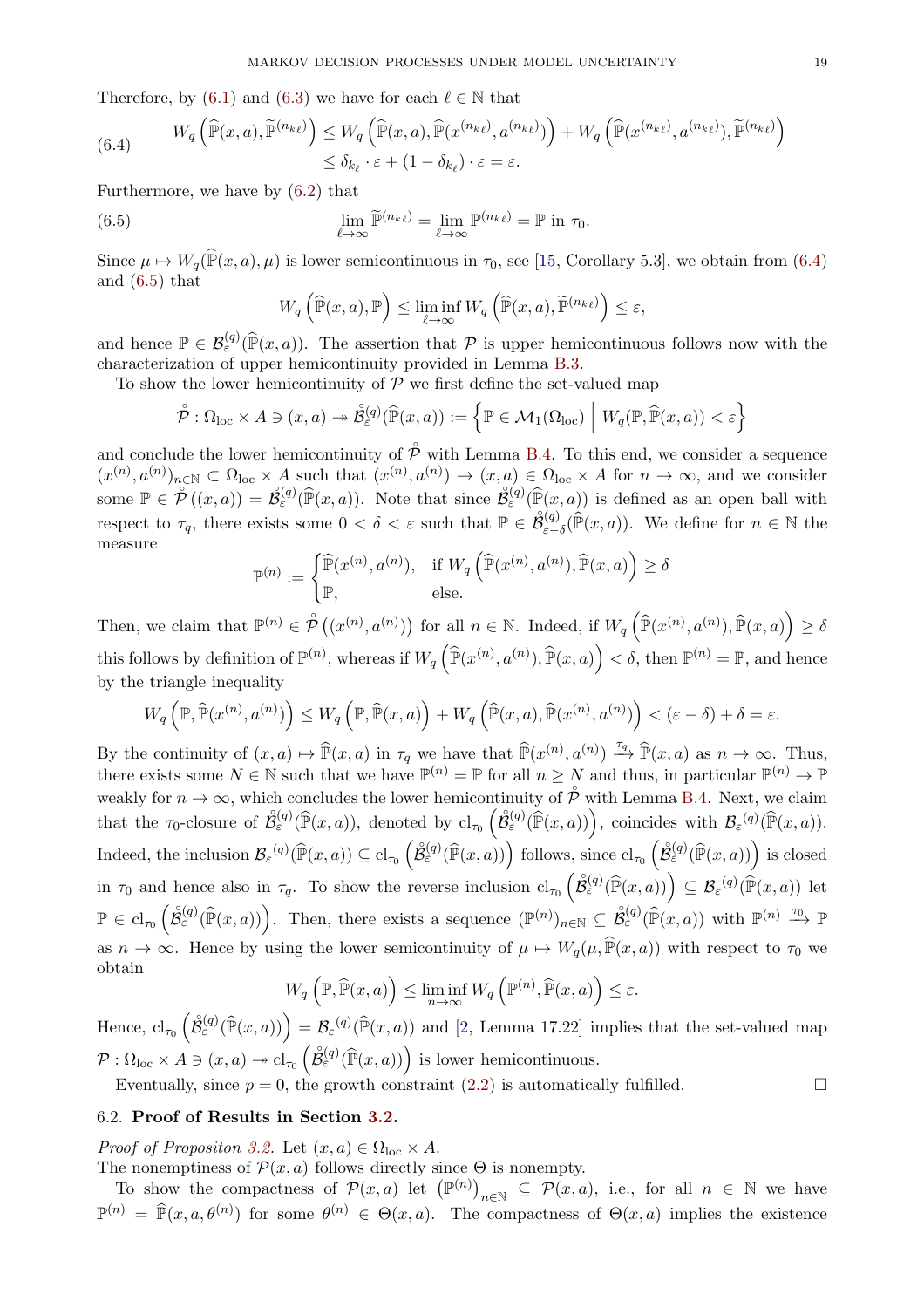of a subsequence  $(\theta^{(n_k)})_{k\in\mathbb{N}}\subseteq\Theta(x,a)$  such that  $\theta^{(n_k)}\to\theta\in\Theta(x,a)$  for  $k\to\infty$ . Hence, since  $\hat{\mathbb{P}}$  is continuous, it follows  $\mathbb{P}(x, a, \theta^{(n_k)}) \to \mathbb{P}(x, a, \theta) \in \mathcal{P}(x, a)$  in  $\tau_p$  for  $k \to \infty$ .

We apply Lemma [B.3](#page-26-6) to show the upper hemicontinuity of  $P$ . To this end, consider a sequence  $(x^{(n)}, a^{(n)})_{n \in \mathbb{N}} \subseteq \Omega_{\text{loc}} \times A$  with  $\lim_{n \to \infty} (x^{(n)}, a^{(n)}) = (x, a)$  and a sequence  $(\mathbb{P}^{(n)})_{n \in \mathbb{N}}$  with  $\mathbb{P}^{(n)} \in$  $\mathcal{P}(x^{(n)}, a^{(n)})$  for all  $n \in \mathbb{N}$ . We have a representation  $\mathbb{P}^{(n)} = \widehat{\mathbb{P}}(x^{(n)}, a^{(n)}, \theta^{(n)})$  for some  $\theta^{(n)} \in$  $\Theta(x^{(n)}, a^{(n)})$  for all  $n \in \mathbb{N}$ . Then, since  $\Theta$  is upper hemicontinuous, there exists a subsequence  $(\theta^{(n_k)})_{k\in\mathbb{N}}$  with  $\theta^{(n_k)} \in \Theta(x^{(n_k)}, a^{(n_k)})$  for all  $k \in \mathbb{N}$  such that  $\theta^{(n_k)} \to \theta$  for  $k \to \infty$  for some  $\theta \in \Theta(x, a)$ . Hence with the continuity of  $\hat{\mathbb{P}}$  it follows  $\mathbb{P}^{(n_k)} \to \mathbb{P} := \hat{\mathbb{P}}(x, a, \theta) \in \mathcal{P}(x, a)$  in  $\tau_p$  for  $k \to \infty$ .

To show the lower hemicontinuity we let  $(x^{(n)}, a^{(n)})_{n \in \mathbb{N}} \subseteq \Omega_{\text{loc}} \times A$  with  $\lim_{n \to \infty} (x^{(n)}, a^{(n)}) =$  $(x, a)$  and  $\mathbb{P} := \mathbb{P}(x, a, \theta) \in \mathcal{P}(x, a)$  for some  $\theta \in \Theta(x, a)$ . Then, the lower hemicontinuity of  $\Theta$  implies the existence of a subsequence  $(x^{(n_k)}, a^{(n_k)})_{k \in \mathbb{N}}$  and of a sequence  $(\theta^{(k)})_{k \in \mathbb{N}}$  with  $\theta^{(k)} \in \Theta(x^{(n_k)}, a^{(n_k)})$ for all  $k \in \mathbb{N}$  such that  $\theta^{(k)} \to \theta$  for  $k \to \infty$ . Hence, it follows with the continuity of  $\hat{\mathbb{P}}$  that  $\mathcal{P}(x^{(n_k)}, a^{(n_k)}) \ni \mathbb{P}^{(k)} := \widehat{\mathbb{P}}(x^{(n_k)}, a^{(n_k)}, \theta^{(k)}) \to \mathbb{P}$  for  $k \to \infty$ , implying with Lemma [B.4](#page-26-7) the lower hemicontinuity of P.

6.3. Proof of Results in Section [3.3.](#page-6-5) Before reporting the proof of Proposition [3.3,](#page-6-7) we establish the following lemma.

<span id="page-19-1"></span>**Lemma 6.1.** Let  $\mathcal{D} := \{ \delta_x \mid x \in T^{m-1} \} \subseteq (\mathcal{M}_1(T^{m-1}), \tau_p)$  be the closed subset consisting of all Dirac measures on  $T^{m-1}$ . Then, for any  $p \in \{0, 1\}$ , the map

$$
\varphi: (\mathcal{D}, \tau_p) \times (\mathcal{M}_1(T), \tau_p) \to (\mathcal{M}_1(T^m), \tau_p)
$$

$$
(\delta_x, \mathbb{P}) \mapsto \delta_x \otimes \mathbb{P}
$$

is continuous.

*Proof.* First, we consider the case  $p = 0$ . Let  $(\delta_{x^{(n)}})_{n \in \mathbb{N}} \subseteq \mathcal{D}$ , and  $(\mathbb{P}^{(n)})$  $_{n\in\mathbb{N}}\subseteq\mathcal{M}_1(T)$  with  $\delta_{x^{(n)}} \xrightarrow{\tau_0} \mu$  and  $\mathbb{P}^{(n)} \xrightarrow{\tau_0} \mathbb{P} \in \mathcal{M}_1(T)$  for  $n \to \infty$ . Note that, as  $\mathcal{D}$  is closed,  $\mu = \delta_x$  for some  $x \in \mathcal{T}^{m-1}$ . Now, let  $f: \mathcal{T}^m \to \mathbb{R}$  be Lipschitz continuous with Lipschitz constant  $L > 0$ . Then we have

$$
\lim_{n \to \infty} \left| \int_{T^m} f(y, z) \delta_{x^{(n)}}(\mathrm{d}y) \otimes \mathbb{P}^{(n)}(\mathrm{d}z) - \int_{T^m} f(y, z) \delta_x(\mathrm{d}y) \otimes \mathbb{P}(\mathrm{d}z) \right|
$$
\n
$$
= \lim_{n \to \infty} \left| \int_T f(x^{(n)}, z) \mathbb{P}^{(n)}(\mathrm{d}z) - \int_T f(x, z) \mathbb{P}(\mathrm{d}z) \right|
$$
\n
$$
\leq \lim_{n \to \infty} \left( \int_T \left| f(x^{(n)}, z) - f(x, z) \right| \mathbb{P}^{(n)}(\mathrm{d}z) + \left| \int_T f(x, z) \mathbb{P}^{(n)}(\mathrm{d}z) - \int_T f(x, z) \mathbb{P}(\mathrm{d}z) \right| \right)
$$
\n(6.6) 
$$
\leq \lim_{n \to \infty} L \cdot \|x^{(n)} - x\| + \lim_{n \to \infty} \left| \int_T f(x, z) \mathbb{P}^{(n)}(\mathrm{d}z) - \int_T f(x, z) \mathbb{P}(\mathrm{d}z) \right| = 0,
$$

<span id="page-19-0"></span>where the second summand in [\(6.6\)](#page-19-0) vanishes due to  $\mathbb{P}^{(n)} \xrightarrow{\tau_0} \mathbb{P}$ . By [\[25,](#page-27-33) Theorem 18.7] we conclude that  $\varphi$  is continuous.

Now, we consider the case  $p = 1$ . Let  $(\delta_{x^{(n)}})_{n \in \mathbb{N}} \subseteq \mathcal{D}$ , and  $(\mathbb{P}^{(n)})$  $n \in \mathbb{N} \subseteq \mathcal{M}_1(T)$  with  $\delta_{x^{(n)}} \stackrel{\tau_1}{\longrightarrow}$  $\delta_x \in \mathcal{D}$  and  $\mathbb{P}^{(n)} \stackrel{\tau_1}{\longrightarrow} \mathbb{P} \in \mathcal{M}_1(T)$  for  $n \to \infty$ . Since convergence in  $\tau_1$  implies convergence in  $\tau_0$ , we obtain, by the already considered case  $p = 0$ , that  $\delta_{x^{(n)}} \otimes \mathbb{P}^{(n)} \stackrel{\tau_0}{\longrightarrow} \delta_x \otimes \mathbb{P}$  for  $n \to \infty$ . It remains to show that the convergence also follows with respect to  $\tau_1$ . To conclude the convergence in  $\tau_1$  it suffices, by [\[38,](#page-27-23) Theorem 6.9], to show that

$$
\lim_{n\to\infty}\int_{T^m}\|(y,z)\|\delta_{x^{(n)}}(\mathrm{d} y)\otimes \mathbb{P}^{(n)}(\mathrm{d} z)=\int_{T^m}\|(y,z)\|\delta_x(\mathrm{d} y)\otimes \mathbb{P}(\mathrm{d} z).
$$

 $\Box$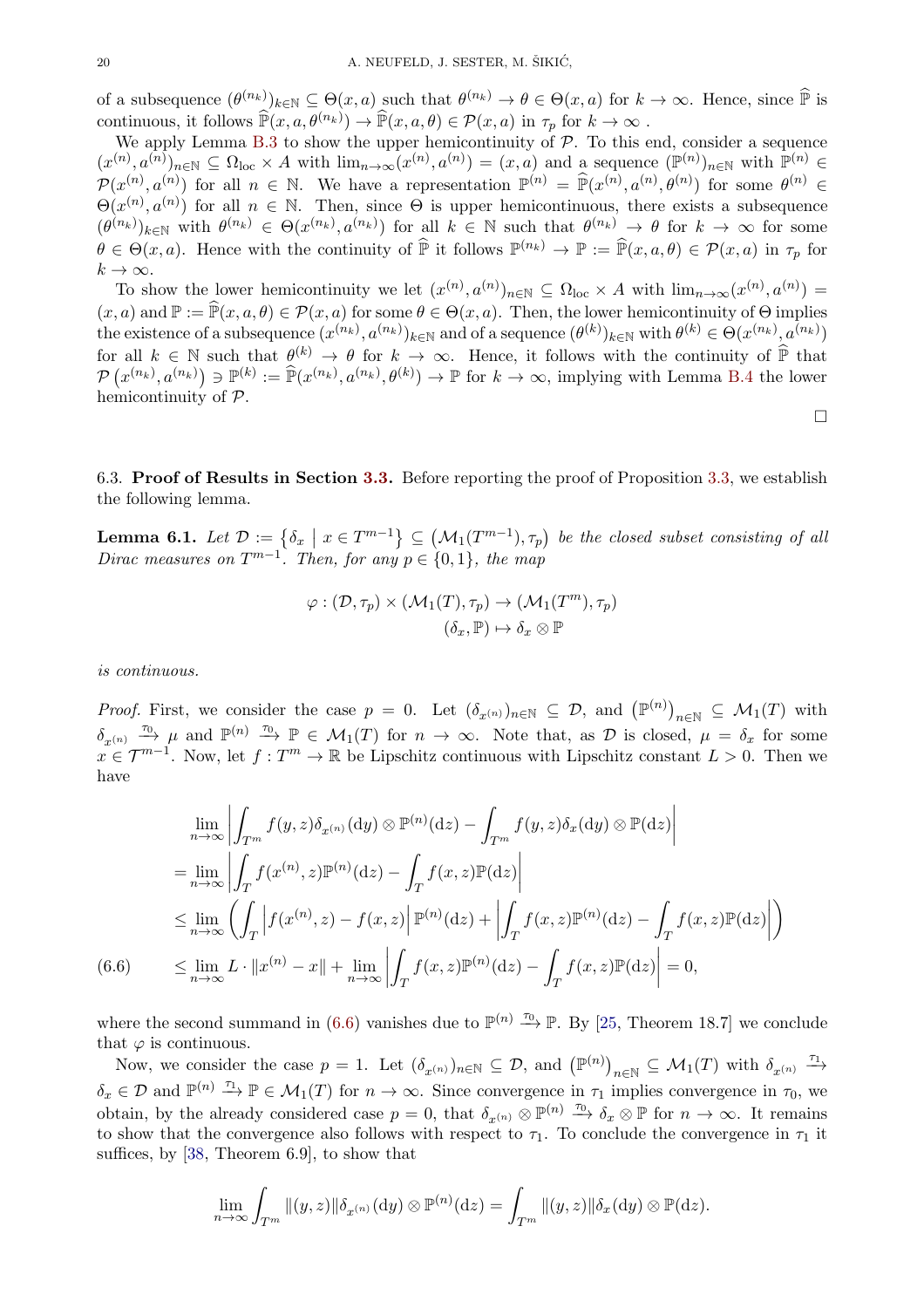To see this, note that

$$
\lim_{n \to \infty} \left| \int_{T^m} ||(y, z)|| \delta_{x^{(n)}}(\mathrm{d}y) \otimes \mathbb{P}^{(n)}(\mathrm{d}z) - \int_{T^m} ||(y, z)|| \delta_x(\mathrm{d}y) \otimes \mathbb{P}(\mathrm{d}z) \right|
$$
\n
$$
= \lim_{n \to \infty} \left| \int_T ||(x^{(n)}, z)||\mathbb{P}^{(n)}(\mathrm{d}z) - \int_T ||(x, z)||\mathbb{P}(\mathrm{d}z) \right|
$$
\n
$$
\leq \lim_{n \to \infty} \left( \int_T \left| ||(x^{(n)}, z)|| - ||(x, z)|| \right| \mathbb{P}^{(n)}(\mathrm{d}z) + \left| \int_T ||(x, z)||\mathbb{P}^{(n)}(\mathrm{d}z) - \int_T ||(x, z)||\mathbb{P}(\mathrm{d}z) \right| \right)
$$
\n
$$
\leq \lim_{n \to \infty} \left( ||x^{(n)} - x|| + \left| \int_T ||(x, z)||\mathbb{P}^{(n)}(\mathrm{d}z) - \int_T ||(x, z)||\mathbb{P}(\mathrm{d}z) \right| \right) = 0,
$$

where we use that  $T \ni y \mapsto ||(x, y)|| \in C_1(T, \mathbb{R})$  and  $\mathbb{P}^{(n)} \xrightarrow{\tau_1} \mathbb{P}$  for  $n \to \infty$ .

*Proof of Proposition [3.3.](#page-6-7)* Let  $(x, a) \in \Omega_{loc} \times A$ . It is immediate that  $\mathcal{P}(x, a) \neq \emptyset$ , since  $\mathcal{P}(x, a) \neq \emptyset$  by assumption.

To show the compactness of  $\mathcal{P}(x, a)$  we consider a sequence  $(\mathbb{P}^{(n)})_{n \in \mathbb{N}} \subseteq \mathcal{P}(x, a)$ , where for all n∈N  $n \in \mathbb{N}$  we have  $\mathbb{P}^{(n)} = \delta_{\pi(x)} \otimes \widetilde{\mathbb{P}}^{(n)}$  for some  $\widetilde{\mathbb{P}}^{(n)} \in \widetilde{\mathcal{P}}(x, a)$ . Then, by the compactness of  $\widetilde{\mathcal{P}}(x, a)$ there exists a subsequence  $(\widetilde{\mathbb{P}}^{(n_k)})$ such that  $\mathbb{P}^{(n_k)} \to \mathbb{P} \in \mathcal{P}(x, a)$  in  $\tau_p$  as  $k \to \infty$ . Now, let  $g \in C_p(\Omega_{\text{loc}}, \mathbb{R})$ . Then the map  $T \ni y \mapsto g(\pi(x), y)$  is contained in  $C_p(T, \mathbb{R})$ , and hence

$$
\lim_{k \to \infty} \int_{\Omega_{\text{loc}}} g(z) \mathbb{P}^{(n_k)}(\text{d}z) = \lim_{k \to \infty} \int_T g(\pi(x), y) \widetilde{\mathbb{P}}^{(n_k)}(\text{d}y)
$$

$$
= \int_T g(\pi(x), y) \widetilde{\mathbb{P}}(\text{d}y) = \int_{\Omega_{\text{loc}}} g(z) \mathbb{P}(\text{d}z)
$$

for  $\mathbb{P} := \delta_{\pi(x)} \otimes \tilde{\mathbb{P}} \in \mathcal{P}(x, a)$ , which proves the compactness of  $\mathcal{P}(x, a)$ .

To show the upper hemicontinuity of P, let  $(x^{(n)}, a^{(n)}) \subseteq \Omega_{\text{loc}} \times A$  with  $(x^{(n)}, a^{(n)}) \to (x, a)$ for  $n \to \infty$ , and let  $\mathbb{P}^{(n)} \in \mathcal{P}(x^{(n)}, a^{(n)})$  for all  $n \in \mathbb{N}$ . Then, we have a representation  $\mathbb{P}^{(n)}$  $\delta_{\pi(x^{(n)})} \otimes \mathbb{P}^{(n)}$  with  $\mathbb{P}^{(n)} \in \tilde{\mathcal{P}}(x^{(n)}, a^{(n)})$  for all  $n \in \mathbb{N}$ . By the upper hemicontinuity of  $\tilde{\mathcal{P}}$ , there exists, according to Lemma [B.3,](#page-26-6) a subsequence  $(\widetilde{\mathbb{P}}^{(n_k)})$ with  $\mathbb{P}^{(n_k)} \to \mathbb{P} \in \mathcal{P}(x, a)$  in  $\tau_p$  as  $k \to \infty$ . Moreover  $\delta_{\pi(x^{(n)})} \to \delta_{\pi(x)}$  in  $\tau_1$  as  $n \to \infty$ .

We apply Lemma [6.1](#page-19-1) and obtain that  $\delta_{\pi(x^{(n_k)})} \otimes \tilde{\mathbb{P}}^{(n_k)} \to \delta_{\pi(x)} \otimes \tilde{\mathbb{P}} \in \mathcal{P}(x, a)$ , and hence the upper hemicontinuity follows with Lemma [B.3.](#page-26-6)

To prove the lower hemicontinuity of  $P$  we consider again a sequence  $(x^{(n)}, a^{(n)}) \subseteq \Omega_{\text{loc}} \times A$  with  $(x^{(n)}, a^{(n)}) \to (x, a)$  for  $n \to \infty$ , and some  $\mathbb{P} \in \mathcal{P}(x, a)$  with a representation  $\mathbb{P} = \delta_{\pi(x)} \otimes \mathbb{P}$  for  $\widetilde{\mathbb{P}} \in \widetilde{\mathcal{P}}(x,a)$ . By the lower hemicontinuity of  $\widetilde{\mathcal{P}}$  there exists, according to Lemma [B.4,](#page-26-7) a subsequence  $(x^{(n_k)}, a^{(n_k)})_{k \in \mathbb{N}}$  and  $\overline{\mathbb{P}}^{(n_k)} \in \mathcal{P}(x^{(n_k)}, a^{(n_k)})$  for all  $k \in \mathbb{N}$  such that  $\overline{\mathbb{P}}^{(n_k)} \to \overline{\mathbb{P}}$  in  $\tau_p$ . Then, we set  $\mathbb{P}^{(n_k)} := \delta_{\pi(x^{(n_k)})} \otimes \widetilde{\mathbb{P}}^{(n_k)} \in \mathcal{P}(x^{(n_k)}, a^{(n_k)})$  for all  $k \in \mathbb{N}$ , and we conclude  $\mathbb{P}^{(n_k)} \to \mathbb{P}$  in  $\tau_p$  for  $k \to \infty$ with Lemma [6.1.](#page-19-1) Hence, the lower hemicontinuity follows with Lemma [B.4.](#page-26-7)  $\Box$ 

# 7. Proof of Results in Section [4](#page-6-0)

# <span id="page-20-0"></span>7.1. Proof of Results in Section [4.1.](#page-7-6)

*Proof of Proposition [4.1.](#page-7-7)* Since Assumption [2.2](#page-2-0) (ii) is automatically fulfilled for  $p = 0$ , the fulfilment of Assumption [2.2](#page-2-0) follows from Proposition [3.1](#page-5-6) and Proposition [3.3,](#page-6-7) once we have shown that  $\Omega_{\text{loc}} \ni x \mapsto \mathbb{P}(x) \in \mathcal{M}_1(T)$  is continuous in  $\tau_q$  and possesses finite q-th moments.

To show the continuity of  $\widehat{P}$ , we consider a sequence  $(X_t^{(n)}$  $(t_n^{(n)})_{n\in\mathbb{N}}\subseteq\Omega_{\text{loc}}$  with  $X_t^{(n)}\to X_t\in\Omega_{\text{loc}}$  for  $n \to \infty$ . By construction  $\Omega_{\text{loc}} \ni x \mapsto \pi_s(x) \in [0,1]$  is continuous for all  $s = m, \ldots, N-1$ , which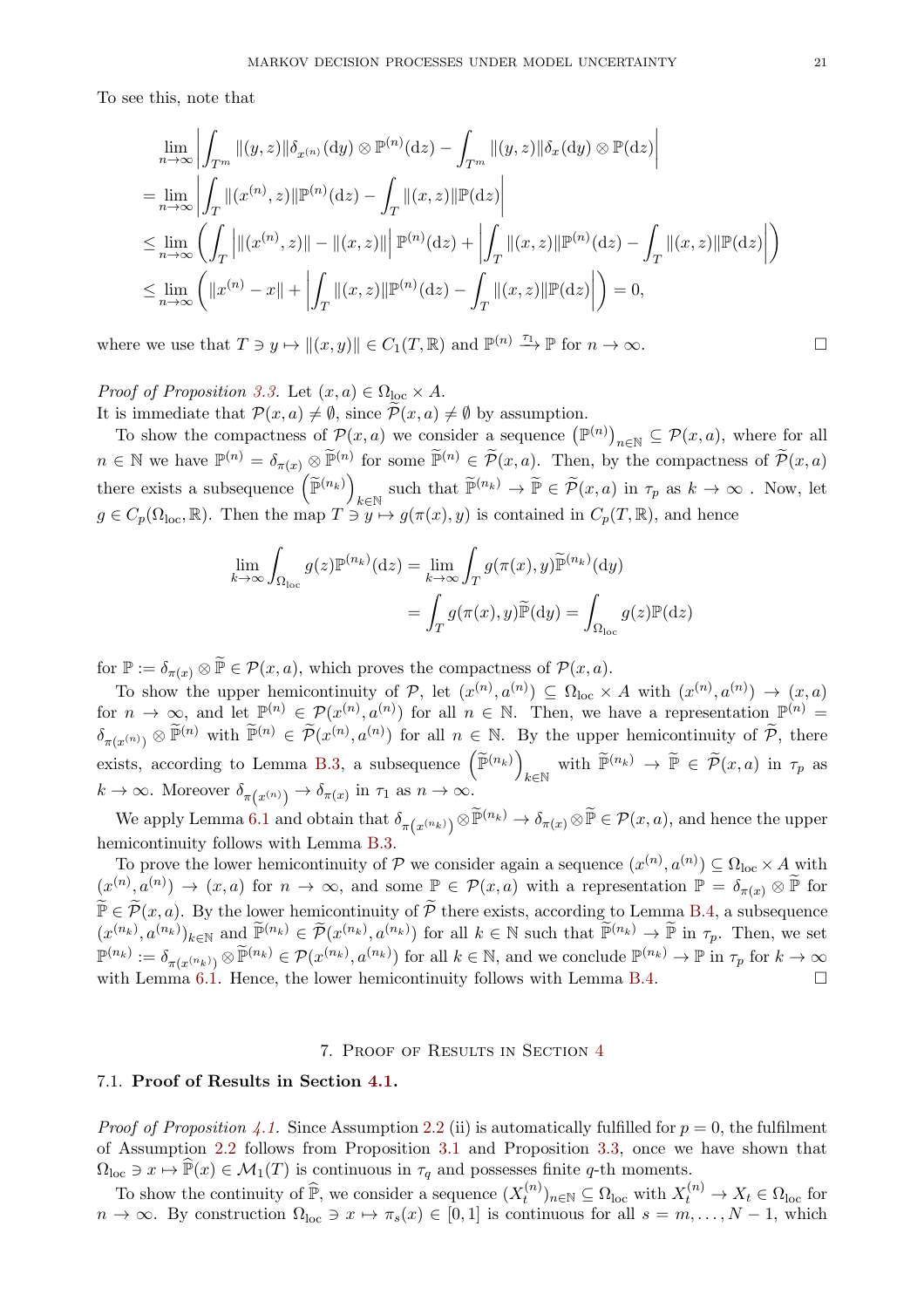implies for all  $g \in C_q(T, \mathbb{R})$  that

$$
\lim_{n \to \infty} \int_T g(y) \widehat{\mathbb{P}} \left( X_t^{(n)}; dy \right) = \lim_{n \to \infty} \sum_{s=m}^{N-1} \pi_s(X_t^{(n)}) g(\mathcal{R}_{s+1})
$$
  
= 
$$
\sum_{s=m}^{N-1} \pi_s(X_t) g(\mathcal{R}_{s+1}) = \int_T g(y) \widehat{\mathbb{P}} \left( X_t; dy \right).
$$

Moreover, the existence of the  $q$ -th moment follows by

$$
\int_{T} ||y||^{q} \widehat{\mathbb{P}}\left(X_{t}; \mathrm{d}y\right) = \sum_{s=m}^{N-1} \pi_{s}(X_{t}) \cdot ||\mathcal{R}_{s+1}||^{q} < \infty.
$$

Now, to verify Assumption [2.4](#page-3-1) note that  $r$  is continuous and that the compactness of  $T$  and of  $A$ imply that r is bounded, and thus Assumption [2.4](#page-3-1) (i) and (iii) are fulfilled. Next, let  $X_t, X'_t \in \Omega_{\text{loc}}$ ,  $X_{t+1} = (\mathcal{R}_{t-m+2}, \cdots, \mathcal{R}_{t+1}) \in \Omega_{loc}$ , and let  $a_t, a'_t \in A$ . Then, by the Cauchy–Schwarz inequality we see that

$$
\left| r(X_t, a_t, X_{t+1}) - r(X'_t, a'_t, X_{t+1}) \right| = \left| \sum_{i=1}^D (a_t^i - a_t'^i) \mathcal{R}_{t+1}^i \right| \leq ||\mathcal{R}_{t+1}|| \cdot ||a_t - a'_t|| \leq \max_{x \in T} ||x|| \cdot ||a_t - a'_t||
$$

and hence Assumption [2.4](#page-3-1) (ii) is fulfilled.  $\square$ 

## 7.2. Proof of Results in Section [4.2.](#page-8-3)

Proof of Proposition [4.2.](#page-8-4) To show Assumption [2.2](#page-2-0) (ii), let

$$
C_P := 1 + \sqrt{\varepsilon^2 + \frac{1}{m} + 4 \cdot \frac{\varepsilon^2 + 1}{m - 1}}
$$

Now we consider some  $(x, a) \in \Omega_{loc} \times A$  and some  $\mathbb{P} \in \mathcal{P}(x, a)$ . Then, we have a representation of the form  $\mathbb{P} = \delta_{\pi(x)} \otimes \mathbb{P}$  for some  $\mathbb{P} \in \tilde{\mathcal{P}}(x)$ , where  $\mathbb{P} \sim \mathcal{N}_D(\mu, \Sigma)$  with  $(\mu, \Sigma) \in \mathbb{R}^D \times \mathbb{R}^{D \times D}$  fulfilling  $\|\mu - \mathfrak{m}(x)\| \leq \varepsilon$  and  $\Sigma = \mathfrak{c}(y)$  for some  $y \in \Omega_{\text{loc}}$  with  $\|y - x\| \leq \varepsilon$ . Therefore, we have with Jensen's inequality that

<span id="page-21-0"></span>(7.1)  
\n
$$
\int_{\Omega_{\text{loc}}} 1 + ||y|| \mathbb{P}(\text{d}y) = 1 + \int_{\mathbb{R}^D} ||(\pi(x), z)|| \widetilde{\mathbb{P}}(\text{d}z)
$$
\n
$$
\leq 1 + \int_{\mathbb{R}^D} ||\pi(x)|| + ||z|| \widetilde{\mathbb{P}}(\text{d}z)
$$
\n
$$
\leq 1 + ||x|| + \sqrt{\int_{\mathbb{R}^D} ||z||^2 \widetilde{\mathbb{P}}(\text{d}z)}.
$$

Moreover, for  $Z = (Z_1, \ldots, Z_D) \sim \mathcal{N}_D(\mu, \Sigma)$  we have

<span id="page-21-1"></span>(7.2)  
\n
$$
\int_{\mathbb{R}^D} ||z||^2 \widetilde{\mathbb{P}}(\mathrm{d}z) = \mathbb{E} \left[ ||Z||^2 \right] = \mathbb{E} \left[ \sum_{i=1}^D Z_i^2 \right]
$$
\n
$$
= \sum_{i=1}^D \mathbb{E} \left[ Z_i \right]^2 + \sum_{i=1}^D \mathrm{Var} \left( Z_i \right)
$$
\n
$$
= ||\mu||^2 + \mathrm{trace} \left( \Sigma \right).
$$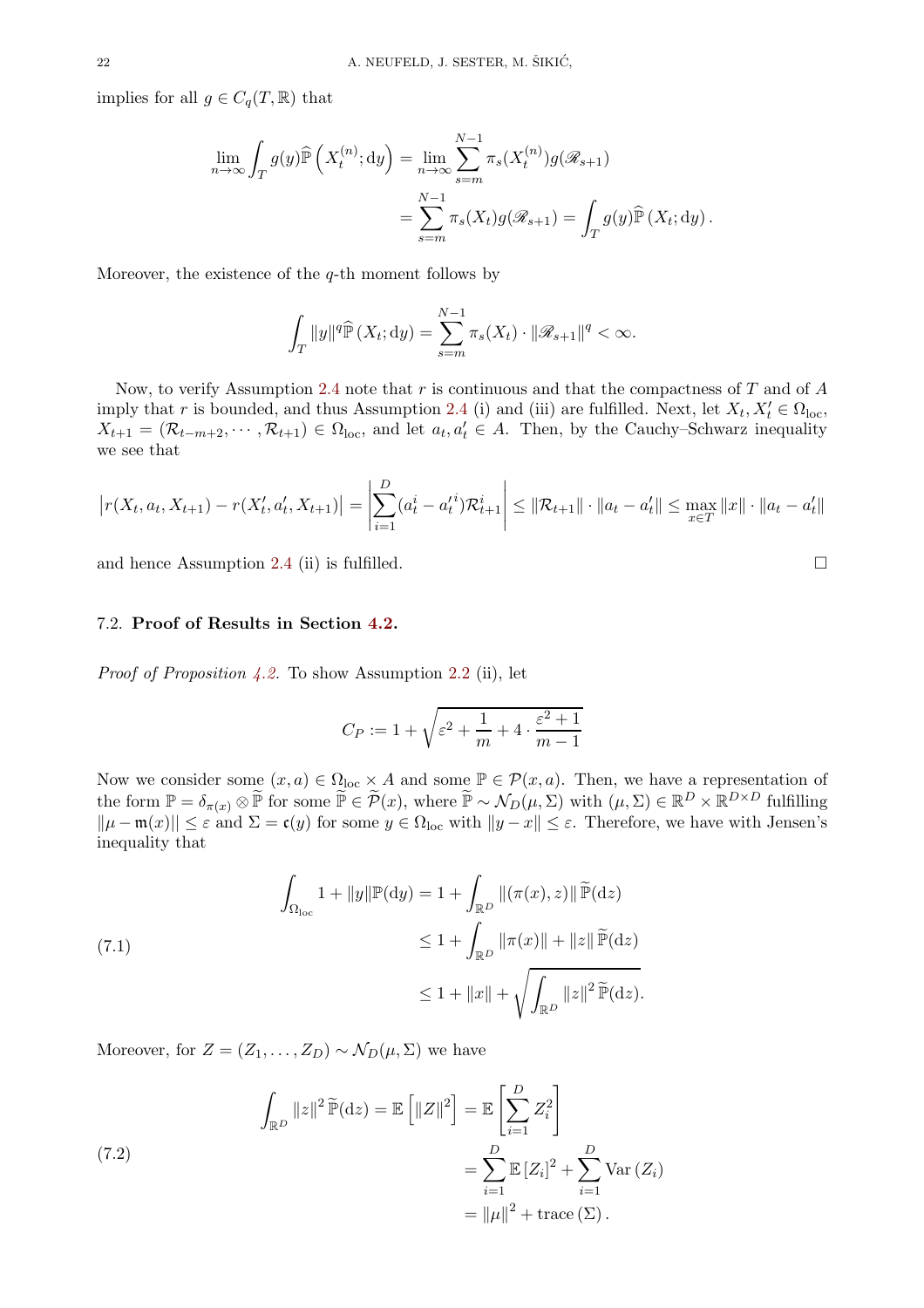In the next step, we write  $x = (x_i^{(j)})$  $\binom{j}{i}$   $\sum_{i=1,...,m}^{j=1,...,D}$ , use the Cauchy–Schwarz inequality, and compute

<span id="page-22-1"></span>
$$
\|\mu\|^2 \le (\|\mu - \mathfrak{m}(x)\| + \|\mathfrak{m}(x)\|)^2
$$
  
\n
$$
\le \left(\varepsilon + \sqrt{\sum_{j=1}^D \left(\frac{1}{m} \sum_{i=1}^m x_i^{(j)}\right)^2}\right)^2
$$
  
\n(7.3)  
\n
$$
\le \left(\varepsilon + \sqrt{\sum_{j=1}^D \left(\frac{1}{m} \sum_{i=1}^m \left(x_i^{(j)}\right)^2\right)}\right)^2
$$
  
\n
$$
= \left(\varepsilon + \frac{1}{\sqrt{m}} \|x\|\right)^2 \le \left(\varepsilon^2 + \frac{1}{m}\right) \left(1 + \|x\|^2\right).
$$

Further, we write  $y=(y_i^{(j)})$  $(i)$ ) $i=1,...,D$ , and obtain with the Cauchy–Schwarz inequality that

<span id="page-22-0"></span>(7.4)  

$$
\|\mathfrak{m}(y) - \mathfrak{m}(x)\|^2 = \frac{1}{m^2} \sum_{j=1}^D \left( \sum_{i=1}^m \left( y_i^{(j)} - x_i^{(j)} \right) \right)^2
$$

$$
\leq \frac{1}{m} \sum_{j=1}^D \sum_{i=1}^m \left( y_i^{(j)} - x_i^{(j)} \right)^2 = \frac{\|y - x\|^2}{m} \leq \frac{\varepsilon^2}{m}.
$$

The above inequality [\(7.4\)](#page-22-0), and  $\|\mathfrak{m}(x)\| \leq \frac{1}{\sqrt{2}}$  $\frac{\mathbb{L}}{m}||x||$  (see also [\(7.3\)](#page-22-1)) imply together with the Cauchy– Schwarz inequality that

<span id="page-22-2"></span>
$$
\begin{split}\n\text{trace}(\Sigma) &= \frac{1}{m-1} \sum_{i=1}^{m} \text{trace} \left( (y_i - \mathfrak{m}(y))(y_i - \mathfrak{m}(y))^T \right) \\
&= \frac{1}{m-1} \sum_{i=1}^{m} \sum_{j=1}^{D} \left( y_i^{(j)} - \mathfrak{m}(y)^{(j)} \right)^2 \\
&\le \frac{2}{m-1} \sum_{i=1}^{m} \sum_{j=1}^{D} \left[ \left( y_i^{(j)} \right)^2 + \left( \mathfrak{m}(y)^{(j)} \right)^2 \right] \\
&= \frac{2}{m-1} ||y||^2 + \frac{2m}{m-1} ||\mathfrak{m}(y)||^2 \\
&\le \frac{2}{m-1} \left( ||y-x|| + ||x|| \right)^2 + \frac{2m}{m-1} \left( ||\mathfrak{m}(y) - \mathfrak{m}(x)|| + ||\mathfrak{m}(x)|| \right)^2 \\
&\le \frac{2}{m-1} \left( \varepsilon + ||x|| \right)^2 + \frac{2m}{m-1} \left( \frac{\varepsilon}{\sqrt{m}} + \frac{1}{\sqrt{m}} ||x|| \right)^2 \\
&\le \frac{2}{m-1} \left( \varepsilon^2 + 1 \right) \left( 1 + ||x||^2 \right) + \frac{2m}{m-1} \cdot \frac{\varepsilon^2 + 1}{m} \cdot \left( 1 + ||x||^2 \right) \\
&= 4 \cdot \frac{\varepsilon^2 + 1}{m-1} \cdot \left( 1 + ||x||^2 \right).\n\end{split}
$$

Hence, by combining  $(7.1)$ ,  $(7.2)$ ,  $(7.3)$ , and  $(7.5)$  we have

$$
\int_{\Omega_{\text{loc}}} 1 + ||y|| \mathbb{P}(\text{d}y) \le 1 + ||x|| + \sqrt{\left(\varepsilon^2 + \frac{1}{m}\right)(1 + ||x||^2) + 4 \cdot \frac{\varepsilon^2 + 1}{m - 1} \cdot (1 + ||x||^2)} \le \left(1 + \sqrt{\varepsilon^2 + \frac{1}{m} + 4 \cdot \frac{\varepsilon^2 + 1}{m - 1}}\right) \cdot (1 + ||x||) \n= C_P \cdot (1 + ||x||),
$$

as required in Assumption [2.2](#page-2-0) (ii).

Since Assumption [2.2](#page-2-0) (ii) is fulfilled, the fulfilment of Assumption 2.2 follows now with an application of Proposition [3.3.](#page-6-7) Thus, to verify the assumptions of Proposition [3.3,](#page-6-7) we need to show that  $\Omega_{\text{loc}} \ni x \mapsto \widetilde{\mathcal{P}}(x) \twoheadrightarrow (\mathcal{M}_1(\mathbb{R}^D), \tau_1)$  is nonempty, compact-valued, and continuous. This, in turn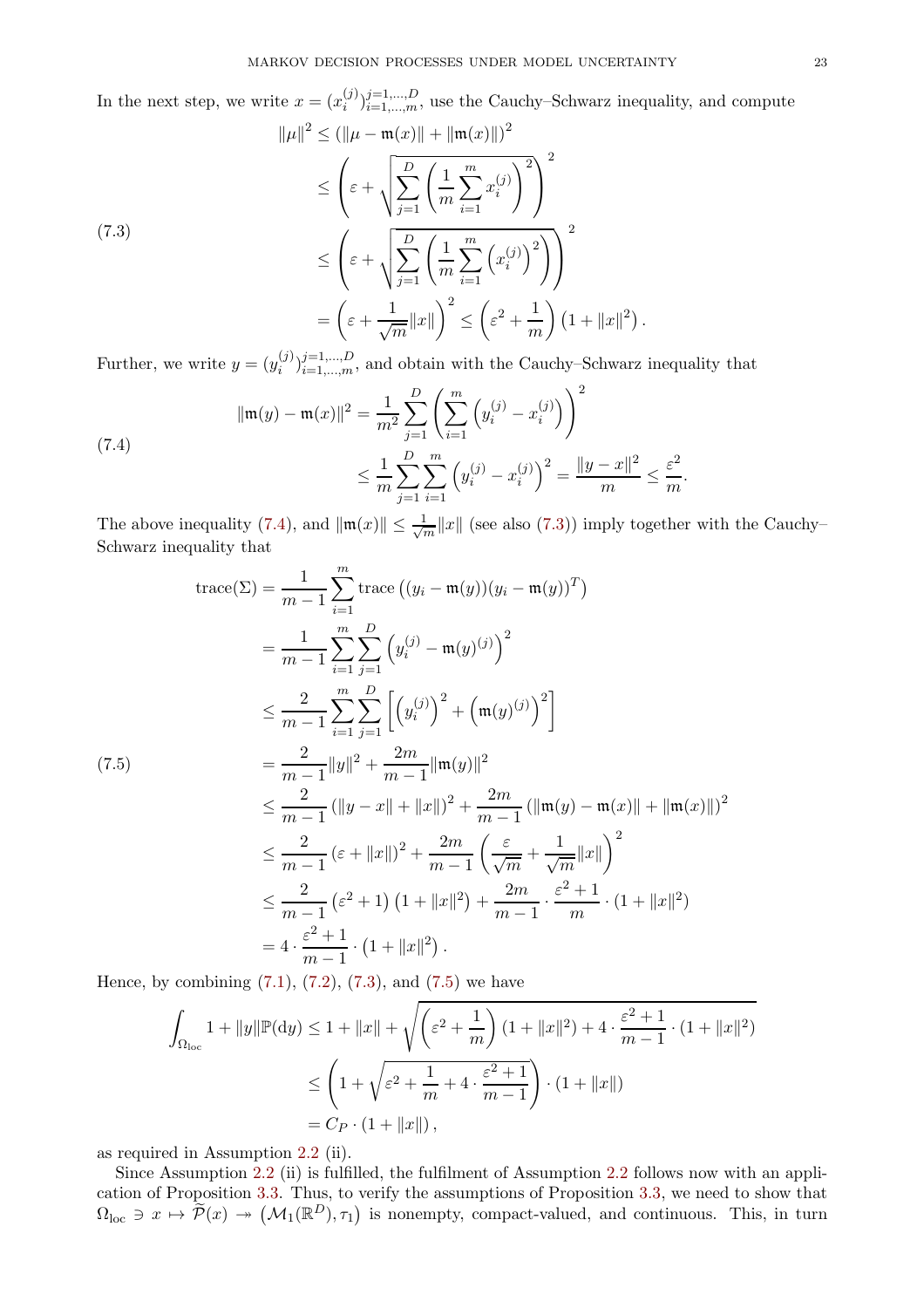follows from Proposition [3.2](#page-6-6) once we have shown that  $\Omega_{\text{loc}} \ni x \to \Theta(x) \subseteq \mathbb{R}^D \times \mathbb{R}^{D \times D}$  is nonempty, compact-valued, and continuous and that

<span id="page-23-3"></span>(7.6) 
$$
\{(x,\mu,\Sigma) \mid x \in \Omega_{\text{loc}}, \ (\mu,\Sigma) \in \Theta(x)\} \to (\mathcal{M}_1(\mathbb{R}^D),\tau_1) (x,\mu,\Sigma) \mapsto \widehat{\mathbb{P}}(x,\mu,\Sigma) := \mathcal{N}_D(\mu,\Sigma).
$$

is continuous.

To that end, let  $x \in \Omega_{loc}$ .

The non-emptiness of  $\Theta(x)$  follows by definition.

To show the compactness of  $\Theta(x)$ , let  $(\mu^{(n)}, \Sigma^{(n)})_{n\in\mathbb{N}} \subseteq \Theta(x)$ . Then, we have  $\|\mu^{(n)} - \mathfrak{m}(x)\| \leq \varepsilon$ for all  $n \in \mathbb{N}$  as well as  $\Sigma^{(n)} = \mathfrak{c}(y^{(n)})$  for some  $y^{(n)} \in \Omega_{\text{loc}}$  with  $||y^{(n)} - x|| \leq \varepsilon$ . Then, according to the Bolzano–Weierstrass theorem there exists a subsequence  $(\mu^{(n_k)}, y^{(n_k)})_{k \in \mathbb{N}} \subseteq \mathbb{R}^D \times \Omega_{\text{loc}}$  such that  $y^{(n_k)} \to y \in \Omega_{\text{loc}}$  with  $||y - x|| \leq \varepsilon$ , and  $\mu^{(n_k)} \to \mu \in \mathbb{R}^D$  with  $||\mu - \mathfrak{m}(x)|| \leq \varepsilon$  for  $k \to \infty$ . Since c is continuous we obtain that  $(\mu^{(n_k)}, \Sigma^{(n_k)}) \to (\mu, \Sigma) := (\mu, \mathfrak{c}(y)) \in \Theta(x)$  for  $k \to \infty$ .

To show the upper hemicontinuity of  $\Theta$ , let  $(x^{(n)})_{n\in\mathbb{N}}\subseteq\Omega_{\text{loc}}$  with  $(x^{(n)})\to x\in\Omega_{\text{loc}}$  for  $n\to\infty$ as well as  $(\mu^{(n)}, \Sigma^{(n)})_{n \in \mathbb{N}}$  with  $(\mu^{(n)}, \Sigma^{(n)}) \in \Theta(x^{(n)})$  for all  $n \in \mathbb{N}$ . We have for all  $n \in \mathbb{N}$  that  $\|\mu^{(n)} - \mathfrak{m}(x^{(n)})\| \leq \varepsilon$  and that  $\Sigma^{(n)} = \mathfrak{c}(y^{(n)})$  with  $\|y^{(n)} - x^{(n)}\| \leq \varepsilon$  for some  $y^{(n)} \in \Omega_{\text{loc}}$ . Therefore, since  $\|\mu^{(n)} - \mathfrak{m}(x)\| \le \|\mu^{(n)} - \mathfrak{m}(x^{(n)})\| + \|\mathfrak{m}(x^{(n)}) - \mathfrak{m}(x)\|$ , the continuity of  $\mathfrak{m}$  ensures for every n large enough that  $\|\mu^{(n)} - \mathfrak{m}(x)\| \leq 2\varepsilon$ . Hence, there exists according to the Bolzano–Weierstrass theorem a subsequence  $(\mu^{(n_k)})_{k \in \mathbb{N}}$  with  $\mu^{(n_k)} \to \mu$  for  $k \to \infty$  for some  $\mu \in \mathbb{R}^D$ . Therefore, since m is continuous, we obtain

(7.7) 
$$
\|\mu - \mathfrak{m}(x)\| = \lim_{k \to \infty} \left\|\mu^{(n_k)} - \mathfrak{m}\left(x^{(n_k)}\right)\right\| \leq \varepsilon.
$$

Analogously, we have that  $||y^{(n)} - x|| \le ||y^{(n)} - x^{(n)}|| + ||x^{(n)} - x|| < 2\varepsilon$  for every n large enough. This implies the existence of a subsequence  $(y^{(n_k)})_{k \in \mathbb{N}}$  converging against some  $y \in \Omega_{\text{loc}}$  with  $||y - x|| =$  $\lim_{k\to\infty} ||y^{(n_k)} - x^{(n_k)}|| \leq \varepsilon$ . Then, for  $\Sigma := \mathfrak{c}(y)$  we have  $(\mu, \Sigma) \in \Theta(x)$  and  $(\mu^{(n_k)}, \Sigma^{(n_k)}) \to (\mu, \Sigma)$ for  $k \to \infty$ . Thus, the upper hemicontinuity follows with Lemma [B.3.](#page-26-6)

To show the lower hemicontinuity of  $\Theta$  we consider a sequence  $(x^{(n)})_{n\in\mathbb{N}}\subseteq\Omega_{\text{loc}}$  with  $x^{(n)}\to x\in\mathbb{N}$  $\Omega_{\text{loc}}$  for  $n \to \infty$  and some  $(\mu, \Sigma) \in \Theta(x)$ . We have by definition  $\|\mu - \mathfrak{m}(x)\| \leq \varepsilon$  as well as  $\Sigma = \mathfrak{c}(y)$ for some  $y \in \mathbb{R}^D$  with  $||y - x|| \leq \varepsilon$ . We define for every  $n \in \mathbb{N}$ 

$$
\mu^{(n)} := \left(1 - \frac{1}{n}\right)\mu + \frac{1}{n}\mathfrak{m}(x^{(n)}).
$$

Then, due to the convergence  $\mathfrak{m}(x^{(n)}) \to \mathfrak{m}(x)$ , there exists a subsequence  $(x^{(n_k)})_{k \in \mathbb{N}}$  such that for every  $k \in \mathbb{N}$  we have  $\|\mathfrak{m}(x^{(n_k)}) - \mathfrak{m}(x)\| < \varepsilon/(n_k - 1)$ . This implies for all  $k \in \mathbb{N}$  that (7.8)

<span id="page-23-0"></span>
$$
\|\mu^{(n_k)} - \mathfrak{m}(x^{(n_k)})\| = \left(1 - \frac{1}{n_k}\right) \left\|\mu - \mathfrak{m}(x^{(n_k)})\right\|
$$
  

$$
\leq \left(1 - \frac{1}{n_k}\right) \left(\|\mu - \mathfrak{m}(x)\| + \left\|\mathfrak{m}(x) - \mathfrak{m}(x^{(n_k)})\right\|\right) \leq \left(1 - \frac{1}{n_k}\right) \left(\varepsilon + \frac{\varepsilon}{n_k - 1}\right) = \varepsilon.
$$

Next, we define for all  $n \in \mathbb{N}$ 

<span id="page-23-1"></span>(7.9) 
$$
y^{(n)} := \left(1 - \frac{1}{n}\right)y + \frac{1}{n}x^{(n)}, \qquad \Sigma^{(n)} := \mathfrak{c}\left(y^{(n)}\right).
$$

We obtain by the convergence  $x^{(n)} \to x$  for  $n \to \infty$  the existence of a subsequence  $x^{(n_{k_l})}$  such that  $||x^{(n_{k_l})} - x|| < \varepsilon/(n_{k_l} - 1)$  for all  $l \in \mathbb{N}$ . This implies

<span id="page-23-2"></span>(7.10)  
\n
$$
\left\|y^{(n_{kl})} - x^{(n_{kl})}\right\| = \left(1 - \frac{1}{n_{kl}}\right) \cdot \left\|y - x^{(n_{kl})}\right\|
$$
\n
$$
\leq \left(1 - \frac{1}{n_{kl}}\right) \cdot \left(\left\|y - x\right\| + \left\|x - x^{(n_{kl})}\right\|\right)
$$
\n
$$
\leq \left(1 - \frac{1}{n_{kl}}\right) \left(\varepsilon + \frac{\varepsilon}{n_{kl} - 1}\right) = \varepsilon.
$$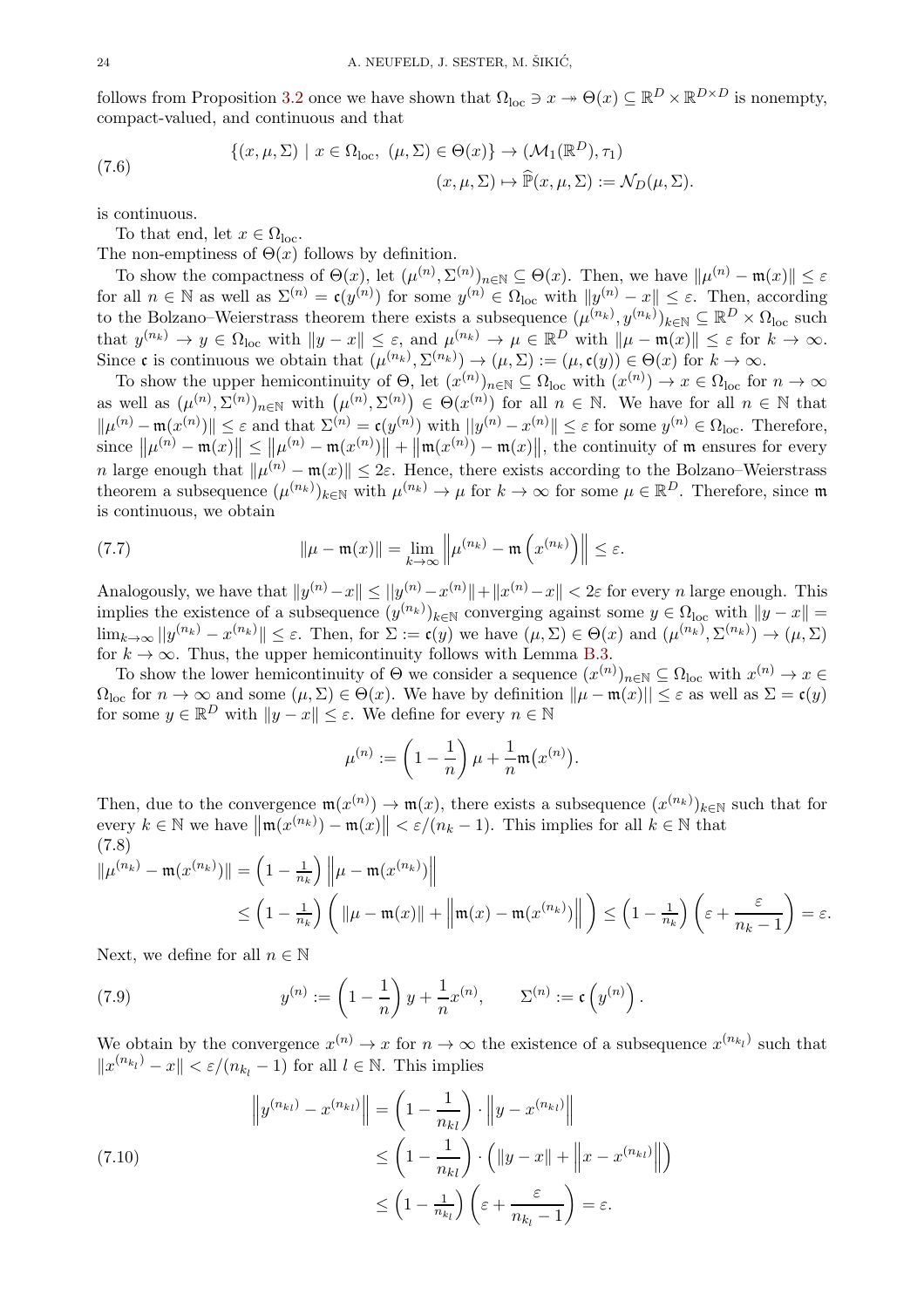Hence, with [\(7.8\)](#page-23-0), [\(7.9\)](#page-23-1), and [\(7.10\)](#page-23-2), we have shown the existence of a subsequence  $(\mu^{(n_{kl})}, \Sigma^{(n_{kl})})$ l∈N with  $(\mu^{(n_{kl})}, \Sigma^{(n_{kl})}) \in \Theta(x^{(n_{kl})})$  for all  $l \in \mathbb{N}$  and such that, by the continuity of  $r, (\mu^{(n_{kl})}, \Sigma^{(n_{kl})}) \rightarrow$  $(\mu, \Sigma)$  for  $l \to \infty$ . This implies the lower hemicontinuity of  $\Theta$  by Lemma [B.4.](#page-26-7)

It remains to show that the map defined in [\(7.6\)](#page-23-3) is continuous with respect to  $\tau_1$ .

To that end, consider a sequence  $(x^{(n)})_{n\in\mathbb{N}}\subseteq\Omega_{\text{loc}}$  as well as a sequence  $(\mu^{(n)},\Sigma^{(n)})_{n\in\mathbb{N}}$  with  $(\mu^{(n)}, \Sigma^{(n)}) \in \Theta(x^{(n)})$  for all  $n \in \mathbb{N}$  and such that  $(x^{(n)}, \mu^{(n)}, \Sigma^{(n)}) \to (x, \mu, \Sigma) \in \Omega_{loc} \times \Theta(x)$  for  $n \to \infty$ . Then we write  $\mathbb{P}^{(n)} := \mathcal{N}_D(\mu^{(n)}, \Sigma^{(n)}) \in \mathcal{M}_1(\mathbb{R}^D)$  for  $n \in \mathbb{N}$  as well as  $\mathbb{P} := \mathcal{N}_D(\mu, \Sigma) \in$  $\mathcal{M}_1(\mathbb{R}^D)$ . The characteristic function of  $\mathbb{P}^{(n)}$ , denoted by

$$
\mathbb{R}^D \ni u \mapsto \varphi_{\mathbb{P}^{(n)}}(u) := \exp\left(iu^T\mu^{(n)} - \frac{1}{2}u^T\Sigma^{(n)}u\right)
$$

converges for  $n \to \infty$  pointwise against

$$
\mathbb{R}^D \ni u \mapsto \varphi_{\mathbb{P}}(u) := \exp\left(iu^T\mu - \frac{1}{2}u^T\Sigma u\right),
$$

which is the characteristic function of  $\mathbb{P}$ , and hence by Lévy's continuity theorem (see, e.g., [\[25,](#page-27-33) Theorem 19.1]) we have  $\mathbb{P}^{(n)} \to \mathbb{P}$  weakly, i.e., in  $\tau_0$  for  $n \to \infty$ .

The convergence of  $\mathbb{P}^{(n)} \to \mathbb{P}$  with respect to  $\tau_1$  now follows with, e.g., [\[10,](#page-27-34) Example 3.8.15], since  $(\mathbb{P}^{(n)})_{n\in\mathbb{N}}$ , and  $\mathbb P$  are Gaussian.

To verify Assumption [2.4](#page-3-1) first note that  $r$  is continuous, and hence Assumption 2.4 (i) is fulfilled. Let  $X_t, X_t' \in \Omega_{\text{loc}}, X_{t+1} = (\mathcal{R}_{t-m+2}, \cdots, \mathcal{R}_{t+1}) \in \Omega_{\text{loc}}, \text{ and let } a_t, a_t' \in A.$  Then, the Cauchy-Schwarz inequality implies

$$
\left| r(X_t, a_t, X_{t+1}) - r(X'_t, a'_t, X_{t+1}) \right| = \left| \sum_{i=1}^D (a_t^i - a_t'^i) \mathcal{R}_{t+1}^i \right| \leq ||\mathcal{R}_{t+1}|| \cdot ||a_t - a_t'|| \leq ||X_{t+1}|| \cdot ||a_t - a_t'||,
$$

implying Assumption [2.4](#page-3-1) (ii). Moreover, we have by using the Cauchy–Schwarz inequality that

$$
|r(X_t, a_t, X_{t+1})| = \left| \sum_{i=1}^D a_t^i \mathcal{R}_{t+1}^i \right| \le ||a_t|| \cdot ||\mathcal{R}_{t+1}|| \le \max_{a \in A} ||a|| \cdot ||X_{t+1}||,
$$

as required in Assumption [2.4](#page-3-1) (iii).

## **ACKNOWLEDGMENTS**

Financial support by the MOE AcRF Tier 1 Grant RG74/21 and by the Nanyang Assistant Professorship Grant (NAP Grant) Machine Learning based Algorithms in Finance and Insurance is gratefully acknowledged.

#### <span id="page-24-1"></span>Appendix A. Numerics

<span id="page-24-0"></span>We present an explicit numerical algorithm that can be applied to compute the optimal value function V and to determine an optimal policy  $\mathbf{a}^* \in \mathcal{A}$ .

A.1. Value Iteration. Theorem [2.7](#page-4-0) directly provides an algorithm for the computation of the optimal value  $V(x)$  to which we refer as the *value iteration algorithm*.

In this algorithm we start with an arbitrary  $V^{(0)} \in C_p(\Omega_{\text{loc}}, \mathbb{R})$  and then compute recursively  $V^{(n+1)} := \mathcal{T}V^{(n)}$  for all  $n \in \mathbb{N}_0$ . According to Theorem [2.7](#page-4-0) we then have

$$
\lim_{n \to \infty} \mathcal{T}V^{(n)} = V.
$$

Compare also, e.g., [\[7,](#page-27-0) Section 7], where this algorithm (in a non-robust setting) is discussed in detail.

A.2. Numerical Algorithm. With Algorithm [1](#page-25-0) we present a pseudocode of the methodology that can be applied to compute both the optimal value function and the optimal policy numerically. The algorithm relies on the value iteration principle. This means we solve [\(A.1\)](#page-24-1) by approximating the value function  $V$  through neural networks<sup>[7](#page-24-2)</sup> and by repeatedly applying the recursion  $V^{(n+1)} := \mathcal{T}V^{(n)}$  $V^{(n+1)} := \mathcal{T}V^{(n)}$  $V^{(n+1)} := \mathcal{T}V^{(n)}$ . Note that Algorithm 1 approximates an optimal one-step action

<span id="page-24-2"></span> $7$ For a general introduction to neural networks we refer the reader to [\[28\]](#page-27-35), for applications of neural networks in finance see [\[16\]](#page-27-9), for a proof of the universal approximation property of neural networks compare [\[23\]](#page-27-36).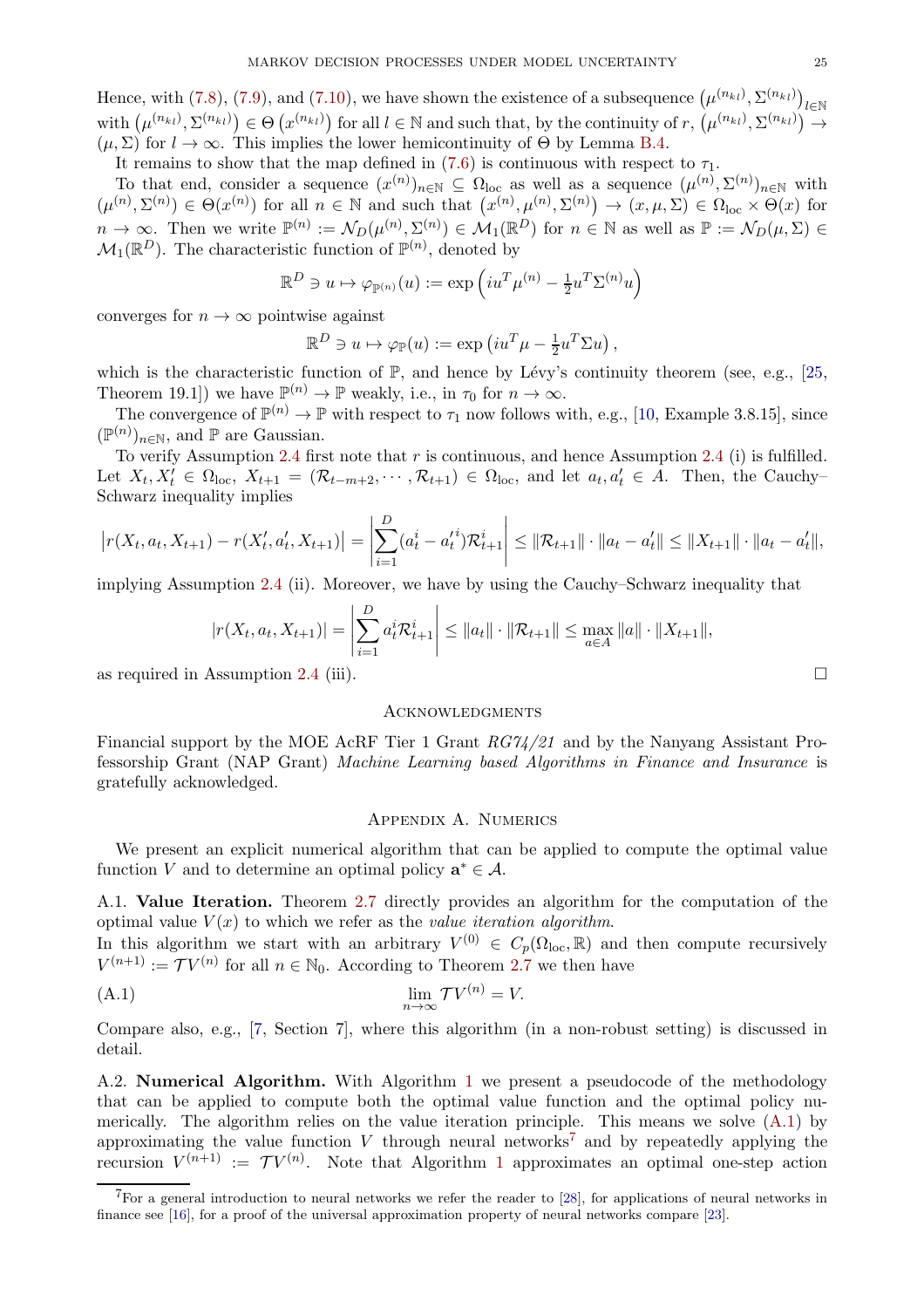$a_{\text{loc}}^* \in A_{\text{loc}}$ . According to Theorem [2.7](#page-4-0) an approximation of the optimal policy can then be obtained as  $\mathbf{a}^* := (a_{\text{loc}}^*(X_0), a_{\text{loc}}^*(X_1), \dots) \in \mathcal{A}.$ 

# Algorithm 1: Value Iteration

<span id="page-25-0"></span>**Input**: Batch Size  $B \in \mathbb{N}$ ; Hyperparameters for the neural networks; Number of epochs E; Number of iterations Iter<sub>v</sub> for the improvement of the value function; Number of iterations Iter<sub>a</sub> for the improvement of the action function; Number of measures  $N_{\mathcal{P}}$ ; Number of Monte-Carlo simulations  $N_{\text{MC}}$ ; State space  $\Omega_{\text{loc}}$ ; Action space A; Reward function r; Initialize a neural network  $V^0$ ; Initialize a neural network  $a_{\text{loc}}$ ; for epoch  $= 1, \ldots, E$  do Set  $V^{\text{epoch}} = V^{\text{epoch}-1}$  and freeze the weights of  $V^{\text{epoch}-1}$ ; for iteration =  $1, \ldots, \text{Iter}_a$  do // We maximize  $\inf_{\mathbb{P}_0 \in \mathcal{P}(x,a_{\text{loc}}(x))} \mathbb{E}_{\mathbb{P}_0}[r(x,a_{\text{loc}}(x),X_1) + \alpha V^{\text{epoch}-1}(X_1)]$  with respect to  $a_{\text{loc}} \in \mathcal{A}_{\text{loc}}$ . Sample a batch of states  $(x_i)_{i=1,\dots,B} \subseteq \Omega_{loc};$ for  $i = 1, \ldots, B$  do Pick measures  $\mathbb{P}_1^{(i)}$  $\mathbb{P}_1^{(i)},\ldots,\mathbb{P}_{N_1}^{(i)}$  $\mathcal{P}_{N_{\mathcal{P}}}^{(i)} \in \mathcal{P}(x_i, a_{\text{loc}}(x_i));$ end Denote by  $X_{1,\mathbb{P}}^{(j)}$  $1, P_{1,P}^{(1)}$  a random variable that is sampled according to a measure  $\mathbb{P} \in \mathcal{M}_1(\Omega_{\text{loc}})$  for  $j = 1, \ldots, N_{\text{MC}};$ Sample  $X_{1}^{(j)}$  $\mathbf{f}_{1,\mathbb{P}}^{(j)}$  for all  $\mathbb{P}\in\Big\{\mathbb{P}_1^{(i)}$  $\mathbb{P}_1^{(i)},\ldots,\mathbb{P}_{N_\mathcal{T}}^{(i)}$  $N_{\mathcal{P}}$  $\Big\}, j \in \{1, \ldots, N_{\rm MC}\}, i \in \{1, \ldots, B\};$ Define for  $i = 1, \ldots, B$ :  $\mathcal{T}V(x_i) := \min_{\mathbf{f}(\mathbf{x})}$  $\mathbb{P} {\in} \left\{ \mathbb{P}_{1}^{(i)},...,\mathbb{P}_{N_{\mathcal{P}}}^{(i)} \right\}$ 1  $N_{\rm MC}$  $\sum^{\text{N}_{\text{MC}}}$  $j=1$  $r\left(x_i, a_{\mathrm{loc}}(x_i), X_{1,\mathbb{P}}^{(j)}\right)$  $+ \alpha V^{\text{epoch}-1} \left( X_{1}^{(j)} \right)$ 1,P  $\bigg)$  ; Maximize  $\sum^B$  $i=1$  $\mathcal{T}V(x_i)$ with respect to parameters from the neural network  $a_{\text{loc}}$  (e.g. back-propagation with a stochastic gradient descent algorithm). end for iteration  $= 1, \ldots, \text{Iter}_v$  do // We minimize the quadratic error between  $V^{\text{epoch}}(x)$  and the approximation of  $\sup_{a_{\text{loc}} \in \mathcal{A}_{\text{loc}}} \inf_{\mathbb{P}_0 \in \mathcal{P}(x, a_{\text{loc}}(x))} \mathbb{E}_{\mathbb{P}_0}[r(x, a_{\text{loc}}(x), X_1) + \alpha V^{\text{epoch}-1}(X_1)] =$  $\mathcal{T} V^{\mathsf{epoch}-1}(x)$ , that was computed in the previous step, for all states  $x$  from a batch of sampled values. Sample Batch of states  $(x_i)_{i=1,\dots,B} \subseteq \Omega_{loc};$ Minimize  $\sum$  $i=1$  $(V^{\text{epoch}}(x_i) - \widehat{\mathcal{TV}}(x_i))^{2}$ with respect to parameters from  $V^{\text{epoch}}$ . end end **Output:** Neural network  $V^E$  approximating the optimal value function; Neural network  $a_{\text{loc}}$  approximating the optimal one-step policy;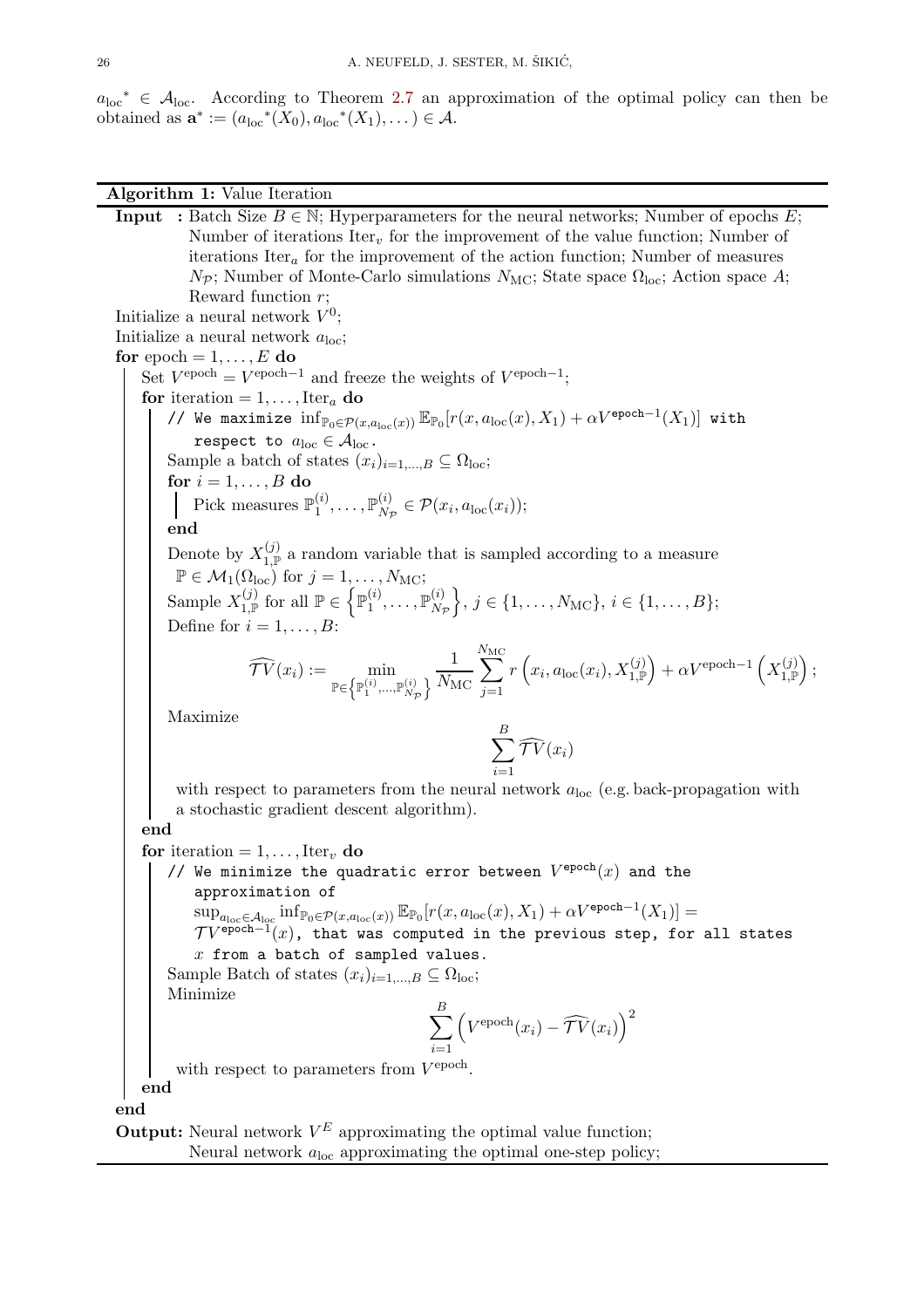#### Appendix B. Supplementary Results

The first auxiliary result is Banach's fix point theorem, compare, e.g., [\[7,](#page-27-0) Theorem A 3.5.], or any standard monograph on analysis or functional analysis.

<span id="page-26-9"></span>**Theorem B.1** (Banach's Fix Point Theorem). Let M be a complete metric space with metric  $d(x, y)$  and let  $\mathcal{T}: M \to M$  be an operator such that there exists a number  $\beta \in (0, 1)$  such that  $d(\mathcal{T} v, \mathcal{T} w) \leq \beta d(v, w)$  for all  $v, w \in M$ . Then, we have that

- (i)  $\mathcal{T}$  has a unique fix point  $v^*$  in  $M$ , i.e.,  $\mathcal{T}v^* = v^*$ .
- (ii)  $\lim_{n\to\infty} \mathcal{T}^n v = v^*$  for all  $v \in M$ .
- (iii) For  $v \in M$  we obtain

$$
d(v^*, \mathcal{T}^n v) \leq \frac{\beta^n}{1-\beta} d(\mathcal{T}v, v).
$$

The following result, Berge's Maximum Theorem, can for example be found in [\[2,](#page-26-5) Theorem 17.31].

<span id="page-26-8"></span>**Theorem B.2** (Berge's Maximum Theorem). Let  $\varphi: X \to Y$  be a upper and lower hemicontinuous correspondence between topological spaces with nonempty compact values, and suppose that  $f: \{(x, y) \in X \times Y \mid y \in \varphi(x)\} \to \mathbb{R}$  is continuous. Then the following holds.

(i) The function

$$
m: X \to \mathbb{R}
$$

$$
x \mapsto \max_{y \in \varphi(x)} f(x, y)
$$

is continuous.

(ii) The correspondence

$$
c: X \to Y
$$
  

$$
x \mapsto \{ y \in \varphi(x) \mid f(x, y) = m(x) \}
$$

has nonempty, compact values.

(iii) If  $Y$  is Hausdorff, then  $r$  is upper hemicontinuous.

The following two lemmas provide characterizations of upper and lower hemicontinuity, respectively. The results can be found, e.g., in [\[2,](#page-26-5) Theorem 17.20], and [\[2,](#page-26-5) Theorem 17.21].

<span id="page-26-6"></span>**Lemma B.3** (Upper Hemicontinuity). Assume that the topological space  $X$  is first countable and that Y is metrizable. Then, for a correspondence  $\varphi: X \to Y$  the following statements are equivalent.

- (i) The correspondence  $\varphi$  is upper hemicontinuous and  $\varphi(x)$  is compact for all  $x \in X$ .
- (ii) For any  $x \in X$ , if a sequence  $((x^{(n)}, y^{(n)}))$  $\lim_{n \in \mathbb{N}} \subseteq$  Gr $\varphi$  satisfies  $x^{(n)} \to x$  for  $n \to \infty$ , then there exists a subsequence  $(y^{(n_k)})$  $k \in \mathbb{N}$  with  $y^{(n_k)} \to y \in \varphi(x)$  for  $k \to \infty$ .

<span id="page-26-7"></span>**Lemma B.4** (Lower Hemicontinuity). For a correspondence  $\varphi : X \rightarrow Y$  between first countable topological spaces the following statements are equivalent.

- (i) The correspondence  $\varphi$  is lower hemicontinuous.
- (ii) For any  $x \in X$ , if  $x^{(n)} \to x$  for  $n \to \infty$ , then for each  $y \in \varphi(x)$  there exists a subsequence  $(x^{(n_k)})_{k \in \mathbb{N}}$  and elements  $y^{(k)} \in \varphi(x^{(n_k)})$  for each  $k \in \mathbb{N}$  such that  $y^{(k)} \to y$  for  $k \to \infty$ .  $k \in \mathbb{N}$  and elements  $y^{(k)} \in \varphi(x^{(n_k)})$  for each  $k \in \mathbb{N}$  such that  $y^{(k)} \to y$  for  $k \to \infty$ .

### **REFERENCES**

- <span id="page-26-2"></span>[1] Victor Aguirregabiria and Pedro Mira. Swapping the nested fixed point algorithm: A class of estimators for discrete Markov decision models. *Econometrica*, 70(4):1519–1543, 2002.
- <span id="page-26-5"></span>[2] Charalambos D. Aliprantis and Kim C. Border. *Infinite dimensional analysis*. Springer, Berlin, third edition, 2006. A hitchhiker's guide.
- <span id="page-26-0"></span>[3] Andrea Angiuli, Nils Detering, Jean-Pierre Fouque, and Jimin Lin. Reinforcement learning algorithm for mixed mean field control games. *arXiv preprint arXiv:2205.02330*, 2022.
- <span id="page-26-1"></span>[4] Andrea Angiuli, Jean-Pierre Fouque, and Mathieu Lauriere. Reinforcement learning for mean field games, with applications to economics. *arXiv preprint arXiv:2106.13755*, 2021.
- <span id="page-26-3"></span>[5] Nicole Bäuerle and Alexander Glauner. Q-learning for distributionally robust Markov decision processes. In *Modern Trends in Controlled Stochastic Processes:*, pages 108–128. Springer, 2021.
- <span id="page-26-4"></span>[6] Nicole Bäuerle and Ulrich Rieder. MDP algorithms for portfolio optimization problems in pure jump markets. *Finance and Stochastics*, 13(4):591–611, 2009.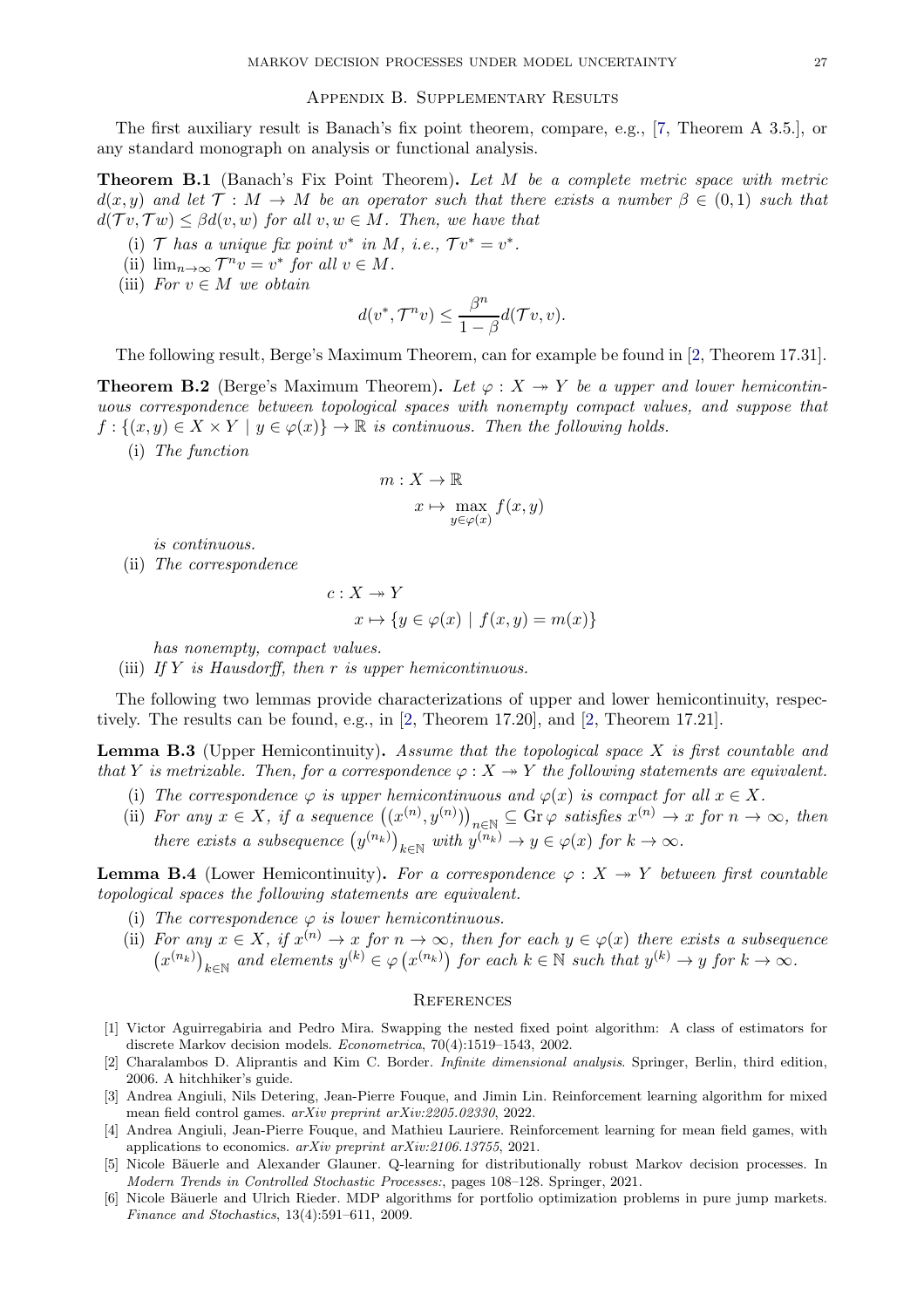- <span id="page-27-0"></span>[7] Nicole Bäuerle and Ulrich Rieder. *Markov decision processes with applications to finance*. Springer Science & Business Media, 2011.
- <span id="page-27-20"></span><span id="page-27-3"></span>[8] Claude Berge. *Espaces topologiques: Fonctions multivoques*. Collection Universitaire de Math´ematiques, Vol. III. Dunod, Paris, 1959.
- <span id="page-27-34"></span>[9] Francesco Bertoluzzo and Marco Corazza. Reinforcement learning for automatic financial trading: Introduction and some applications. *University Ca'Foscari of Venice, Dept. of Economics Research Paper Series No*, 33, 2012.
- <span id="page-27-25"></span>[10] Vladimir Igorevich Bogachev. *Gaussian measures*. Number 62. American Mathematical Soc., 1998. [11] Stephen Boyd, Enzo Busseti, Steve Diamond, Ronald N Kahn, Kwangmoo Koh, Peter Nystrup, and Jan Speth. Multi-period trading via convex optimization. *Foundations and Trends*® *in Optimization*, 3(1):1–76, 2017.
- <span id="page-27-8"></span>[12] Jay Cao, Jacky Chen, John Hull, and Zissis Poulos. Deep hedging of derivatives using reinforcement learning. *The Journal of Financial Data Science*, 3(1):10–27, 2021.
- <span id="page-27-4"></span>[13] Ying-Hua Chang and Ming-Sheng Lee. Incorporating Markov decision process on genetic algorithms to formulate trading strategies for stock markets. *Applied Soft Computing*, 52:1143–1153, 2017.
- <span id="page-27-17"></span>[14] Zhi Chen, Pengqian Yu, and William B Haskell. Distributionally robust optimization for sequential decisionmaking. *Optimization*, 68(12):2397–2426, 2019.
- <span id="page-27-32"></span><span id="page-27-9"></span>[15] Philippe Cl´ement and Wolfgang Desch. Wasserstein metric and subordination. *Studia Mathematica*, 1(189):35–52, 2008.
- <span id="page-27-10"></span>[16] Matthew F Dixon, Igor Halperin, and Paul Bilokon. *Machine Learning in Finance*. Springer, 2020.
- [17] Jiayi Du, Muyang Jin, Petter N Kolm, Gordon Ritter, Yixuan Wang, and Bofei Zhang. Deep reinforcement learning for option replication and hedging. *The Journal of Financial Data Science*, 2(4):44–57, 2020.
- <span id="page-27-26"></span><span id="page-27-5"></span>[18] Angelos Filos. *Reinforcement learning for portfolio management*. PhD thesis, Imperial College London, 2019.
- [19] Carl Gold. FX trading via recurrent reinforcement learning. In *2003 IEEE International Conference on Computational Intelligence for Financial Engineering, 2003. Proceedings.*, pages 363–370. IEEE, 2003.
- <span id="page-27-28"></span><span id="page-27-11"></span>[20] Allan Gut. The multivariate normal distribution. In *An Intermediate Course in Probability*, pages 117–145. Springer, 2009.
- <span id="page-27-1"></span>[21] Igor Halperin. QLBS: Q-learner in the Black-Scholes (-Merton) worlds. *The Journal of Derivatives*, 28(1):99–122, 2020.
- [22] Ben Hambly, Renyuan Xu, and Huining Yang. Recent advances in reinforcement learning in finance. *arXiv preprint arXiv:2112.04553*, 2021.
- <span id="page-27-36"></span><span id="page-27-6"></span>[23] Kurt Hornik. Approximation capabilities of multilayer feedforward networks. *Neural networks*, 4(2):251–257, 1991.
- [24] Yuh-Jong Hu and Shang-Jen Lin. Deep reinforcement learning for optimizing finance portfolio management. In *2019 Amity International Conference on Artificial Intelligence (AICAI)*, pages 14–20. IEEE, 2019.
- <span id="page-27-33"></span><span id="page-27-27"></span>[25] Jean Jacod and Philip Protter. *Probability essentials*. Universitext. Springer-Verlag, Berlin, second edition, 2003.
- <span id="page-27-24"></span>[26] Diederik P Kingma and Jimmy Ba. Adam: A method for stochastic optimization. *arXiv preprint arXiv:1412.6980*, 2014.
- <span id="page-27-35"></span>[27] Frank Hyneman Knight. *Risk, uncertainty and profit*, volume 31. Houghton Mifflin, 1921.
- <span id="page-27-12"></span>[28] Yann LeCun, Yoshua Bengio, and Geoffrey Hinton. Deep learning. *nature*, 521(7553):436–444, 2015.
- [29] Yuxi Li, Csaba Szepesvari, and Dale Schuurmans. Learning exercise policies for American options. In *Artificial Intelligence and Statistics*, pages 352–359. PMLR, 2009.
- <span id="page-27-29"></span><span id="page-27-21"></span>[30] Eva L¨utkebohmert, Thorsten Schmidt, and Julian Sester. Robust deep hedging. *Quantitative Finance*, 2022.
- [31] John Moody, Lizhong Wu, Yuansong Liao, and Matthew Saffell. Performance functions and reinforcement learning for trading systems and portfolios. *Journal of Forecasting*, 17(5-6):441–470, 1998.
- <span id="page-27-30"></span>[32] Ariel Neufeld, Julian Sester, and Daiying Yin. Detecting data-driven robust statistical arbitrage strategies with deep neural networks. *arXiv preprint arXiv:2203.03179*, 2022.
- <span id="page-27-15"></span><span id="page-27-13"></span>[33] John Rust. Structural estimation of Markov decision processes. *Handbook of econometrics*, 4:3081–3143, 1994.
- [34] Manfred Schäl. Markov decision processes in finance and dynamic options. In *Handbook of Markov decision processes*, pages 461–487. Springer, 2002.
- <span id="page-27-14"></span>[35] Salman Sadiq Shuvo, Yasin Yilmaz, Alan Bush, and Mark Hafen. A Markov decision process model for socioeconomic systems impacted by climate change. In *International Conference on Machine Learning*, pages 8872– 8883. PMLR, 2020.
- <span id="page-27-16"></span>[36] Sorawoot Srisuma and Oliver Linton. Semiparametric estimation of Markov decision processes with continuous state space. *Journal of Econometrics*, 166(2):320–341, 2012.
- <span id="page-27-18"></span>[37] Kerem Uğurlu. Robust optimal control using conditional risk mappings in infinite horizon. *Journal of Computational and Applied Mathematics*, 344:275–287, 2018.
- <span id="page-27-23"></span><span id="page-27-2"></span>[38] C´edric Villani. *Optimal transport: old and new*, volume 338. Springer, 2009.
- [39] Douglas J White. A survey of applications of markov decision processes. *Journal of the operational research society*, 44(11):1073–1096, 1993.
- <span id="page-27-7"></span>[40] Zhuoran Xiong, Xiao-Yang Liu, Shan Zhong, Hongyang Yang, and Anwar Walid. Practical deep reinforcement learning approach for stock trading. *arXiv preprint arXiv:1811.07522*, 2018.
- <span id="page-27-19"></span>[41] Huan Xu and Shie Mannor. Distributionally robust markov decision processes. *Mathematics of Operations Research*, 37(2):288–300, 2012.
- <span id="page-27-22"></span>[42] Pengqian Yu, Joon Sern Lee, Ilya Kulyatin, Zekun Shi, and Sakyasingha Dasgupta. Model-based deep reinforcement learning for dynamic portfolio optimization. *arXiv preprint arXiv:1901.08740*, 2019.
- <span id="page-27-31"></span>[43] Man-Chung Yue, Daniel Kuhn, and Wolfram Wiesemann. On linear optimization over wasserstein balls. *arXiv preprint arXiv:2004.07162*, 2020.